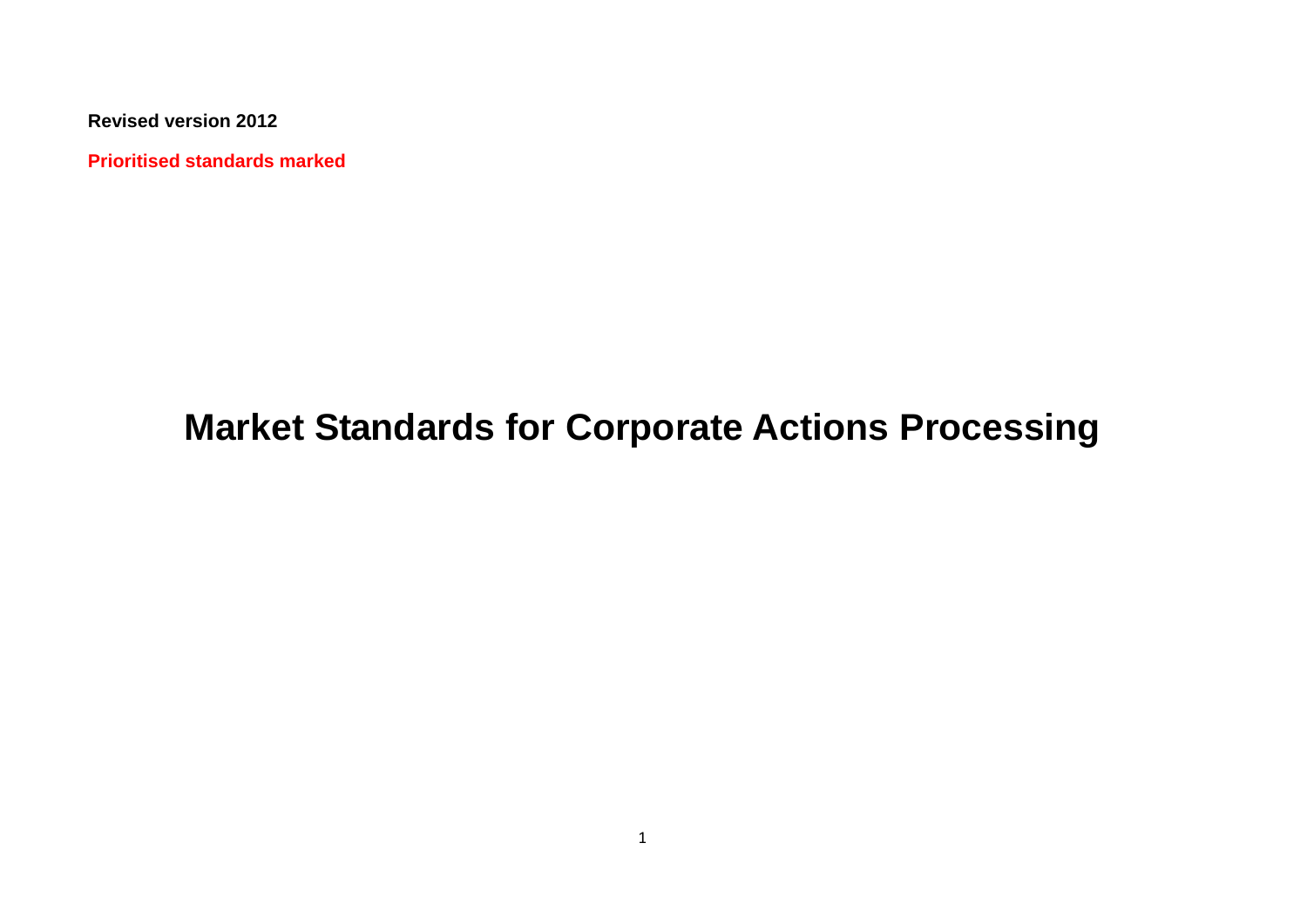# **Table of contents**

<span id="page-1-0"></span>

| Introduction                                                                                                          | 3              |
|-----------------------------------------------------------------------------------------------------------------------|----------------|
| Glossary                                                                                                              | 6              |
| Sequence of dates graphs                                                                                              | 10             |
| <b>Distributions</b>                                                                                                  |                |
| <b>Cash Distributions</b><br><b>Securities Distributions</b><br><b>Distributions with Options</b>                     | 11<br>16<br>21 |
| Reorganisations                                                                                                       |                |
| <b>Mandatory Reorganisations with Options</b><br><b>Mandatory Reorganisations</b><br><b>Voluntary Reorganisations</b> | 24<br>29<br>34 |
| <b>Transaction Management</b>                                                                                         | 39             |
| <b>Market Claims</b><br><b>Transformations</b><br><b>Buyer Protection</b>                                             | 41<br>43<br>45 |
| Annex 1: Members of the Corporate Actions Joint Working Group<br>Annex 2: Management of Fractions                     | 50<br>52       |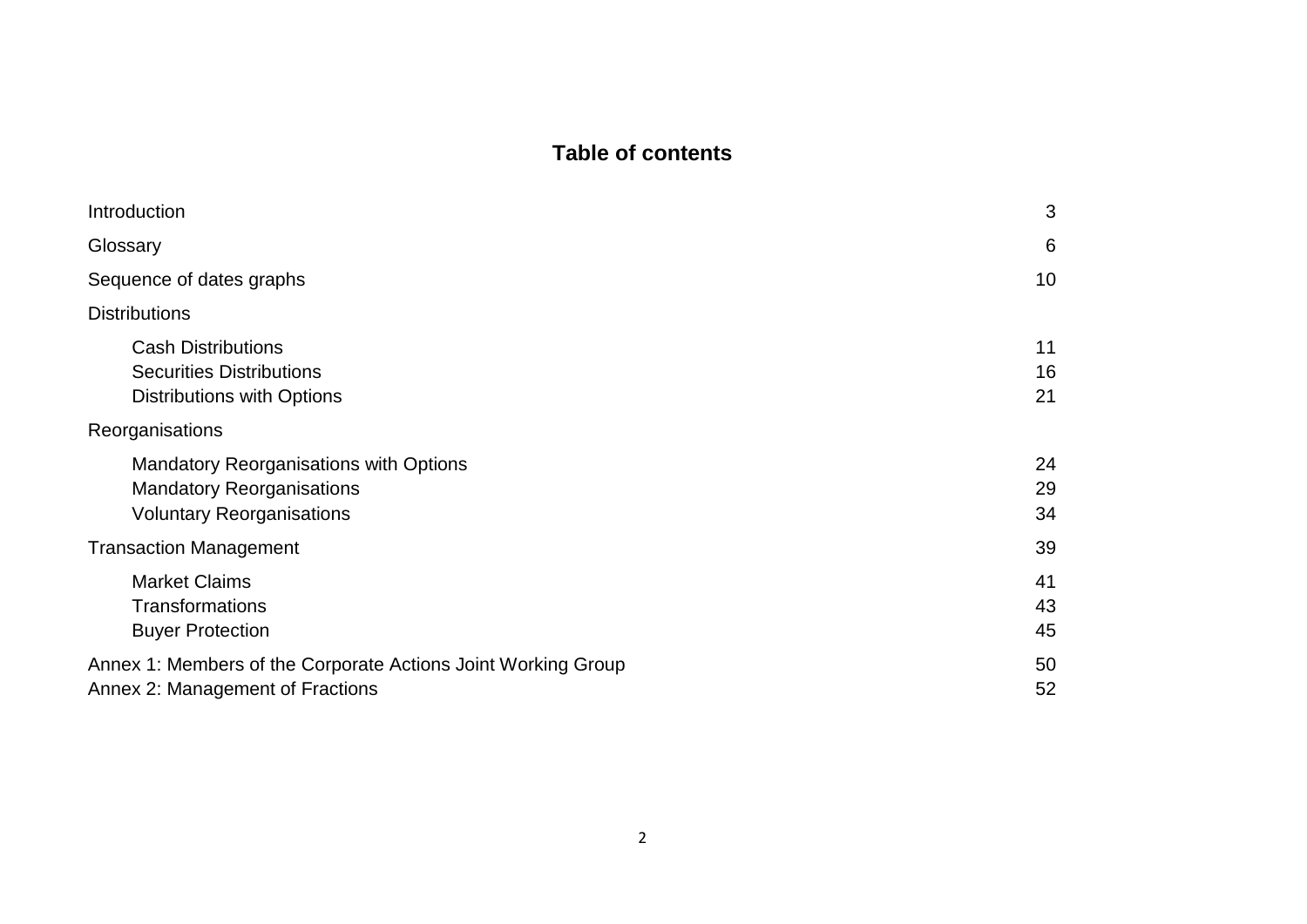# <span id="page-2-1"></span><span id="page-2-0"></span>**Introduction**

In the **Giovannini Reports** corporate actions processing is dealt with as **Barrier 3**, where, referring to the existing national differences, the operational problems are characterised by "the variety of rules, information requirements and deadlines for corporate actions. These differences may require specialised local knowledge or the lodgement of physical documents locally, and so inhibit the centralisation of securities settlement."

Corporate actions processing is deemed one of the most complex areas of post trading. Standardising these processes across all European markets, and possibly beyond, aims at achieving a significant **reduction of respective costs and operational risks**. To dismantle Giovannini Barrier 3, investments may be required in order to become compliant with the standards on corporate actions processing. However, upon implementation of the standards, the European securities market and its users will benefit from cost savings resulting from harmonising the processes **cross border**.

Individual work of associations contributing to the dismantling of Giovannini Barrier 3 was replaced in summer 2007 by the set up of the **Corporate Actions Joint Working Group (CAJWG)[1](#page-2-0)** that encompasses the main relevant constituencies, i.e. Issuers, market infrastructures and intermediaries. **The CAJWG's objective has been to develop a comprehensive set of market standards for the operational processing of all categories of corporate actions[2](#page-2-1) including transaction management.**

This document contains the standards developed by the CAJWG, reviewed in the 1<sup>st</sup> quarter 2009 in consideration of the responses to the market consultation of the 4<sup>th</sup> quarter 2008 and endorsed by the involved associations: EuropeanIssuers, European Central Securities Depositories Association (ECSDA), European Association of Clearing Houses (EACH), Federation of European Securities Exchanges (FESE), European Banking Federation (EBF), European Association of Cooperative Banks (EACB), European Savings Banks Group (ESBG), European Securities Services Forum (ESSF/SIFMA).

<sup>1</sup> See Annex 1

<sup>&</sup>lt;sup>2</sup> Except for general meetings that is the subject of the Joint Working Group on General Meetings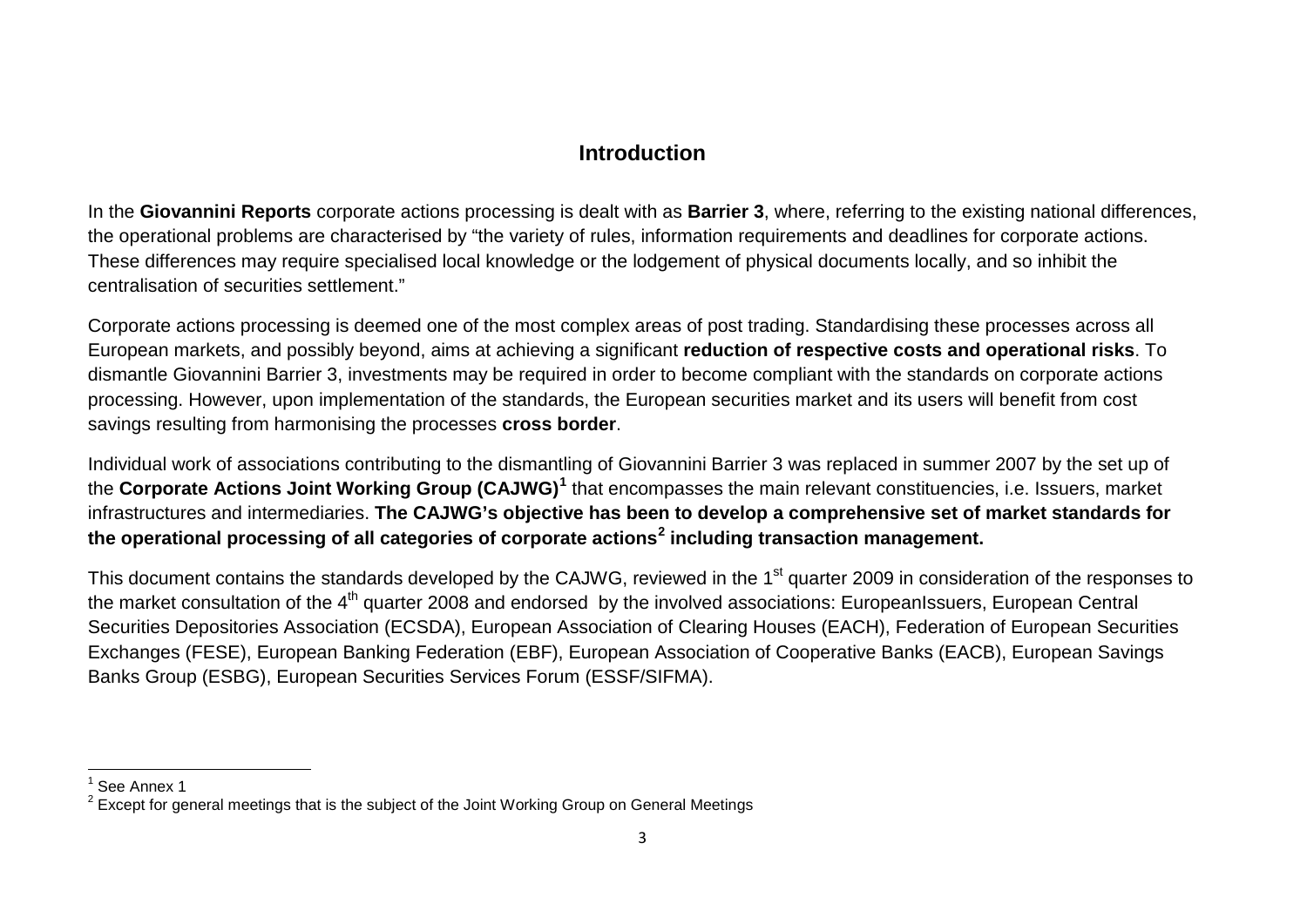The CAJWG has agreed on basic principles whereby the standards should be based on work already performed and should reflect **future best market practices** (rather than solutions currently applied in most markets) that, once implemented, should **dismantle the operational part of Barrier 3** as concerns the categories of Corporate Actions addressed.

The market standards cover the following **categories of Corporate Actions** (rather than individual event types) as well as **transaction management**:

- Distributions
	- o Distributions:
		- Cash Distributions (e.g. cash dividend, interest payment)
		- Securities Distributions (e.g. stock dividend, bonus issue)
	- o Distributions with Options (e.g. optional dividend)
- Reorganisations
	- o Mandatory Reorganisations with Options (e.g. conversion)
	- o Mandatory Reorganisations (e.g. stock split, redemption)
	- o Voluntary Reorganisations (e.g. tender offer)
- Transaction Management
	- o Market Claims (Distributions)
	- o Transformations (Reorganisations)
	- o Buyer Protection (Elective Corporate Actions)

**The scope of application** of the market standards includes

- all types of the above categories of Corporate Actions (Distributions and Reorganisations)
- all securities used for direct investments (equities, fixed income instruments) deposited and settled in Book Entry form with an (I)CSD in Europe; investment funds listed and traded on a regulated trading venue should be processed, where possible, in accordance with the applicable standards hereof
- all parties involved, i.e. Issuers, market infrastructures (trading, clearing and settlement), Intermediaries and End Investors, except for standards for transaction management which are directed at market infrastructures and Intermediaries only.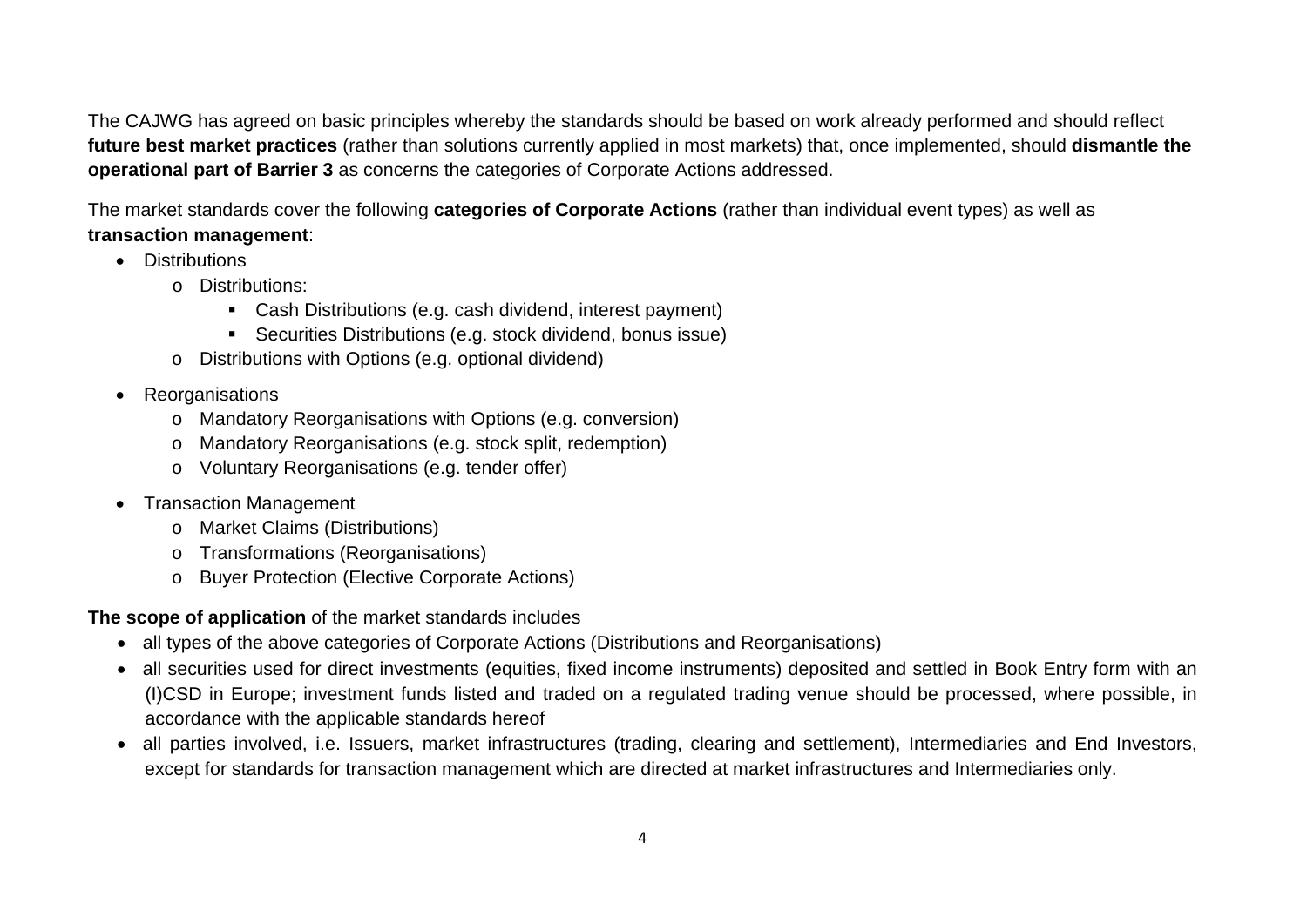The **subject matter** of the standards concerns

- the information flow throughout the chain of relevant parties
- key dates and their sequence
- the operational processing of Corporate Actions.

It is important to note that, within the standards, **entitlements** are determined from the actual settled positions in the Issuer (I)CSD's books on **Record Date**, whereas Intermediaries may calculate on a contractual settlement basis on **Ex Date**.

<span id="page-4-0"></span>The CAJWG takes the view that in order to reap the full benefits of the standards the **harmonisation of Settlement Cycles in Europe** is required. However, the implementation of the standards should not be delayed in the absence thereof.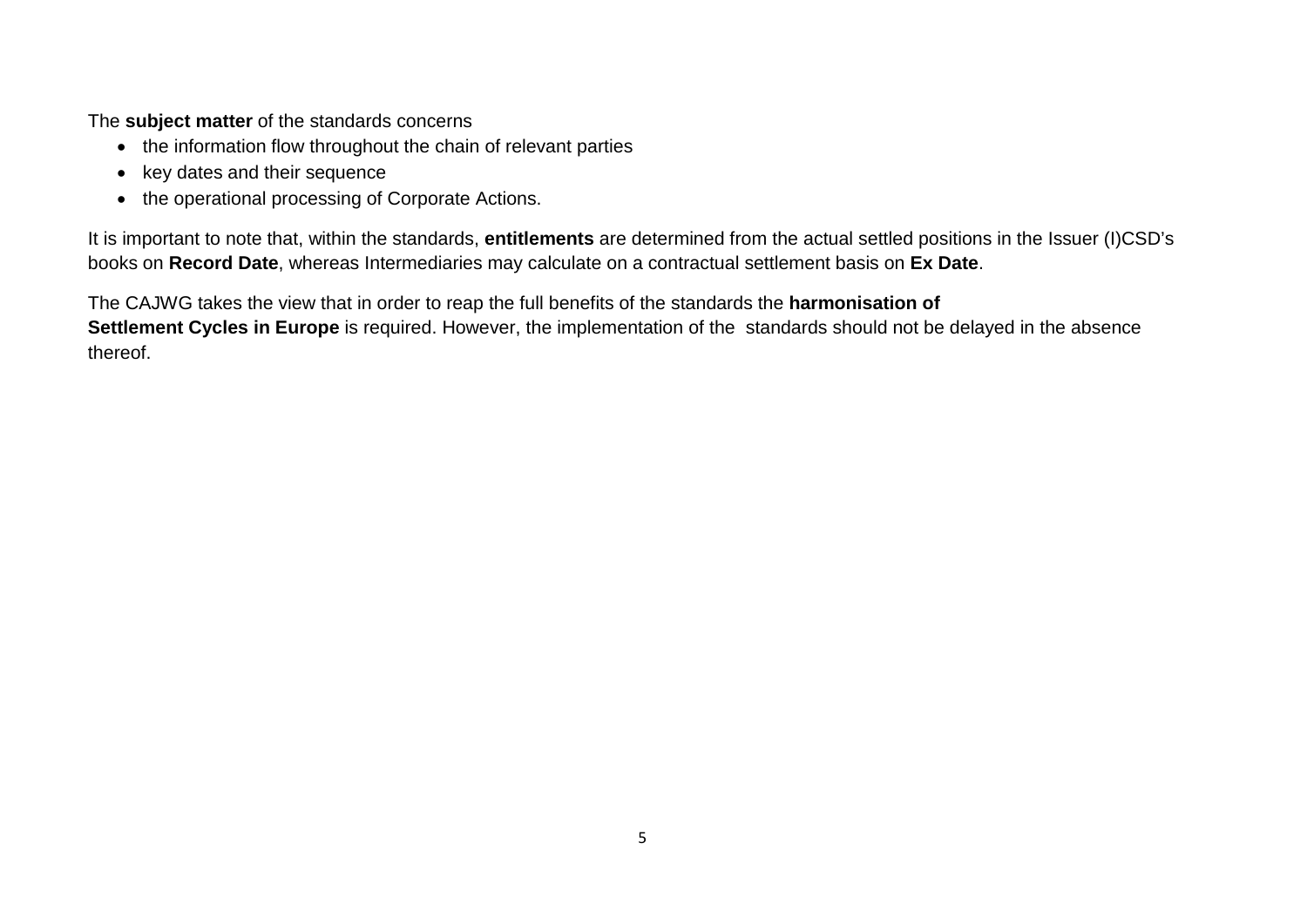# **Glossary**

*Note: Definitions given in this glossary are for the purpose of the standards on Corporate Actions only and are not intended to have any legal connotations or to reflect current market practices.*

| <b>Actual Settlement Date</b>    | Date on which the settlement effectively takes place.                                                                                                                            |  |  |
|----------------------------------|----------------------------------------------------------------------------------------------------------------------------------------------------------------------------------|--|--|
| <b>Bilateral Input</b>           | Instructions submitted by both parties to settlement as opposed to direct input, which is<br>submitted by third parties.                                                         |  |  |
| <b>Book Entry</b>                | Accounting of securities and other financial assets in dematerialised or immobilised form.                                                                                       |  |  |
| <b>Business Day</b>              | Business day at the Issuer (I)CSD.                                                                                                                                               |  |  |
| <b>Buyer Protection</b>          | Process whereby a buyer who has yet to receive the Underlying Securities of an Elective<br>Corporate Action, instructs the seller in order to receive the outturn of his choice. |  |  |
| <b>Buyer Protection Deadline</b> | Last day and time by which a Buyer Protection instruction can be given.                                                                                                          |  |  |
| <b>CCP</b>                       | Central counterparty, i.e. an entity that interposes itself between the two parties to a trade,<br>becoming the buyer to every seller and the seller to every buyer.             |  |  |
| <b>Cash Distribution</b>         | A Distribution where the proceeds consist of cash only.                                                                                                                          |  |  |
| <b>Chain of Intermediaries</b>   | Sequence of Intermediaries connecting the Issuer / Issuer CSD with the End Investor and vice<br>versa in respect of securities held by Book Entry in a securities account.       |  |  |
| <b>Corporate Action</b>          | Action initiated upon a security by the Issuer or an Offeror.                                                                                                                    |  |  |
| <b>Distribution</b>              | Corporate Action whereby the Issuer of a security delivers particular proceeds to the holder of<br>the Underlying Security without affecting the Underlying Security.            |  |  |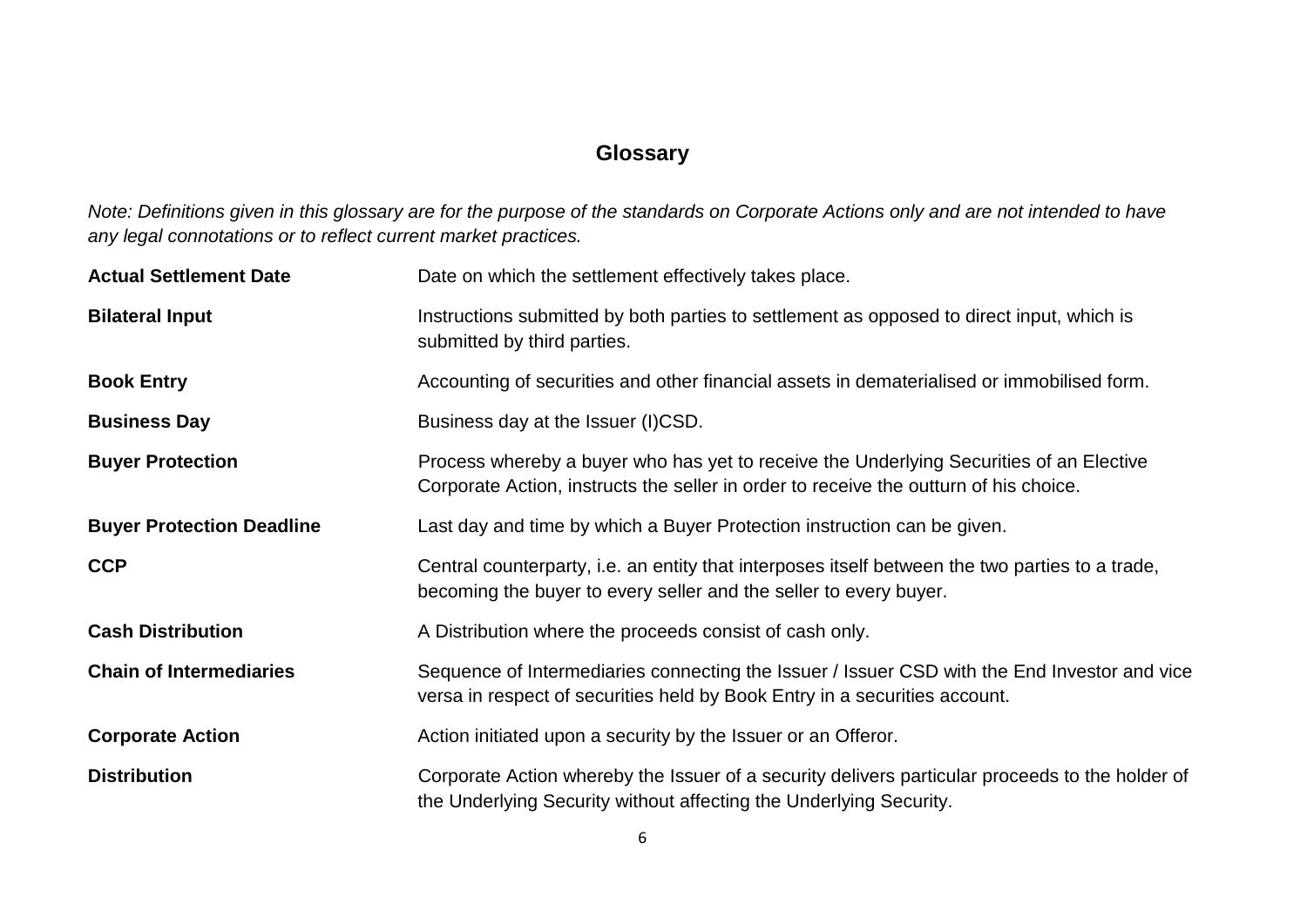| <b>Distribution with Options</b>     | A Distribution with a choice of proceeds.                                                                                                                                                 |  |  |
|--------------------------------------|-------------------------------------------------------------------------------------------------------------------------------------------------------------------------------------------|--|--|
| <b>Election Period</b>               | Period during which elections can be made.                                                                                                                                                |  |  |
| <b>Elective Corporate Action</b>     | Distribution with Options, Mandatory Reorganisation with Options or Voluntary Reorganisation.                                                                                             |  |  |
| <b>End Investor</b>                  | Physical or legal person who holds the security for his own account, not including the holder of<br>a unit of a UCIT (undertaking for collective investments in transferable securities). |  |  |
| <b>Ex Date</b>                       | Date from which the Underlying Security is traded without the benefit / right attached to it.                                                                                             |  |  |
| <b>Fractions</b>                     | The number of Underlying Securities remaining after the calculation of the entitlement to the<br>proceeds of a Corporate Action.<br><b>or</b>                                             |  |  |
|                                      | The decimal part of the balance of outturn securities resulting from the calculation of the<br>proceeds of a Corporate Action.                                                            |  |  |
| <b>Guaranteed Participation Date</b> | Last date to buy the Underlying Security with the right attached to participate in an Elective<br>Corporate Action.                                                                       |  |  |
| $(I)$ CSD                            | (International) Central Securities Depository                                                                                                                                             |  |  |
| <b>Intended Settlement Date</b>      | Date on which a Transaction is due to settle.                                                                                                                                             |  |  |
| <b>Interim Security</b>              | Short term transferable operational instrument, issued for processing purposes only, which is<br>not representative of the Issuer's capital.                                              |  |  |
| <b>Intermediaries</b>                | Financial institutions that provide and maintain securities accounts.                                                                                                                     |  |  |
| <b>Investor (I)CSD</b>               | (I)CSD that holds securities with another (I)CSD or with an Intermediary.                                                                                                                 |  |  |
| <b>ISIN</b>                          | <b>International Securities Identification Number</b>                                                                                                                                     |  |  |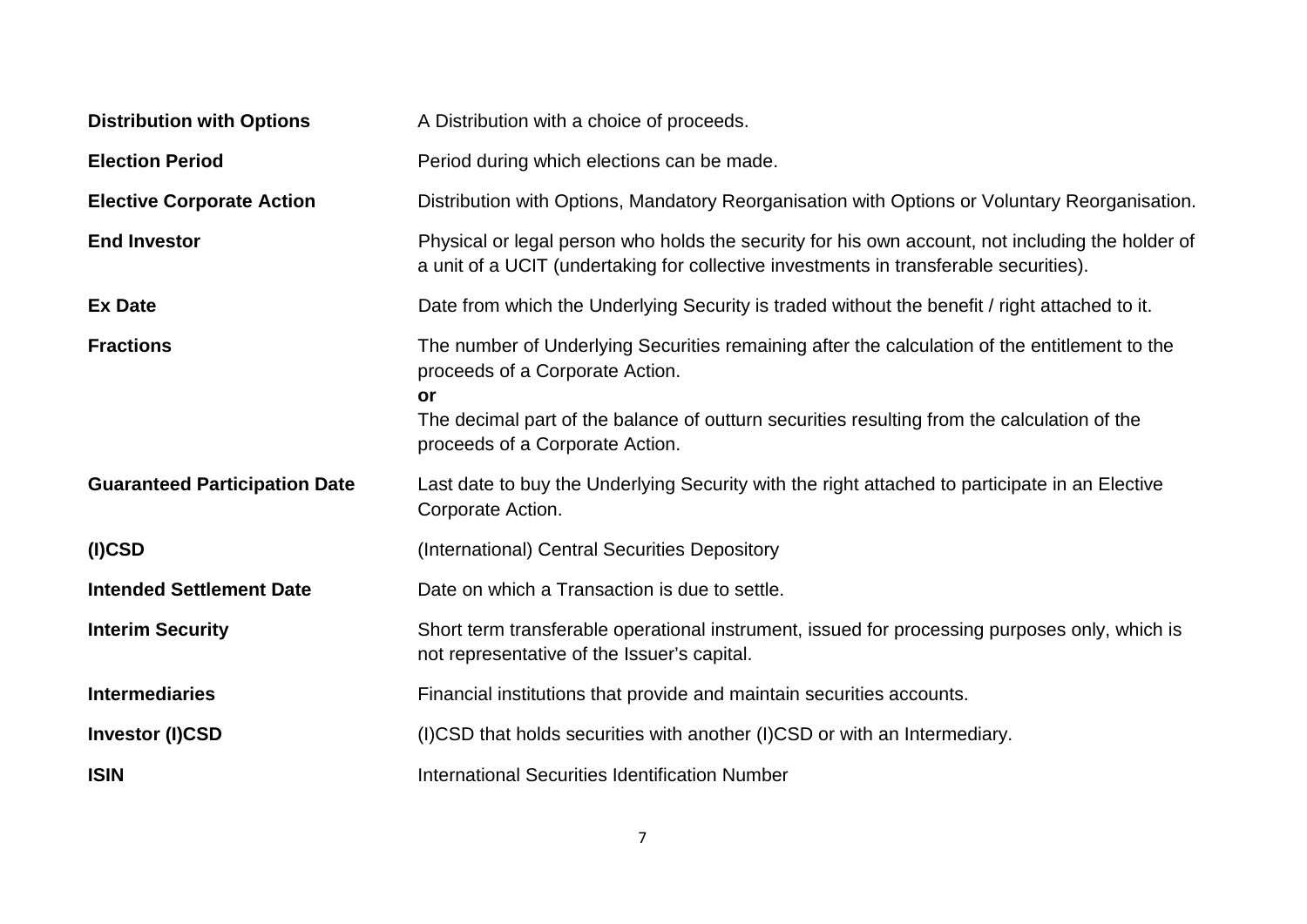| <b>ISO</b>                                      | International Organization for Standardisation                                                                                                                           |  |  |
|-------------------------------------------------|--------------------------------------------------------------------------------------------------------------------------------------------------------------------------|--|--|
| <b>Issuer</b>                                   | The issuer of an Underlying Security including the agent mandated by the Issuer for Corporate<br>Actions purposes.                                                       |  |  |
| <b>Issuer (I)CSD</b>                            | (I)CSD with whom the Issuer has deposited and maintains its primary securities issuance by<br>Book Entry.                                                                |  |  |
| <b>Mandatory Reorganisation</b>                 | A Reorganisation that mandatorily affects the Underlying Security.                                                                                                       |  |  |
| <b>Mandatory Reorganisation</b><br>with Options | A Mandatory Reorganisation with a choice of proceeds.                                                                                                                    |  |  |
| <b>Market Claim</b>                             | Process to reallocate the proceeds of a Distribution to the contractually entitled party.                                                                                |  |  |
| <b>Market Deadline</b>                          | Last date and time, preferably end of day, to send election instructions to the Issuer (I)CSD.                                                                           |  |  |
| <b>Matching</b>                                 | Process of comparing the two relevant settlement instructions as provided by the two<br>counterparties to ensure that they match.                                        |  |  |
| <b>Offeror</b>                                  | Party (other than the Issuer) including its agent, offering a Voluntary Reorganisation.                                                                                  |  |  |
| <b>Payment</b>                                  | Delivery of the proceeds of a Corporate Action.                                                                                                                          |  |  |
| <b>Payment Date</b>                             | Date on which the Payment is due.                                                                                                                                        |  |  |
| <b>Pending Transaction</b>                      | <b>Unsettled Transaction.</b>                                                                                                                                            |  |  |
| <b>Record Date</b>                              | Date on which settled positions are struck in the books of the Issuer (I)CSD at close of<br>business to determine the entitlement to the proceeds of a Corporate Action. |  |  |
| Reorganisation                                  | A Corporate Action whereby the Underlying Security is replaced with proceeds.                                                                                            |  |  |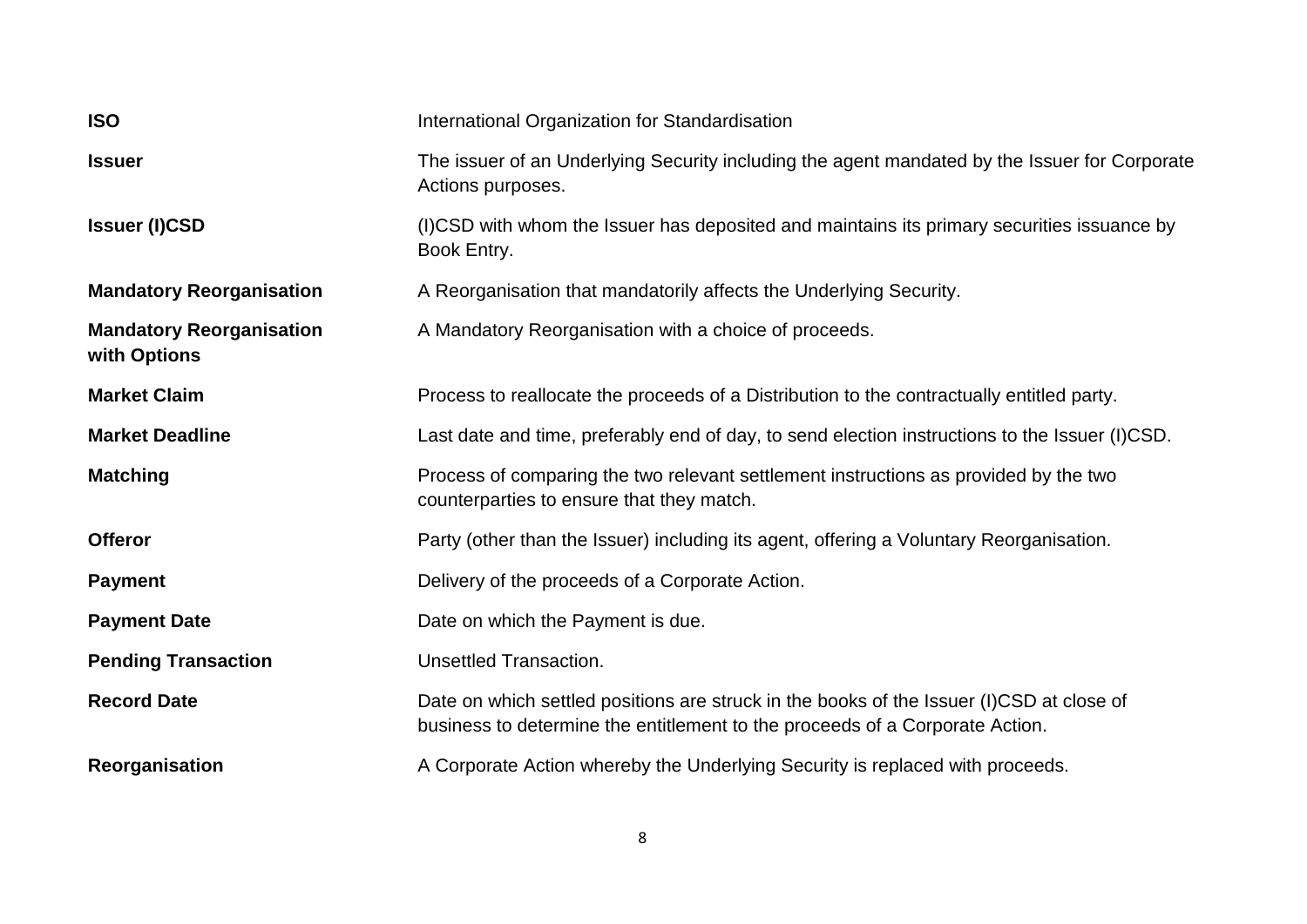| <b>Securities Distribution</b>  | A Distribution where the proceeds consist of securities.                                                                                                                                   |  |  |
|---------------------------------|--------------------------------------------------------------------------------------------------------------------------------------------------------------------------------------------|--|--|
| <b>Settlement Cycle</b>         | Number of Business Days from the trade date to the Intended Settlement Date.                                                                                                               |  |  |
| <b>Transaction</b>              | The result of Matching.                                                                                                                                                                    |  |  |
| <b>Transformation</b>           | Process by which Pending Transactions, on or after Record Date / Market Deadline, are<br>cancelled and replaced by new Transactions in accordance with the terms of the<br>Reorganisation. |  |  |
| <b>Underlying Security</b>      | Security that is the subject of a Corporate Action.                                                                                                                                        |  |  |
| <b>Underlying Transaction</b>   | Transaction upon which a Market Claim, Transformation or Buyer Protection is applied.                                                                                                      |  |  |
| <b>Voluntary Reorganisation</b> | A Reorganisation in which participation is optional for the holder of the Underlying Security.                                                                                             |  |  |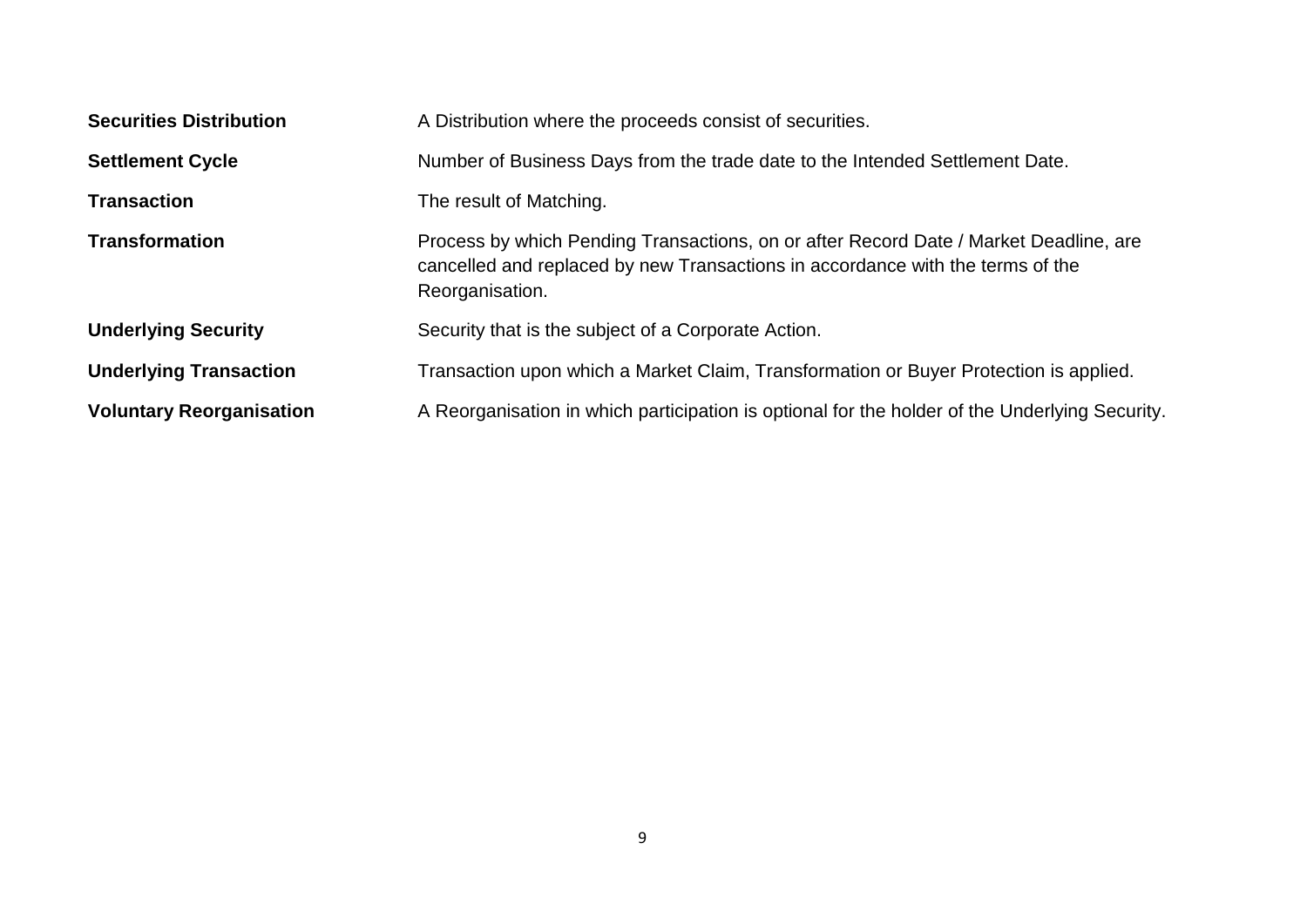# **Sequence of dates graphs**

Graphs in this document are for illustrative purposes only; please refer to the standards for a detailed description of the timelines.

In the absence of harmonised Settlement Cycles, the graphs in this document do not use a day-by-day timeline. They show the sequence of key dates as well as the length of intervals between key dates including the relevant daytime of these dates.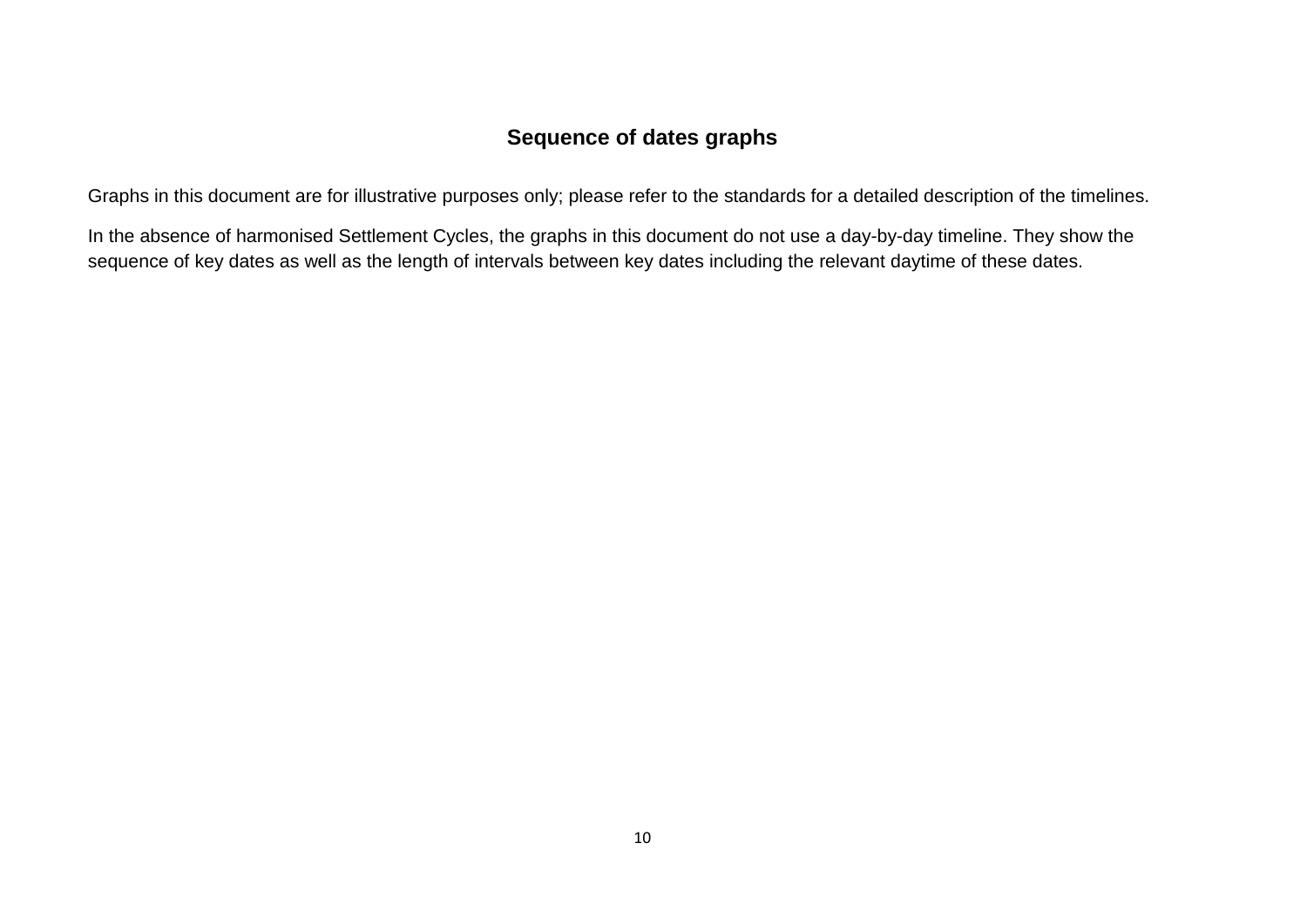# <span id="page-10-0"></span>**Cash Distributions**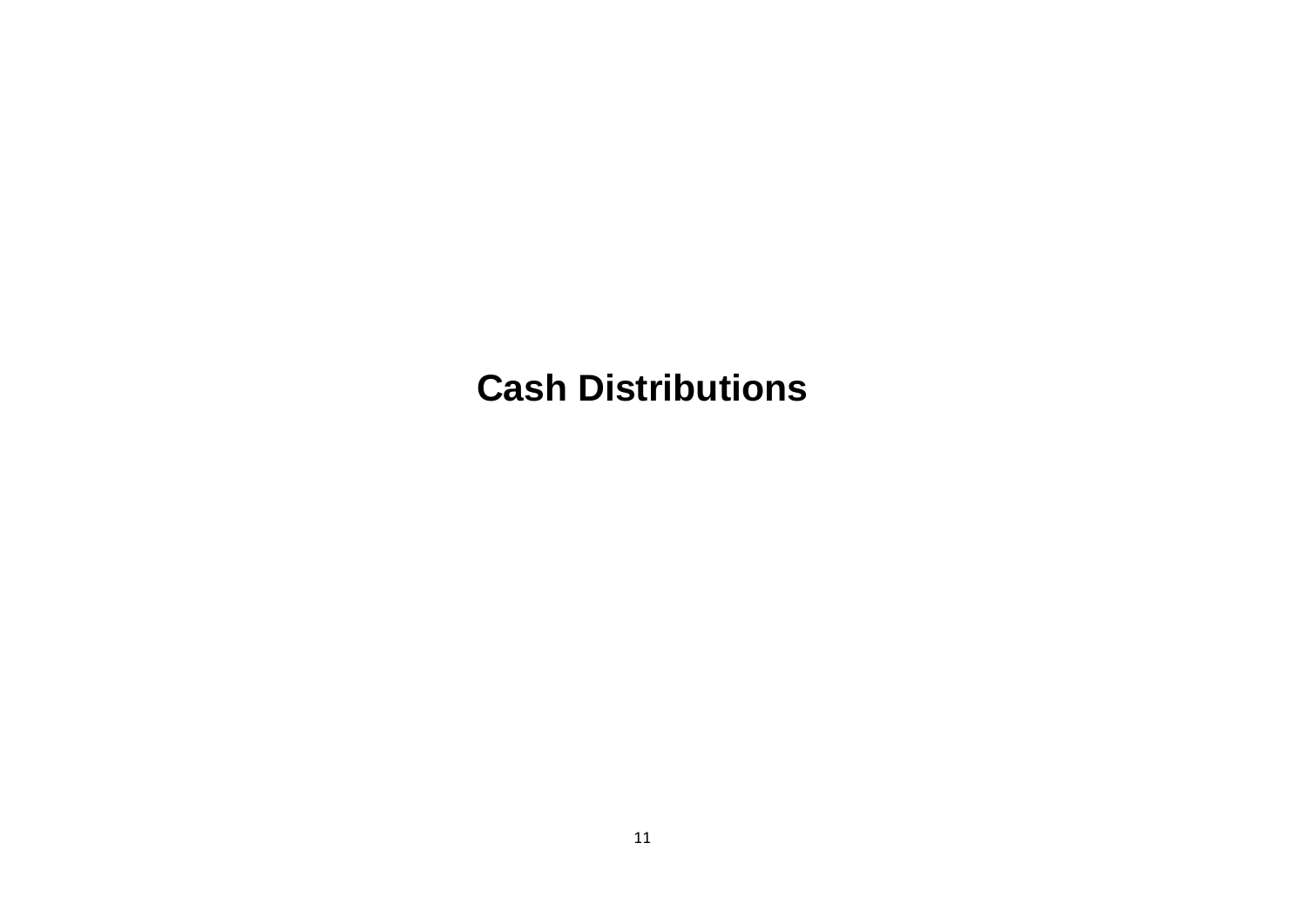# **Cash Distributions**

Sequence of dates



Note that the Ex Date is not applicable to securities in nominal, e.g. bonds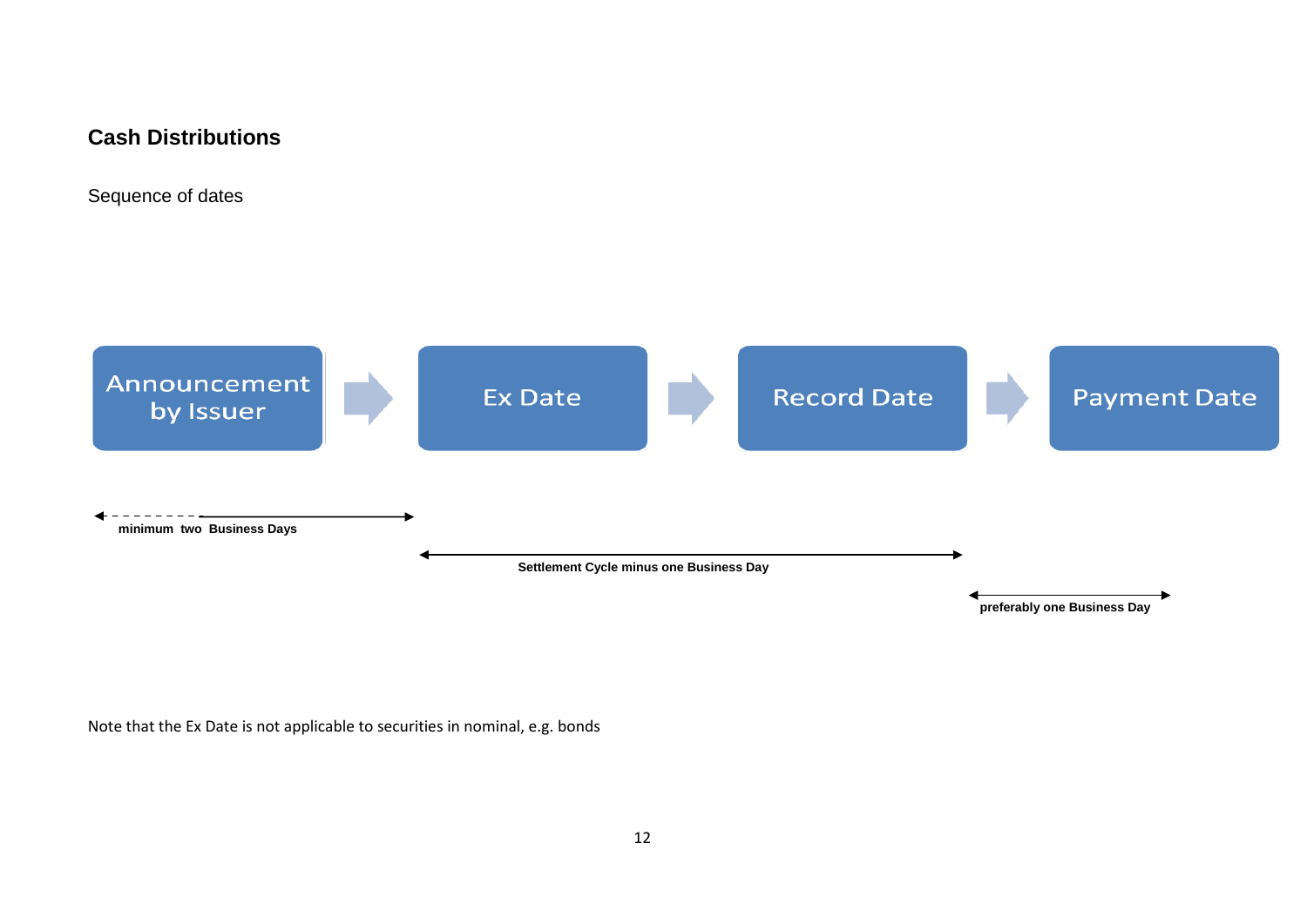# **Market Standards for Cash Distributions**

## <span id="page-12-0"></span>**Information from Issuer to Issuer (I)CSD**

- 1.The Issuer should inform its Issuer (I)CSD of the details of a Cash Distribution, including the key dates, as soon as the Issuer has publicly announced the Corporate Action according to applicable law. It should also inform the Issuer (I)CSD of any change or confirmation of the Corporate Action.
- 2.For floating rate instruments, the Payment Date confirmation and the announcement of the next applicable rate with reference to the applicable period for that new rate should be made in two separate announcements and not combined in the same.
- 3.The information should be communicated in formatted electronic form using standards defined and used by the securities industry, such as the ISO standards, irrespective of the communication channel used.
- 4.For narrative text in the information, Issuers with an international shareholder base should use at least a language customary in the sphere of international finance, currently English.

## **Information from Issuer (I)CSD to its participants**

- 5.The Issuer (I)CSD should communicate the information, and any subsequent information, without undue delay of receipt from the Issuer, to all its participants<sup>[1](#page-12-0)</sup> who, at the time of the announcement, have a direct holding or Pending Transaction in the Underlying Security with the Issuer (I)CSD.
- 6.The Issuer (I)CSD should also inform, without undue delay, any participant who obtains a holding or is subject to a new Transaction on the Underlying Security after the announcement until the Record Date.
- 7.The information should be communicated in formatted electronic form using standards defined and used by the securities industry, such as the ISO standards, irrespective of the communication channel used.
- 8.If a Payment needs to be reversed, an announcement, including the reason for such reversal, should be made by the Issuer (I)CSD to all affected parties prior to processing the reversal.

<sup>&</sup>lt;sup>1</sup> Including Investor (I)CSDs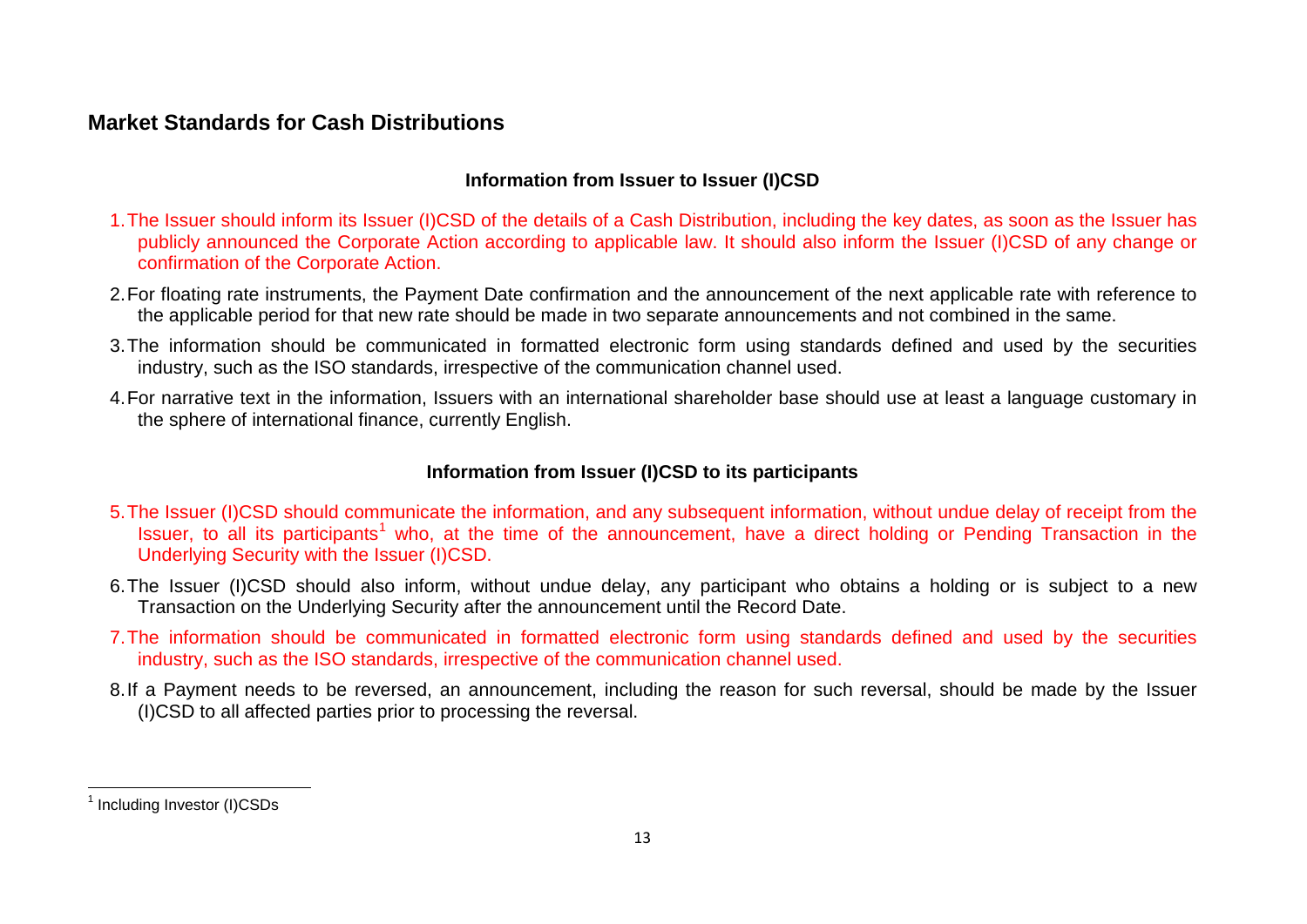### **Information flow from (I)CSD participants to End Investors**

- 9.(I)CSD participants, their clients and the onward Chain of Intermediaries, each at its respective level towards its own clients, should comply with standards 5 and 6 above until the information reaches the End Investor**.** For End Investors, information by means of account statement is deemed sufficient unless provided otherwise in their service level agreement.
- 10.The information should be communicated to Intermediaries in formatted electronic form using standards defined and used by the securities industry, such as the ISO standards, irrespective of the communication channel used.
- 11.The information should be communicated to non-Intermediaries, including End Investors, in a clear and comprehensible way.

#### **Key dates**

- 12.Key dates are:
	- a) for Distributions relating to securities in nominal (e.g. bonds): Record Date and Payment Date.
	- b) for Distributions relating to securities in units (e.g. shares): Ex Date, Record Date and Payment Date.
- 13.The public announcement by the Issuer under standard 1 above should be made at least two Business Days before the Ex Date.
- 14.For floating rate instruments, the payable rate should be confirmed as soon as possible but no later than three Business Days before the Payment Date.
- 15.The Ex Date should precede the Record Date by one Settlement Cycle minus one Business Day.
- 16.The Payment Date should be as close as possible to the Record Date, preferably the next Business Day.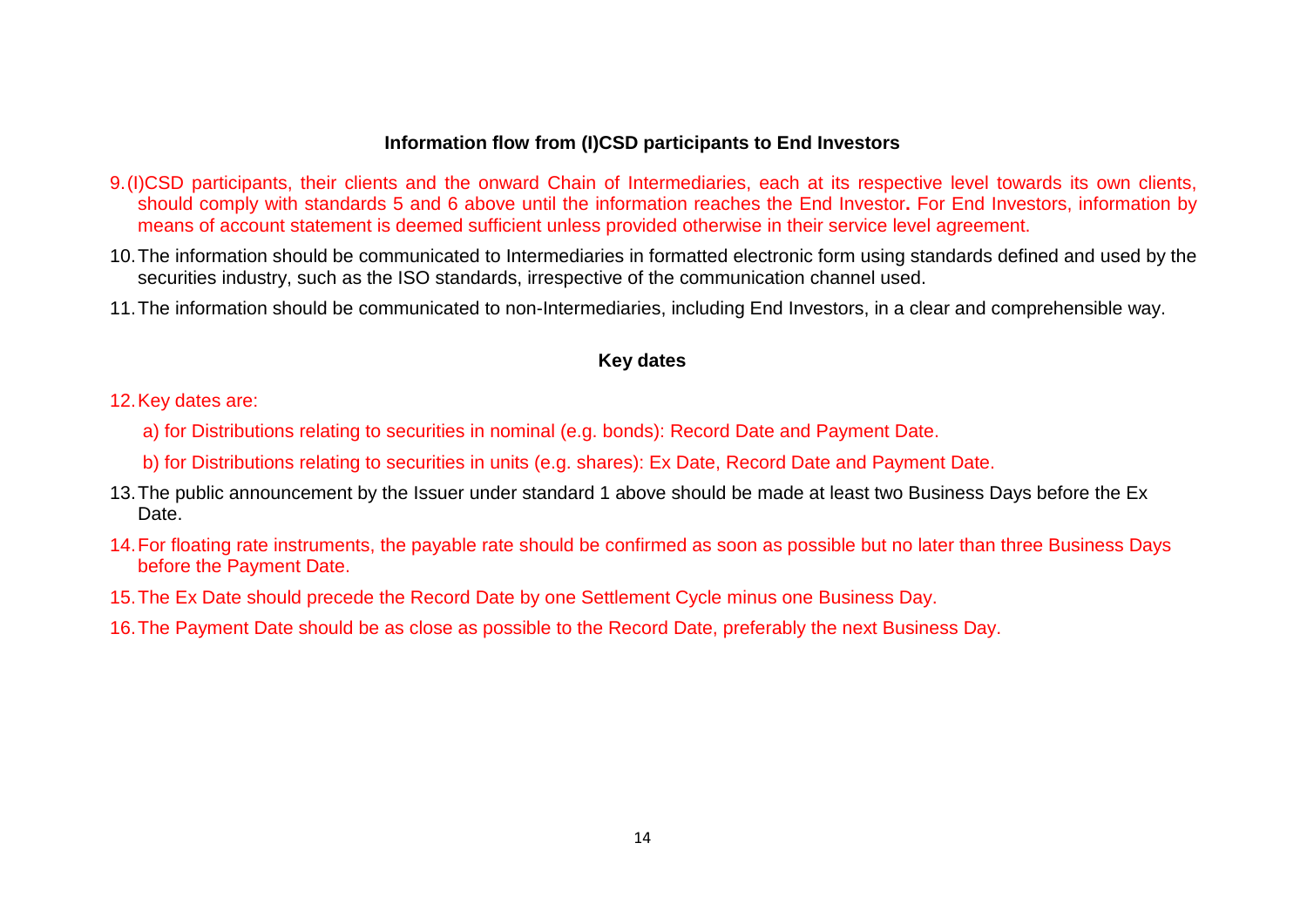## **Processing**

17.Payments should be by Book Entry.

18.Interest Payments should be processed separately from redemptions even if their Payment Dates coincide.

19.All Cash Distributions and related Market Claims should be paid in cash and not coupons.

20.For Payments, the following should apply:

a) From Issuers to (I)CSD participants, Payments should be made through the Issuer (I)CSD, using the same Payment mechanism as for other cash transactions through the Issuer (I)CSD.

b) Payments by Issuers and Issuer (I)CSDs should be in the original currency as per the announcement under standard 1 above.

c) The Issuer should make Payments as early as possible after opening of the Payment system and no later than 12:00 noon Issuer (I)CSD local time.

d) No blocking of holdings for the purpose of Cash Distributions.

e) If a correction of the Payment is necessary, it should take the form of a complete reversal of the Payment followed by a new correct Payment.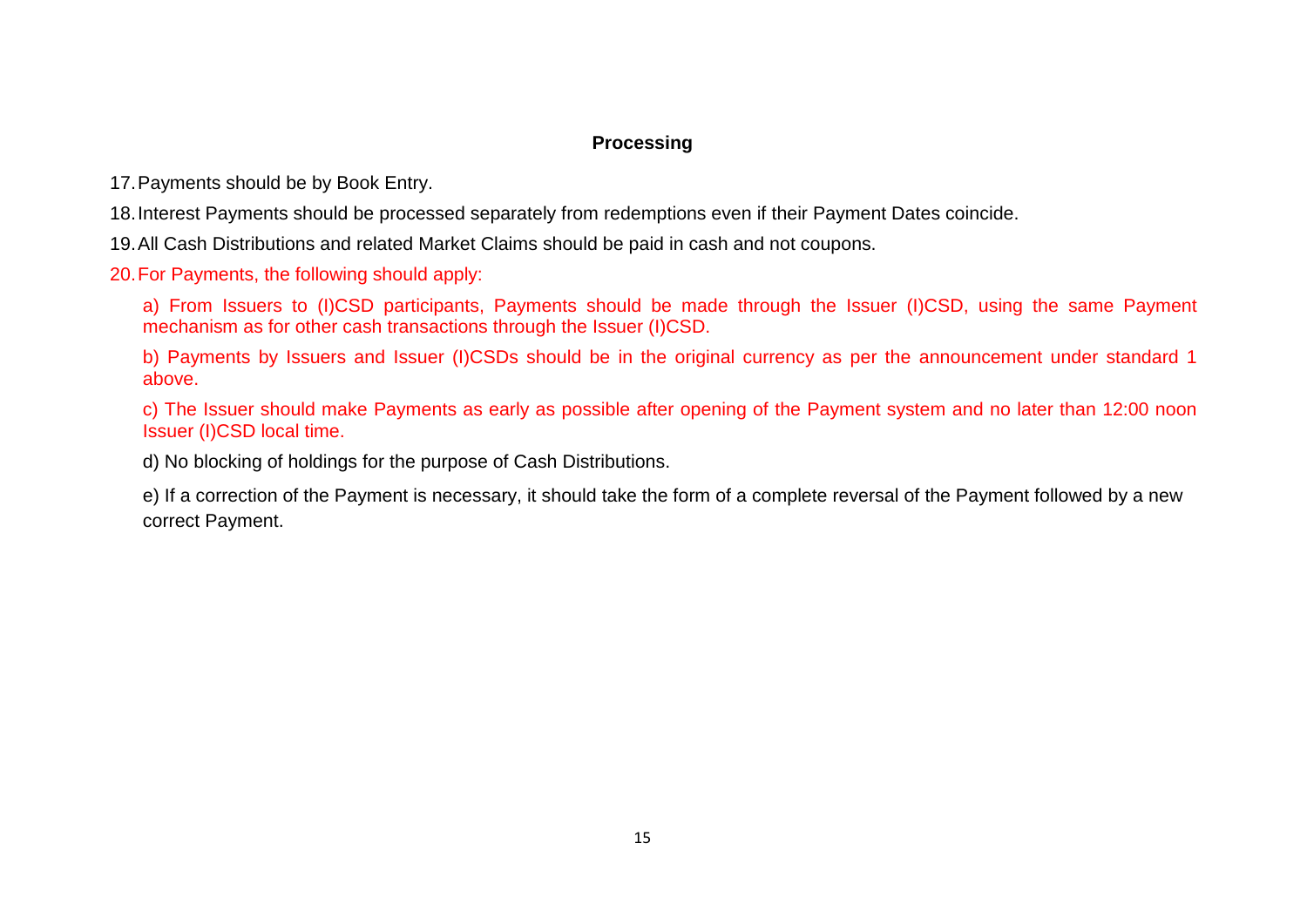# <span id="page-15-0"></span>**Securities Distributions**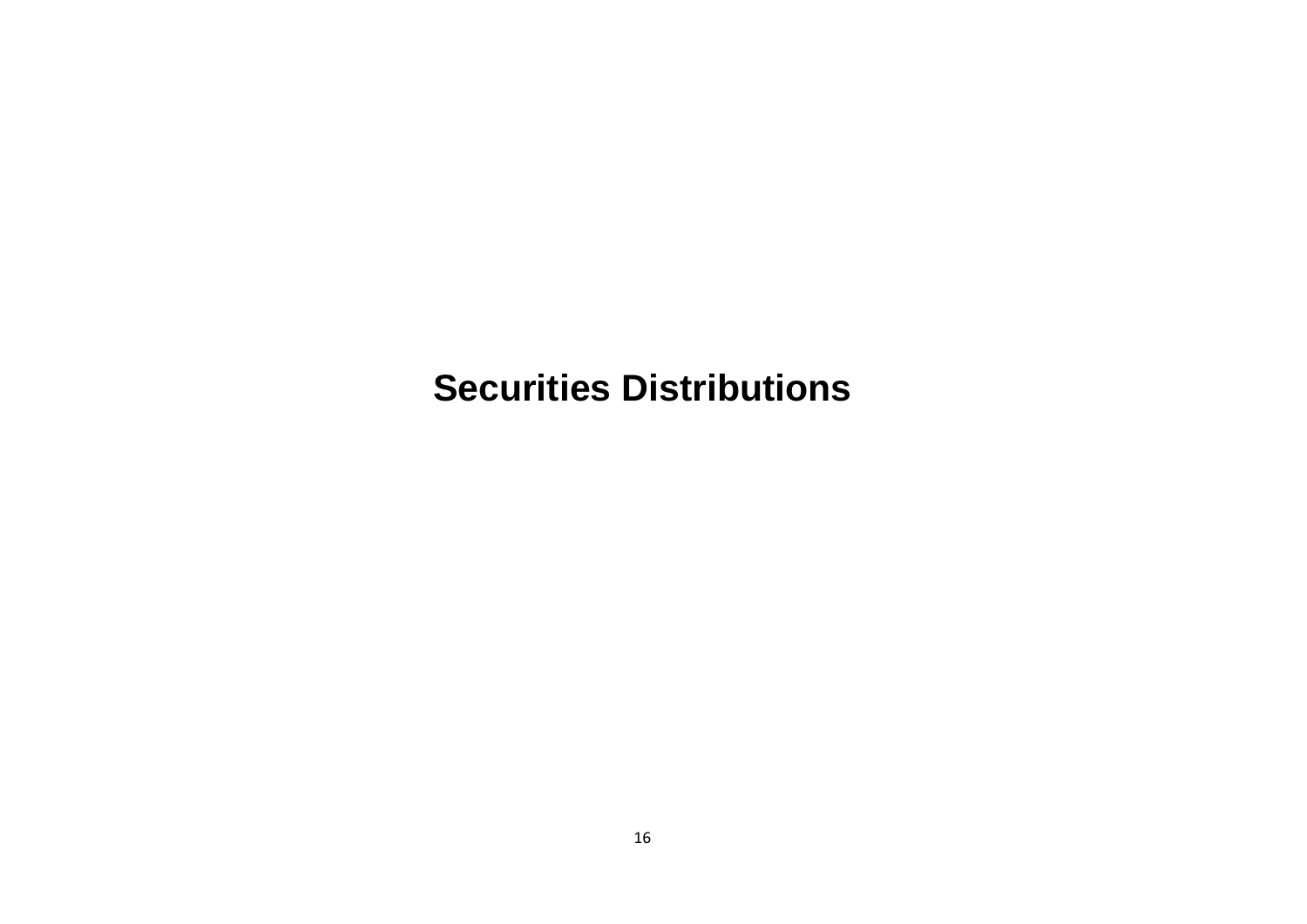# **Securities Distributions**

Sequence of dates

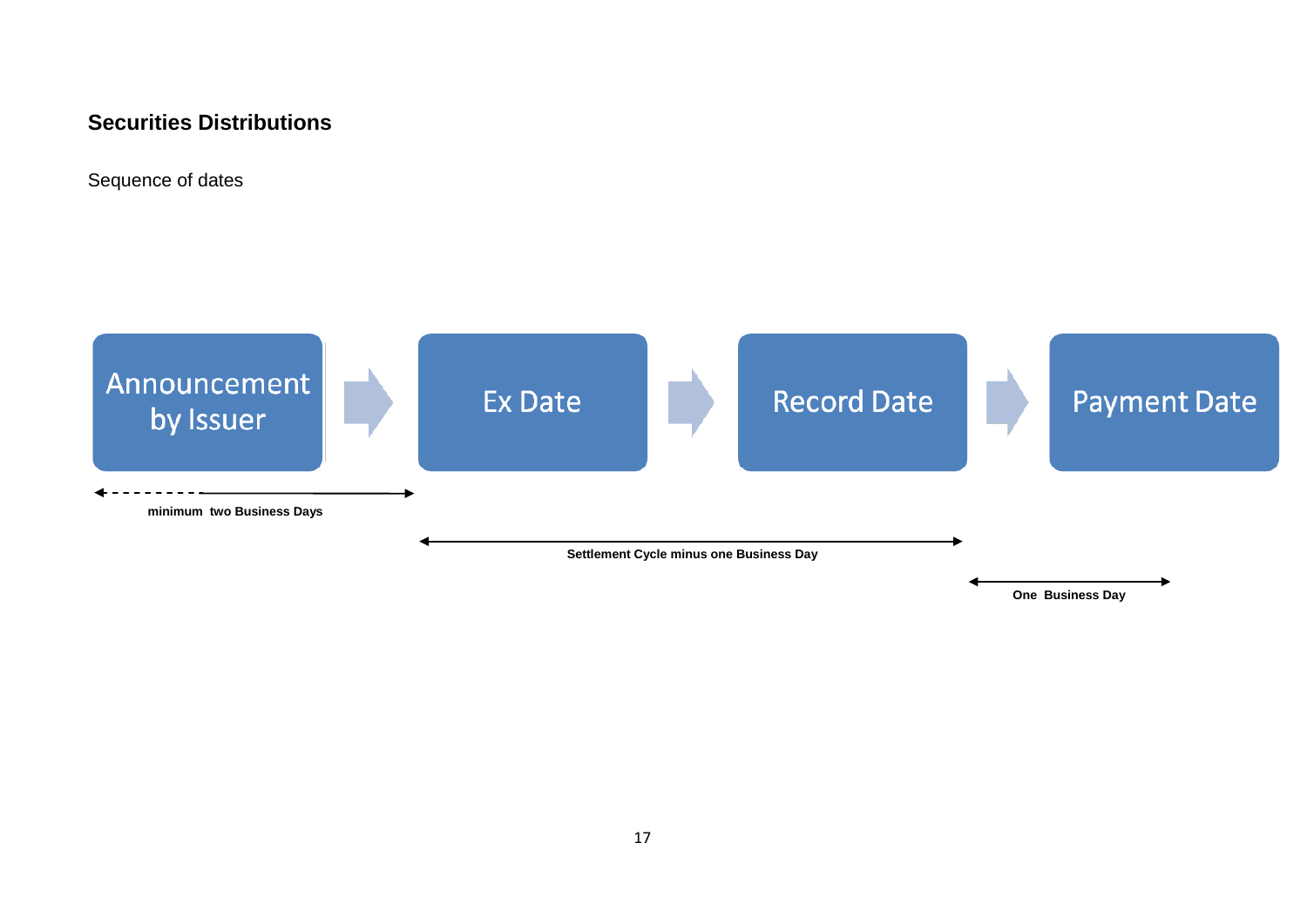# **Market Standards for Securities Distributions**

#### <span id="page-17-2"></span><span id="page-17-1"></span><span id="page-17-0"></span>**Information from Issuer to Issuer (I)CSD**

- 1.The Issuer should inform its Issuer (I)CSD of the details of a Securities Distribution, including the key dates and the ISIN of the outturn security, as soon as the Issuer has publicly announced the Corporate Action according to applicable law. It should also inform the Issuer (I)CSD of any change or confirmation of the Corporate Action and, if applicable, of the reference<sup>[1](#page-17-0)</sup> price for compensation of Fractions by the Issuer<sup>[2](#page-17-1)</sup>. The reference price should be communicated as soon as possible and at the latest on Record Date minus one Business Day.
- 2.The information should be communicated in formatted electronic form using standards defined and used by the securities industry, such as the ISO standards, irrespective of the communication channel used.
- 3.For narrative text in the information, Issuers with an international shareholder base should use at least a language customary in the sphere of international finance, currently English.

## **Information from Issuer (I)CSD to its participants**

- 4.The Issuer (I)CSD should communicate the information, and any subsequent information, without undue delay of receipt from the Issuer, to all its participants<sup>[3](#page-17-2)</sup> who, at the time of the announcement, have a direct holding or Pending Transaction in the Underlying Security with the Issuer (I)CSD.
- 5.The Issuer (I)CSD should also inform, without undue delay, any participant who obtains a holding or is subject to a new Transaction on the Underlying Security after the announcement until the Record Date.
- 6.The information should be communicated in formatted electronic form using standards defined and used by the securities industry, such as the ISO standards, irrespective of the communication channel used.

<sup>&</sup>lt;sup>1</sup> The reference price is a price determined by the Issuer and is not the market price resulting from the sale of fractional shares by the Issuer in the open market.<br><sup>2</sup> See also recommendation in Annex 2

<sup>&</sup>lt;sup>3</sup> Including Investor (I)CSDs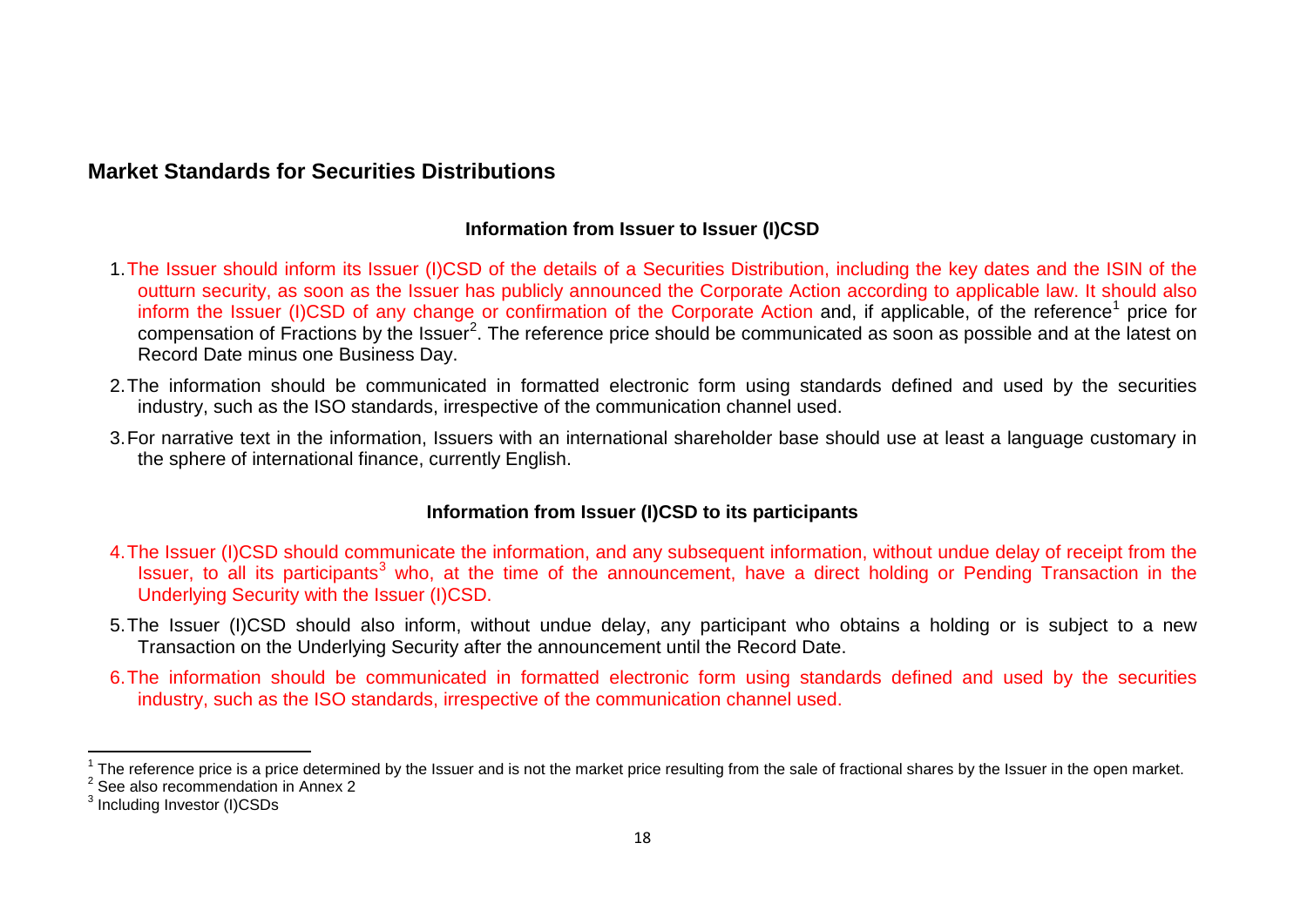7.If a Payment needs to be reversed, an announcement, including the reason for such reversal, should be made by the Issuer (I)CSD to all affected parties prior to processing the reversal.

### **Information flow from (I)CSD participants to End Investors**

- 8.(I)CSD participants, their clients and the onward Chain of Intermediaries, each at its respective level towards its own clients, should comply with standards 4 and 5 above until the information reaches the End Investor**.** For End Investors, information by means of account statement is deemed sufficient unless provided otherwise in their service level agreement.
- 9.The information should be communicated to Intermediaries in formatted electronic form using standards defined and used by the securities industry, such as the ISO standards, irrespective of the communication channel used.
- 10.The information should be communicated to non-Intermediaries, including End Investors, in a clear and comprehensible way.

#### **Key dates**

#### 11.Key dates are Ex Date, Record Date and Payment Date.

- 12.The public announcement by the Issuer under standard 1 above should be made at least two Business Days before the Ex Date.
- 13.The Ex Date should precede the Record Date by one Settlement Cycle minus one Business Day.
- 14.The Payment Date should be the next Business Day after Record Date.

#### **Processing**

- 15.Payments should be by Book Entry.
- 16.For Payments in securities, the following should apply:
	- a) The Issuer should make Payments through the (I)CSD as early as possible and no later than the opening of the settlement system for settlement on the relevant Payment Date.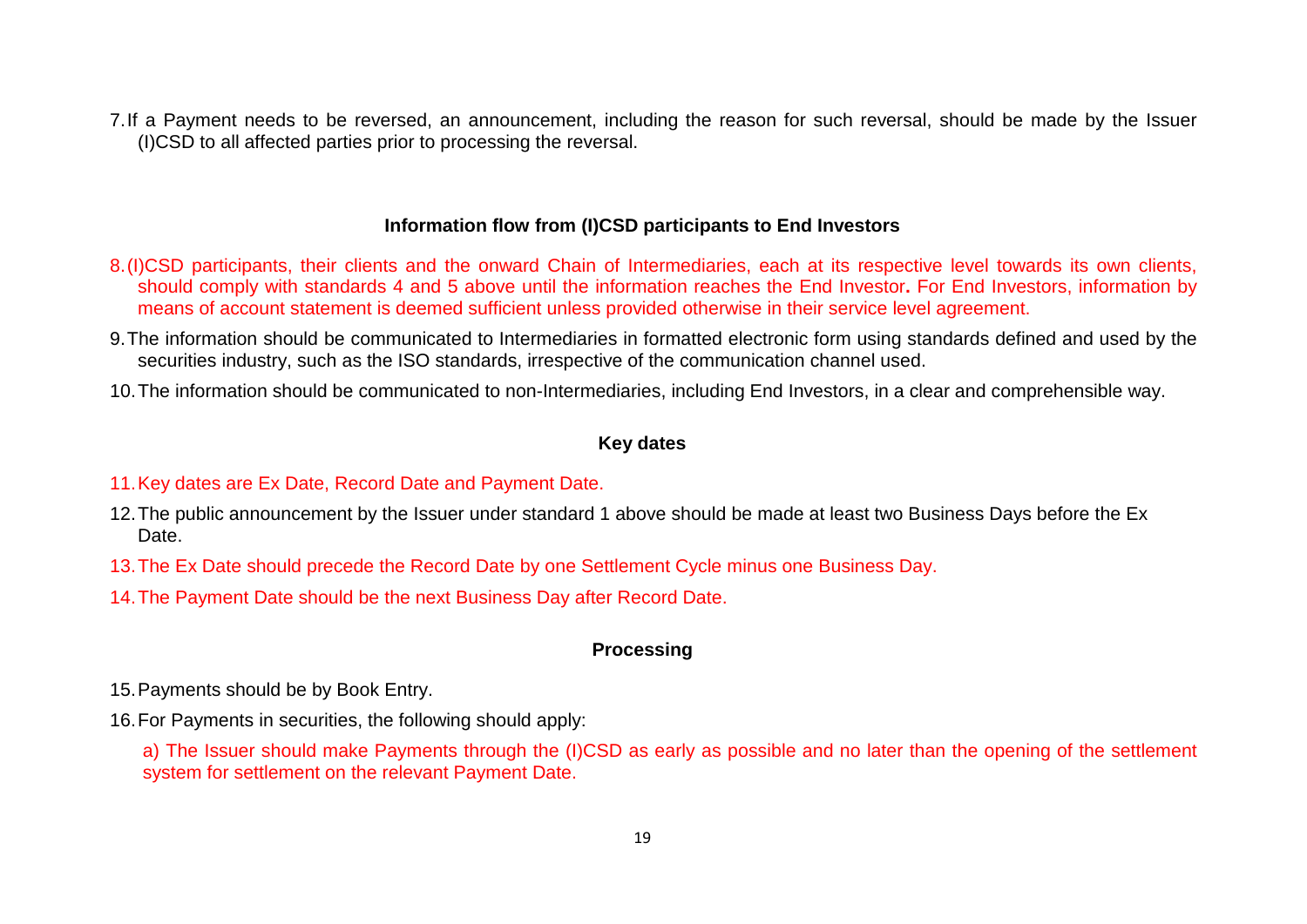b) The Payments should be processed by rounding down to the nearest whole number (top-down method).

c) When Fractions occur and the Issuer compensates them in cash at the level of the Issuer (I)CSD, the Issuer (I)CSD participants and all the Intermediaries down the chain should on their turn, each at its respective level, also compensate any Fractions in cash.

17.For Payments of Fractions in cash, where applicable, the following should apply:

a) From Issuers to (I)CSD participants, Payments should be made through the Issuer (I)CSD, using the same Payment mechanism as for other cash transactions through the Issuer (I)CSD.

b) Payments by Issuers and Issuer (I)CSDs should be in the original currency as per the announcement under standard 1 above.

c) If a reference price is announced by the Issuer, the Payment Date for Fractions should be the Payment Date for Distribution. If Fractions are compensated by the Issuer but no reference price is announced, the Payment Date should preferably be one Settlement Cycle after the Payment Date for Distribution.d) The Issuer should make Payments as early as possible after opening of the Payment system and no later than 12:00 noon Issuer (I)CSD local time.

e) If a correction of the Payment is necessary, it should take the form of a complete reversal of the Payment followed by a new correct Payment.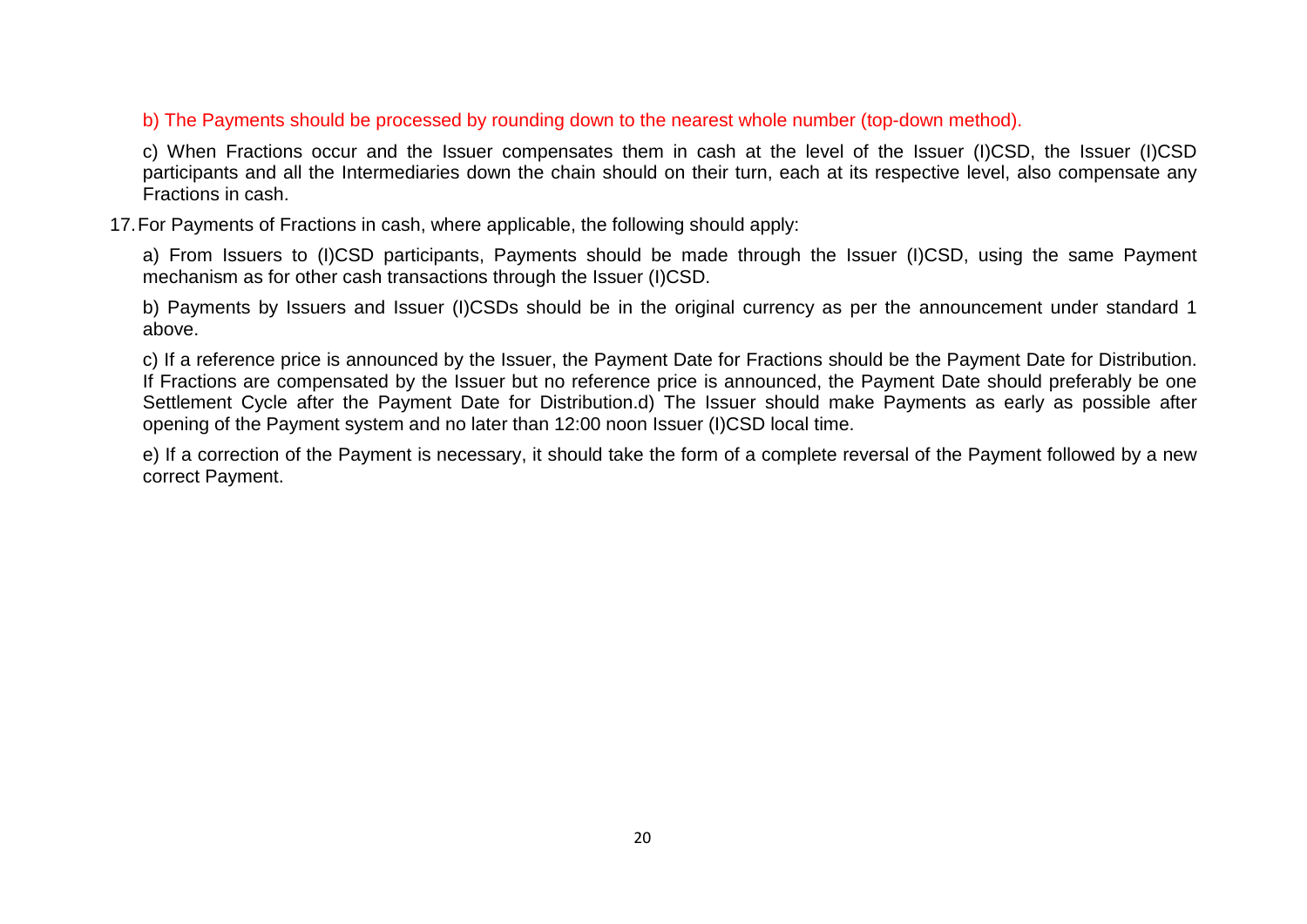# <span id="page-20-0"></span>**Distributions with Options**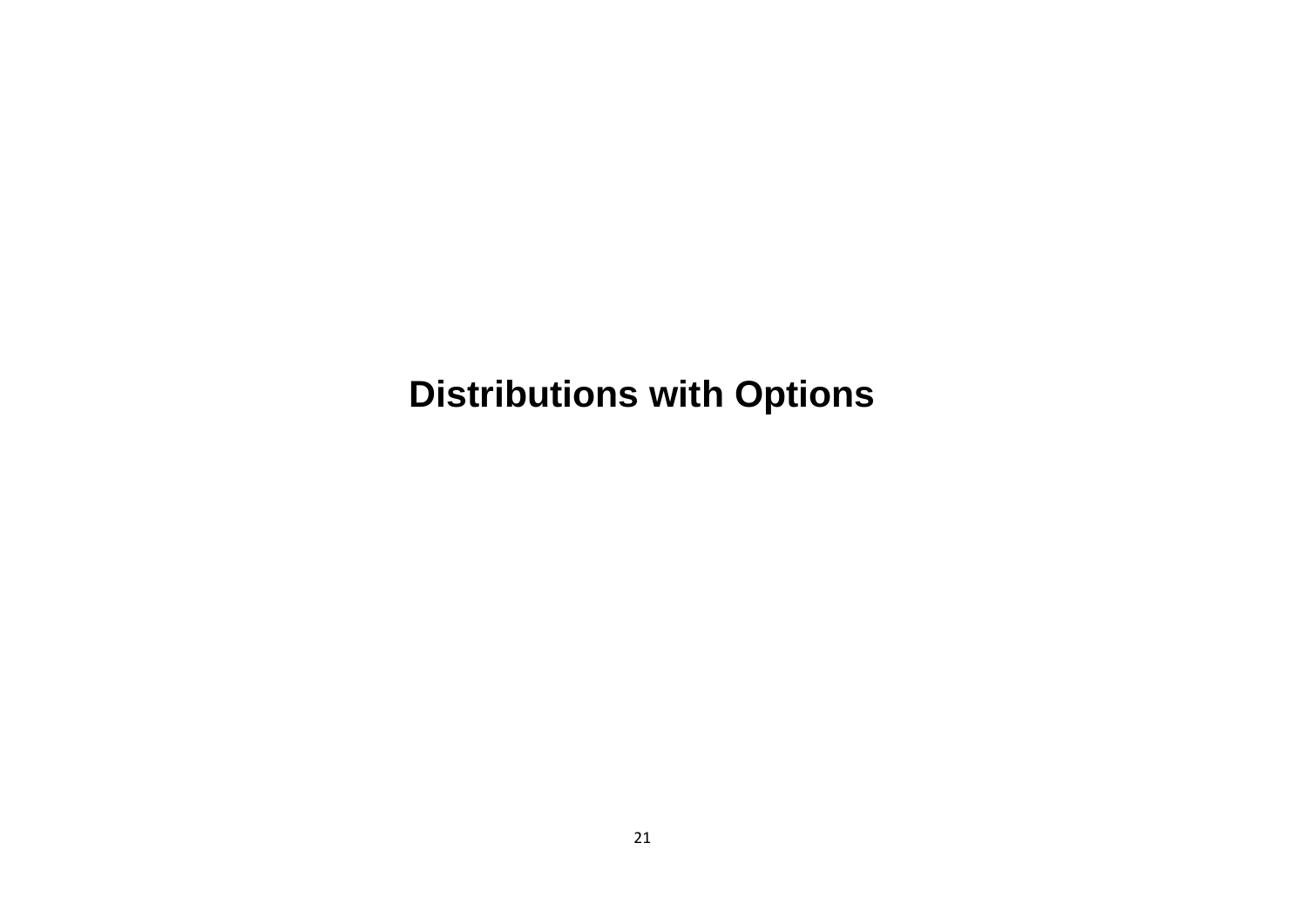# **Distributions with Options**

Overall sequence of dates



**preferably one Business Day**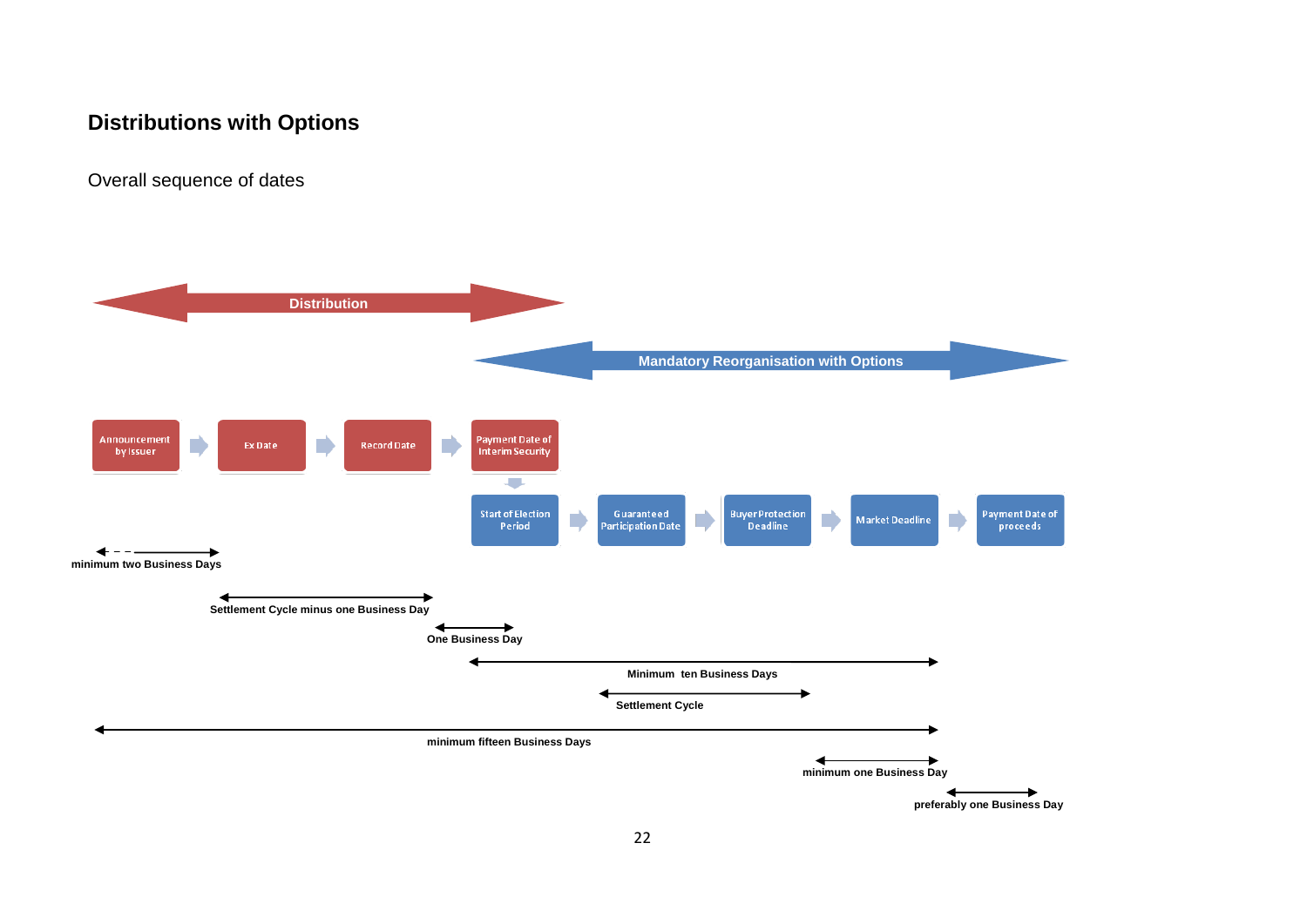# **Market Standards for Distributions with Options**

- 1.Distributions with Options should be represented by an Interim Security with an official ISIN.
- 2. The issuance of the Interim Security and the options attached to it should be operationally treated as two separate Corporate Actions, the first being a Distribution, the second a Mandatory Reorganisation with Options (or a Voluntary Reorganisation). They should be communicated to the Issuer (I)CSD at the same time and the second Corporate Action type should be indicated in the information of the first Corporate Action.
- 3. The standards for Securities Distributions should apply to the first Corporate Action, i.e. the Distribution.\*
- 4. The standards for Mandatory Reorganisations with Options (or Voluntary Reorganisations) should apply to the second Corporate Action, i.e. the Mandatory Reorganisation with Options (or the Voluntary Reorganisation).\*
- 5. The Election Period determined by the Issuer should not start before the Payment Date of the Interim Security.
- 6. The Intended Settlement Date of any Transaction in the Interim Security should not be prior to the Payment Date of the Interim Security.

\* To the extent of prioritised standards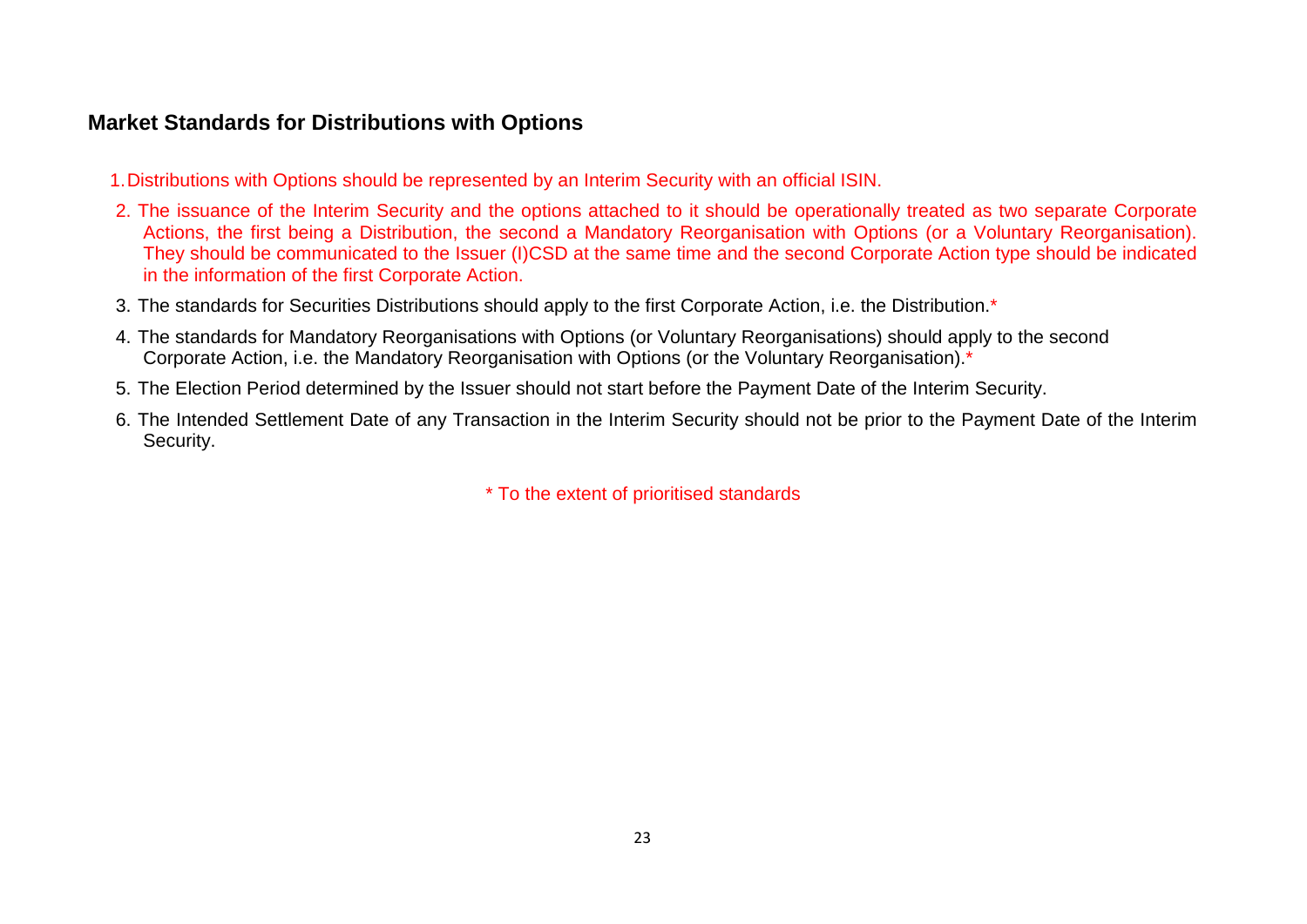# <span id="page-23-0"></span>**Mandatory Reorganisations with Options**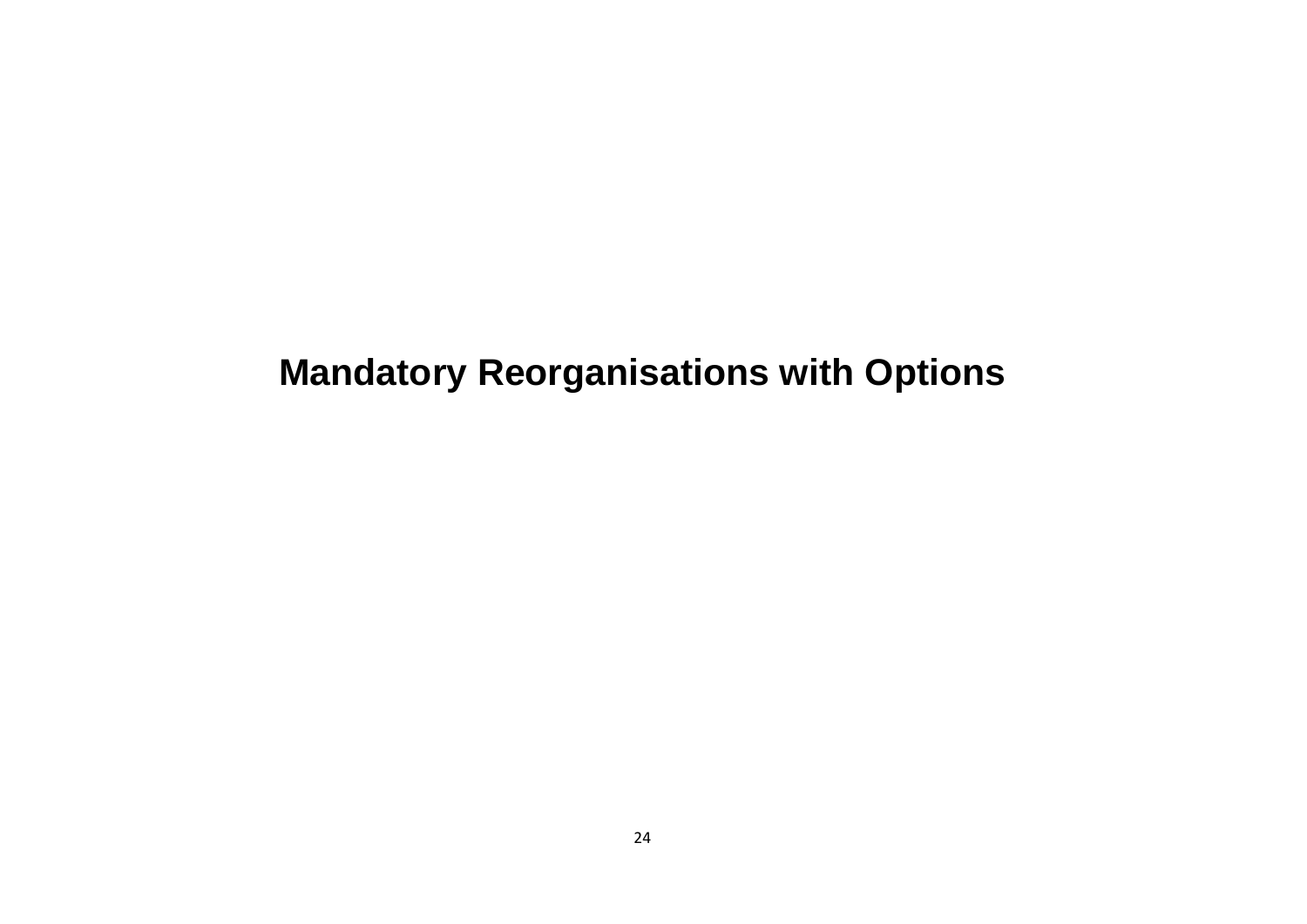# **Mandatory Reorganisations with Options**

Sequence of dates

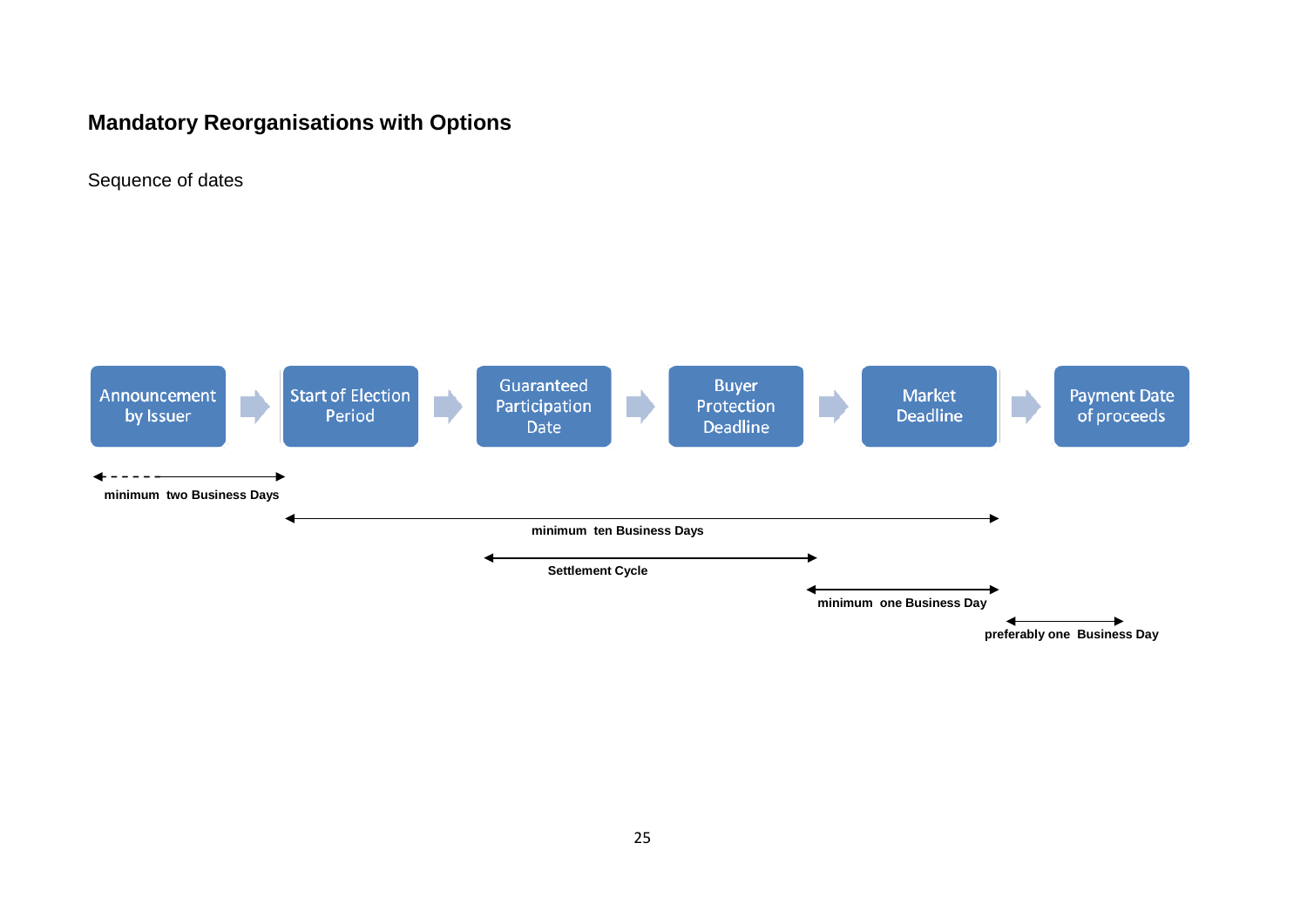# **Market Standards for Mandatory Reorganisations with Options**

# <span id="page-25-2"></span><span id="page-25-1"></span><span id="page-25-0"></span>**Information from Issuer to Issuer (I)CSD**

- 1.The Issuer should inform its Issuer (I)CSD of the details of a Mandatory Reorganisation with Options, including the key dates and the Issuer default option, as soon as the Issuer has publicly announced the Corporate Action according to applicable law. It should inform the Issuer (I)CSD also in case of a change or confirmation of the Corporate Action and, if applicable, of the reference price<sup>[1](#page-25-0)</sup> for compensation of Fractions by the Issuer<sup>[2](#page-25-1)</sup>. The reference price should be communicated as soon as possible and at the latest on Market Deadline minus one Business Day.
- 2. The information should be communicated in formatted electronic form using standards defined and used by the securities industry, such as the ISO standards, irrespective of the communication channel used.
- 3.For narrative text in the information, Issuers with an international shareholder base should use at least a language customary in the sphere of international finance, currently English.

## **Information from Issuer (I)CSD to its participants**

- 4. The Issuer (I)CSD should communicate the information, and any subsequent information, without undue delay of receipt from the Issuer, to all its participants<sup>[3](#page-25-2)</sup> who, at the time of the announcement, have a direct holding or Pending Transaction in the Underlying Security with the Issuer (I)CSD.
- 5.The Issuer (I)CSD should also inform, without undue delay, any participant who obtains a holding or is subject to a new Transaction on the Underlying Security after the announcement until the Market Deadline.
- 6. The information should be communicated in formatted electronic form using standards defined and used by the securities industry, such as the ISO standards, irrespective of the communication channel used.
- 7.If a Payment needs to be reversed, an announcement, including the reason for such reversal, should be made by the Issuer (I)CSD to all affected parties prior to processing the reversal.

<sup>&</sup>lt;sup>1</sup> The reference price is a price determined by the Issuer and is not the market price resulting from the sale of fractional shares by the Issuer in the open market  $2^2$  See also recommendation in Annex 2

<sup>&</sup>lt;sup>3</sup> Including Investor (I)CSDs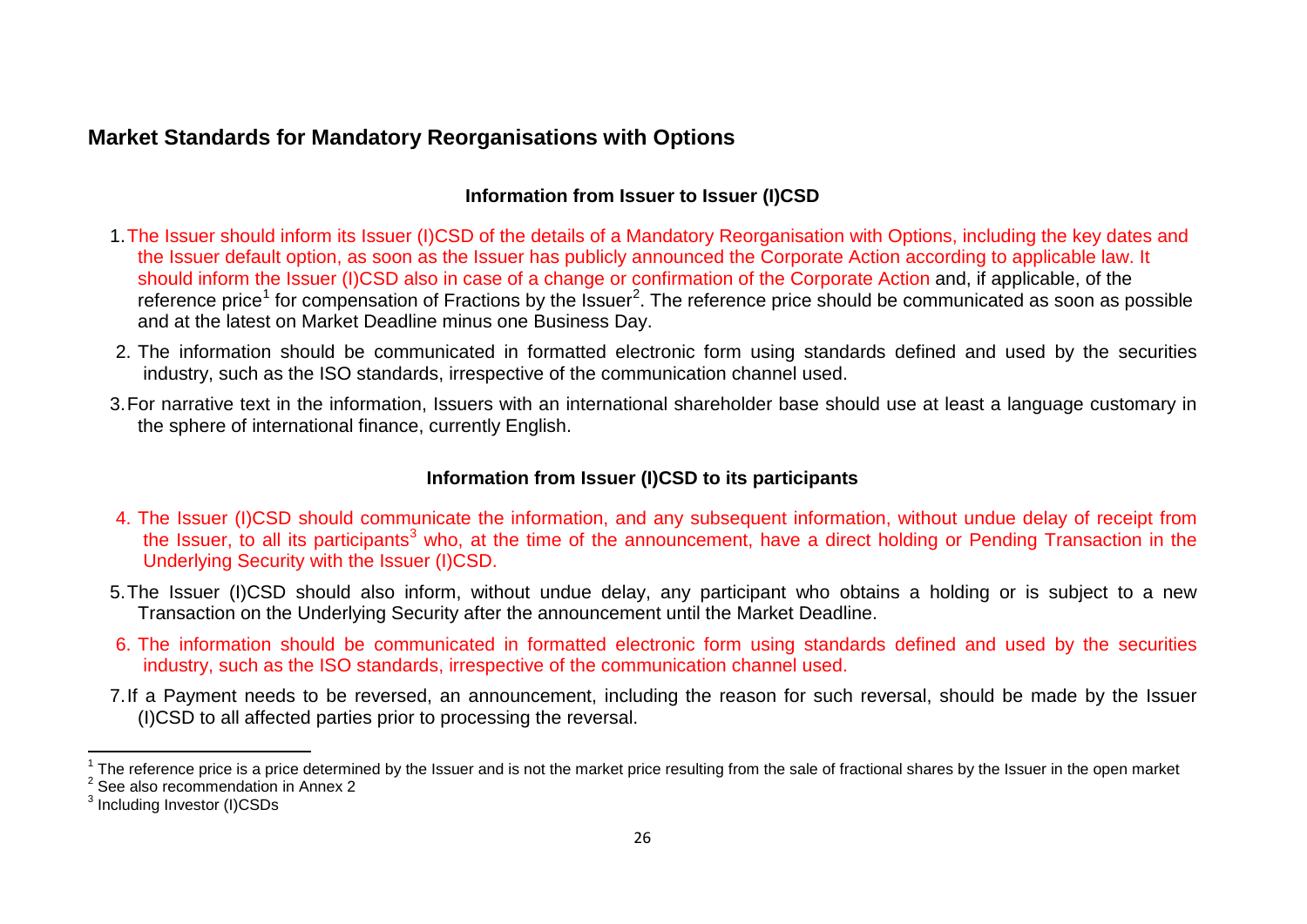## <span id="page-26-0"></span>**Information flow from (I)CSD participants to End Investors**

- 8.(I)CSD participants, their clients and the onward Chain of Intermediaries, each at its respective level towards its own clients, should comply with standards 4 and 5 above until the information reaches the End Investor.
- 9. The information should be communicated to Intermediaries in formatted electronic form using standards defined and used by the securities industry, such as the ISO standards, irrespective of the communication channel used.
- 10.The information should be communicated to non-Intermediaries, including End Investors, in a clear and comprehensible way.

## **Key dates**

- 11.The public announcement by the Issuer under standard 1 above should be made at least two Business Days before the start of the Election Period.
- [1](#page-26-0)2. The start of the Election Period as determined by the Issuer should be at least ten Business Days before the Market Deadline<sup>1</sup>.
- 13.The Guaranteed Participation Date should precede the Buyer Protection Deadline by one Settlement Cycle .
- 14.The Buyer Protection Deadline should be at least one Business Day before the Market Deadline.
- 15.The Payment Date of the elected Option should be as close as possible to the Market Deadline, preferably the next Business Day.

# **Processing**

- 16.Payments should be by Book Entry.
- 17.An ISIN that is different from the ISIN of the Underlying Security should be allocated to each outturn security.
- 18.Each option should have a unique identifier provided by the Issuer, that will be maintained by the Issuer (I)CSD and all **Intermediaries**

 $1$  In case of multiple deadlines, the earliest deadline is meant here.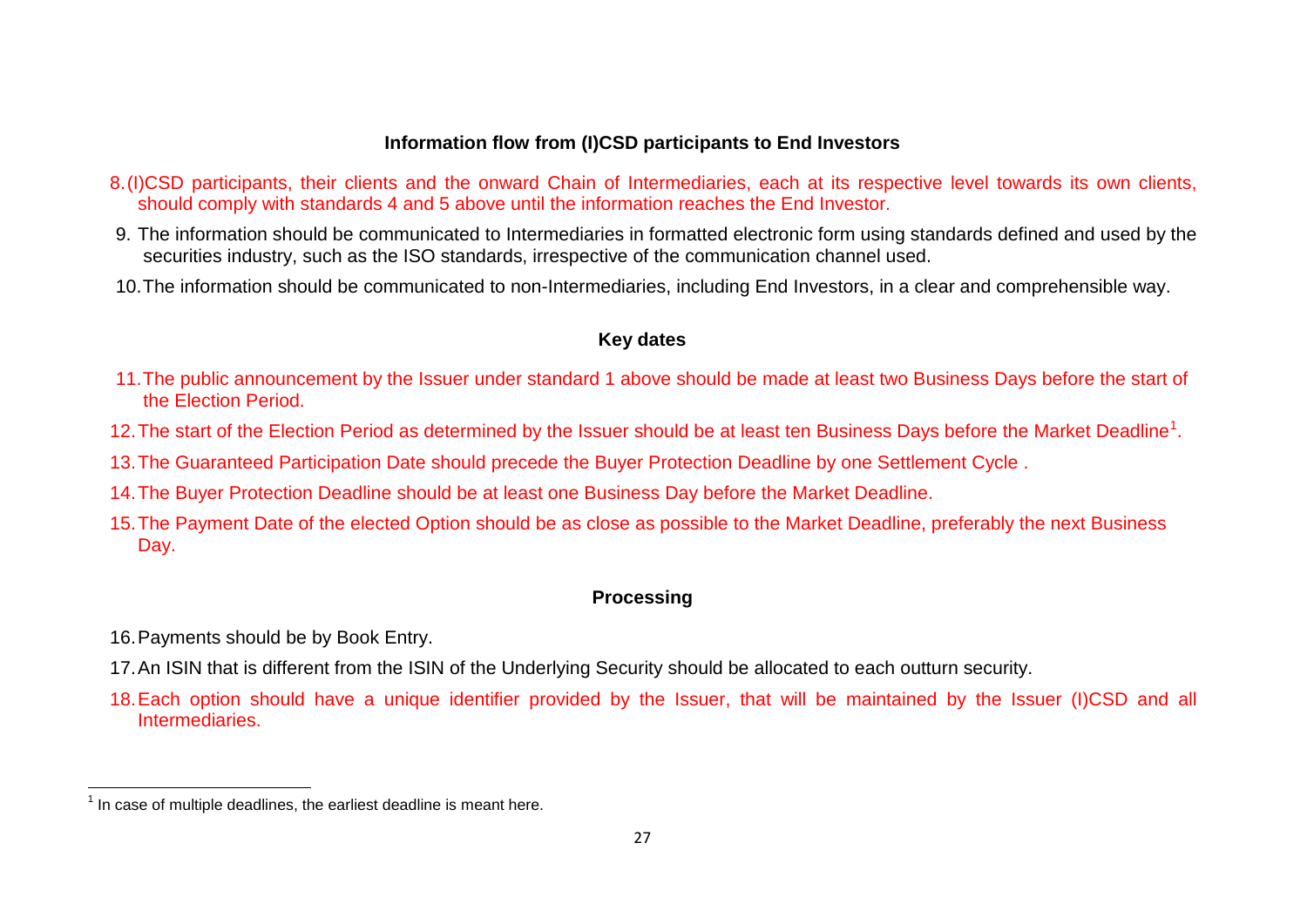- <span id="page-27-0"></span>19.Elections should be communicated from the last intermediary in the Chain of Intermediaries up to the Issuer\* in formatted electronic form using standards defined and used by the securities industry such as the ISO standards, irrespective of the communication channel used. *(\* prioritised up to the Issuer (I)CSD only)*
- 20. Underlying Securities<sup>[1](#page-27-0)</sup> on which an election is made should be separated accounting-wise from non-elected Underlying Securities<sup>1</sup> by the (I)CSD and all Intermediaries.
- 21. For non-elected Underlying Securities<sup>1</sup>, the default option as announced by the Issuer should apply.
- 22.For Payments in cash, the following should apply:

a) From Issuers to (I)CSD participants, Payments should be made through the Issuer (I)CSD, using the same Payment mechanism as for other cash transactions through the Issuer (I)CSD.

b) Payments by Issuers and Issuer (I)CSDs should be in the original currency as per the announcement under standard 1 above.

c) The Issuer should make Payments as early as possible after opening of the Payment system and no later than 12:00 noon, Issuer (I)CSD local time.

d) If a correction of the Payment is necessary, it should take the form of a complete reversal of the Payment followed by a new correct Payment.

23. For Payments in securities, the following should apply:

a) The Issuer should make Payments to the (I)CSD as early as possible and no later than the opening of the settlement system for settlement on the relevant Payment Date.

b) The Payments should be processed by rounding down to the nearest whole number (top-down method).

c) When Fractions occur and the Issuer compensates them in cash at the level of the Issuer (I)CSD, the Issuer (I)CSD participants and all the Intermediaries down the chain should on their turn, each at its respective level, also compensate any Fractions in cash.

d) If a reference price is announced by the Issuer, the Payment Date for Fractions should be the Payment Date for Reorganisation. If Fractions are compensated by the Issuer but no reference price is announced, the Payment Date should preferably be one Settlement Cycle after the Payment Date for Reorganisation.

 $1$  Interim Security in case the Mandatory Reorganisation with Option is the second Corporate Action in a Distribution with Options.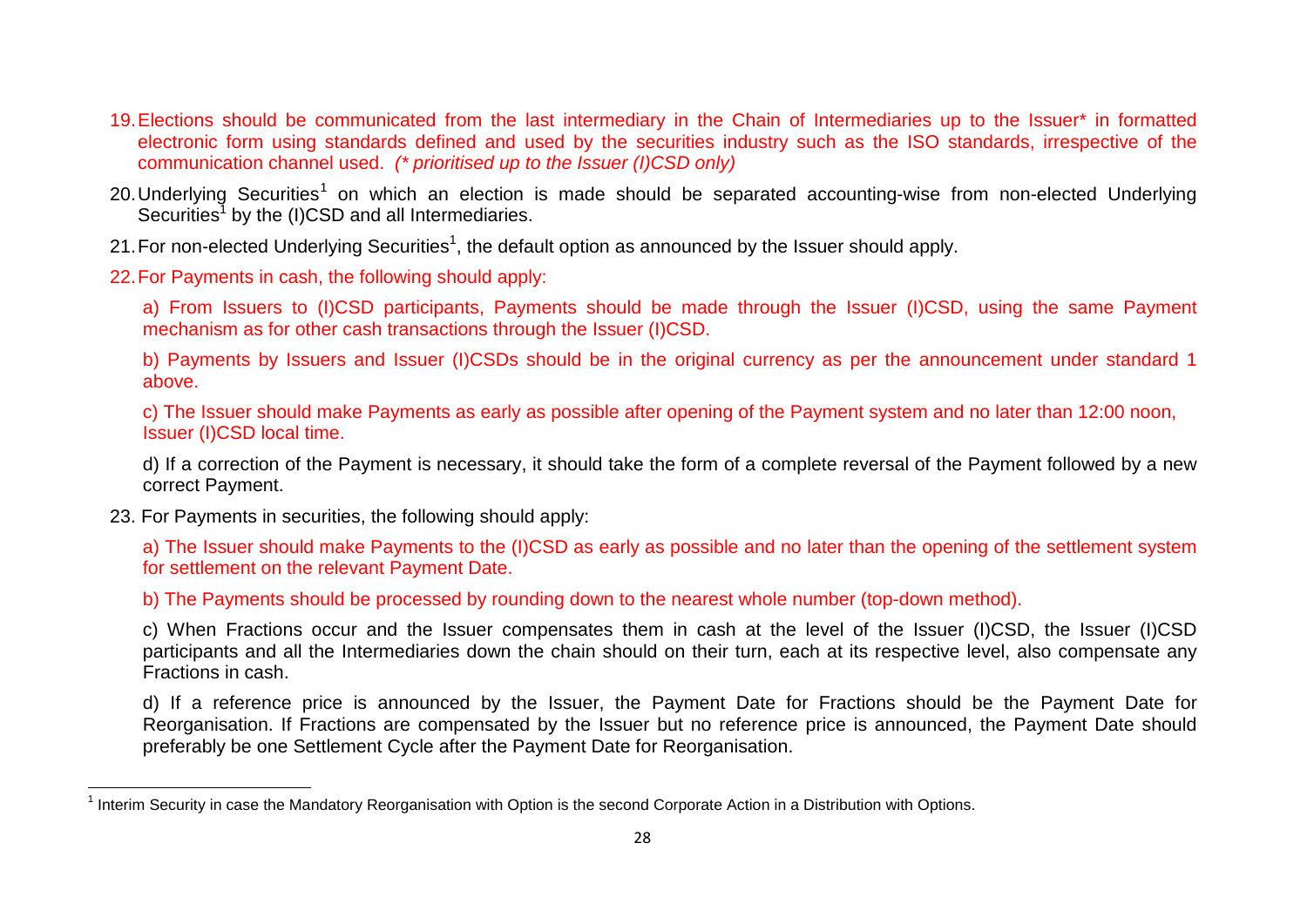# **Mandatory Reorganisations**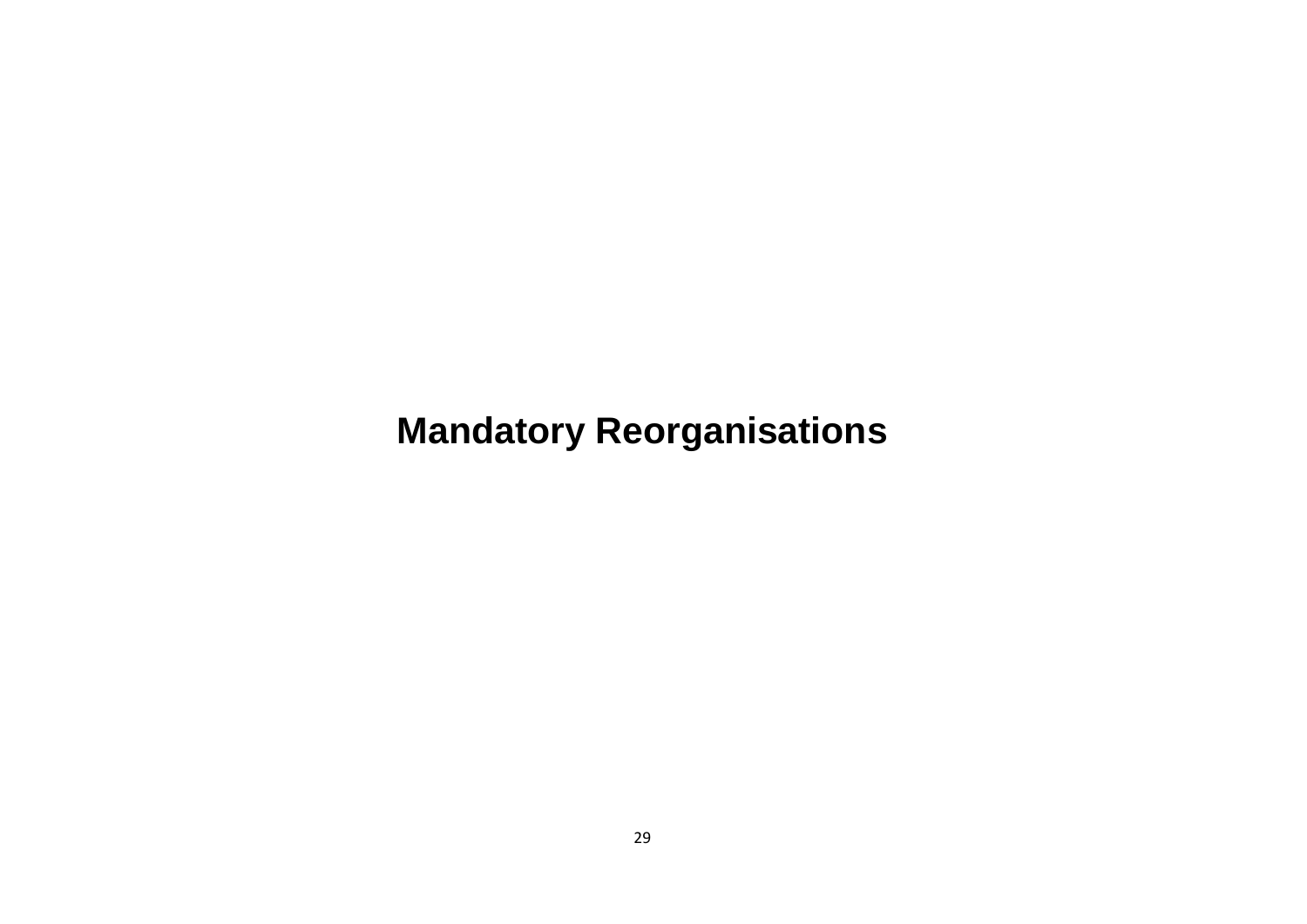# **Mandatory Reorganisations**

Sequence of dates



30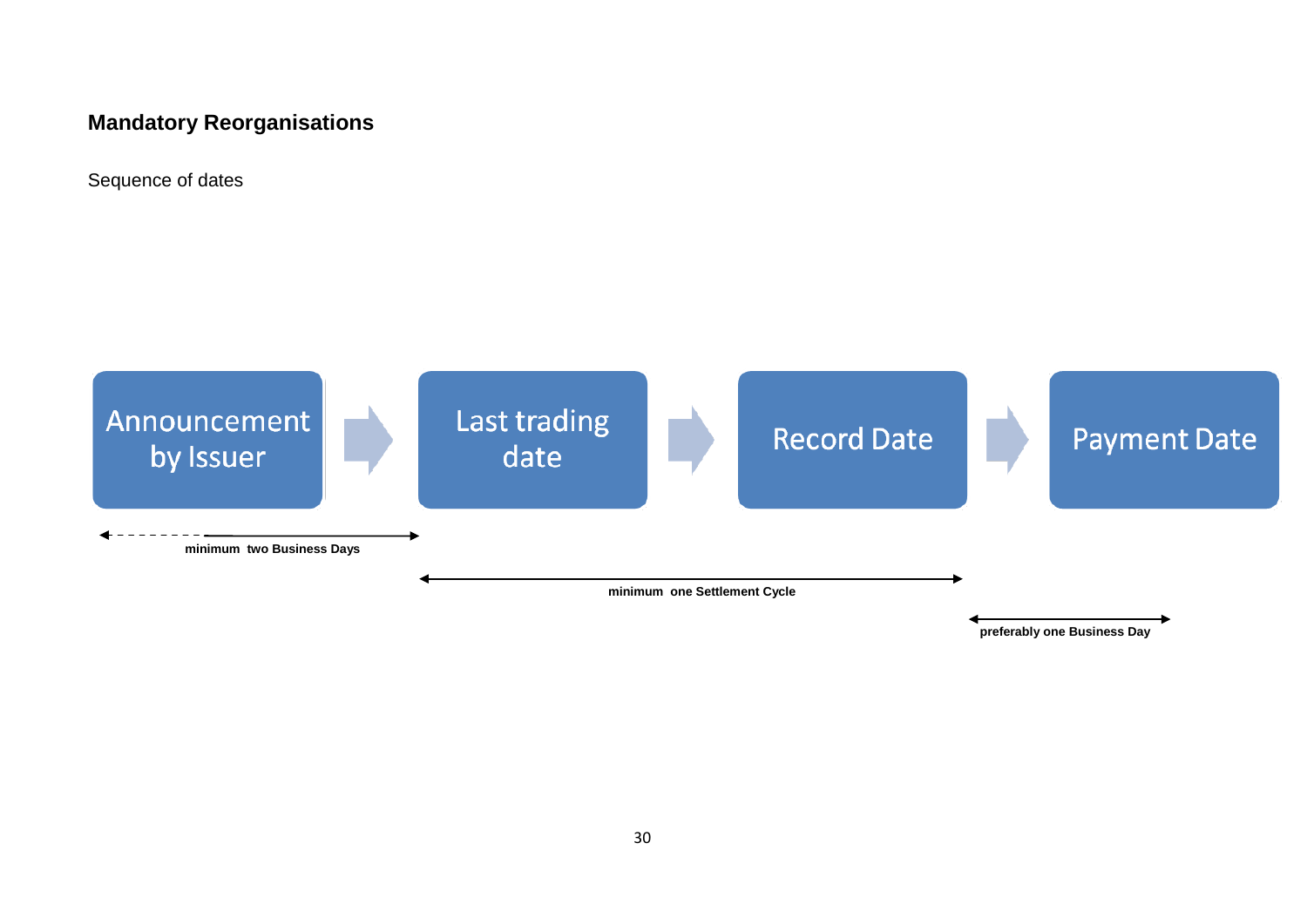# **Market Standards for Mandatory Reorganisations**

## <span id="page-30-2"></span><span id="page-30-1"></span><span id="page-30-0"></span>**Information from Issuer to Issuer (I)CSD**

- 1.The Issuer should inform its Issuer (I)CSD of the details of a Mandatory Reorganisation, including the key dates, as soon as the Issuer has publicly announced the Corporate Action according to applicable law. It should also inform the Issuer (I)CSD of any change or confirmation of the Corporate Action and, if applicable, the reference price<sup>[1](#page-30-0)</sup> for compensation of Fractions by the Issuer<sup>[2](#page-30-1)</sup>. The reference price should be communicated as soon as possible and at the latest on Record Date minus one Business *Day.*
- 2. The information should be communicated in formatted electronic form using standards defined and used by the securities industry, such as the ISO standards, irrespective of the communication channel used.
- 3. For narrative text in the information, Issuers with an international shareholder base should use at least a language customary in the sphere of international finance, currently English.

# **Information from Issuer (I)CSD to participants**

- 4. The Issuer (I)CSD should communicate the information, and any subsequent information, without undue delay of receipt from the Issuer, to all its participants<sup>[3](#page-30-2)</sup> who, at the time of the announcement, have a direct holding or Pending Transaction in the Underlying Security with the Issuer (I)CSD.
- 5.The Issuer (I)CSD should also inform, without undue delay, any participant who obtains a holding or is subject to a new Transaction on the Underlying Security after the announcement until the Record Date.
- 6.The information should be communicated in formatted electronic form using standards defined and used by the securities industry, such as the ISO standards, irrespective of the communication channel used.
- 7.If a Payment needs to be reversed, an announcement, including the reason for such reversal, should be made by the Issuer (I)CSD to all affected parties prior to processing the reversal.

<sup>1</sup> The reference price is a price determined by the Issuer and is not the market price resulting from the sale of fractional shares by the Issuer in the open market.<br><sup>2</sup> See also recommendation in Annex 2

<sup>&</sup>lt;sup>3</sup> Including Investor (I)CSDs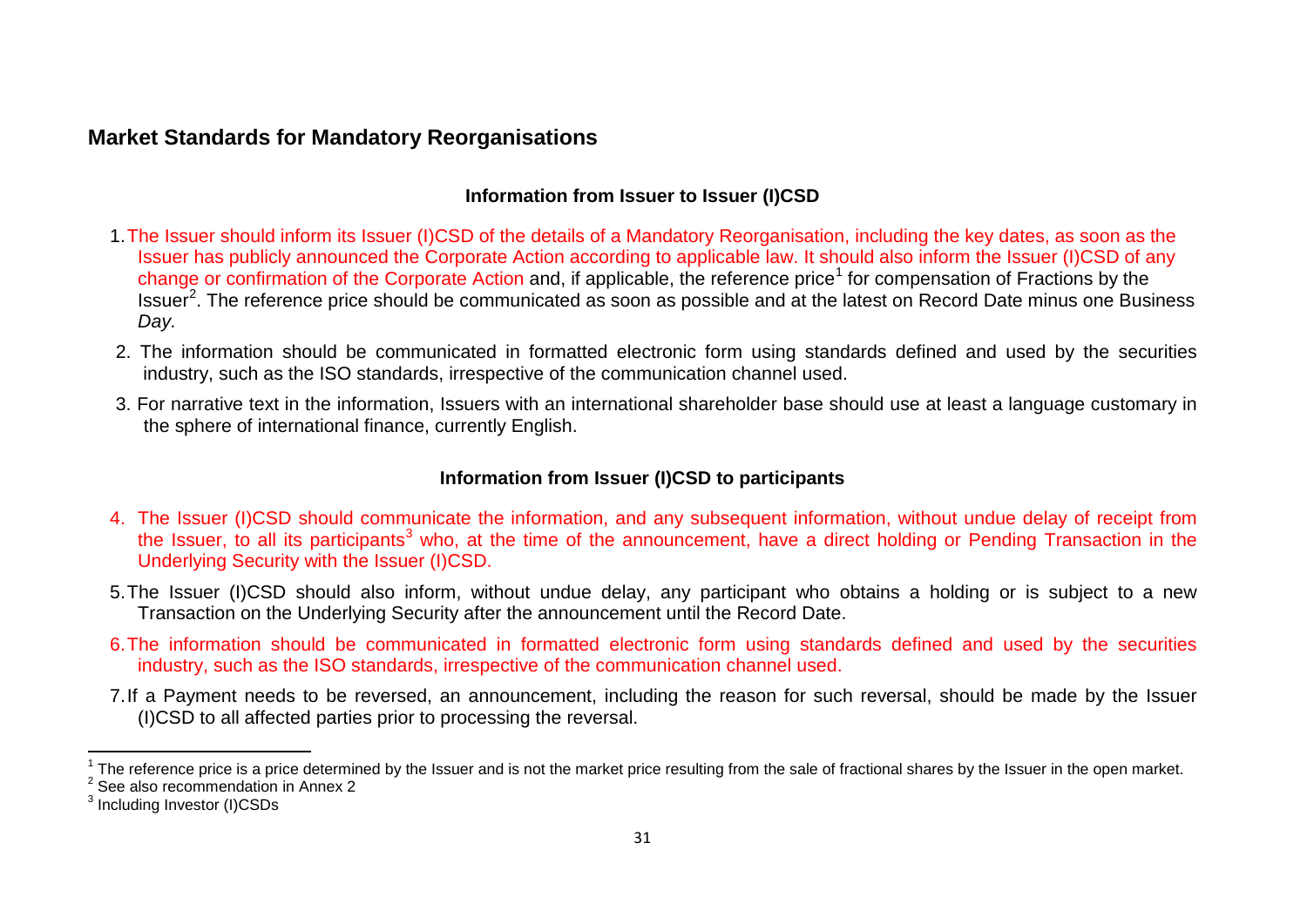### **Information flow from (I)CSD participants to End Investors**

- 8. (I)CSD participants, their clients and the onward Chain of Intermediaries, each at its respective level towards its own clients, should comply with standards 4 and 5 above until the information reaches the End Investor.
- 9.The information should be communicated to Intermediaries in formatted electronic form using standards defined and used by the securities industry, such as the ISO standards, irrespective of the communication channel used.
- 10.The information should be communicated to non-Intermediaries, including End Investors, in a clear and comprehensible way.

#### **Key dates**

- 11.The public announcement by the Issuer under standard 1 above should be at least two Business Days before the last trading date as determined by the Issuer.
- 12.The last trading date, i.e. the last date to trade the Underlying Security in the old ISIN, should precede the Record Date by at least one Settlement Cycle.
- 13.The Payment Date should be as close as possible to the Record Date, preferably the next Business Day for cash outturns and the next Business Day for securities outturns.

## **Processing**

14.Payments should be by Book Entry.

15.Redemptions should be processed separately from Interest Payments even if their Payment Dates coincide.

16.An ISIN that is different from the ISIN of the Underlying Security should be allocated to each outturn security.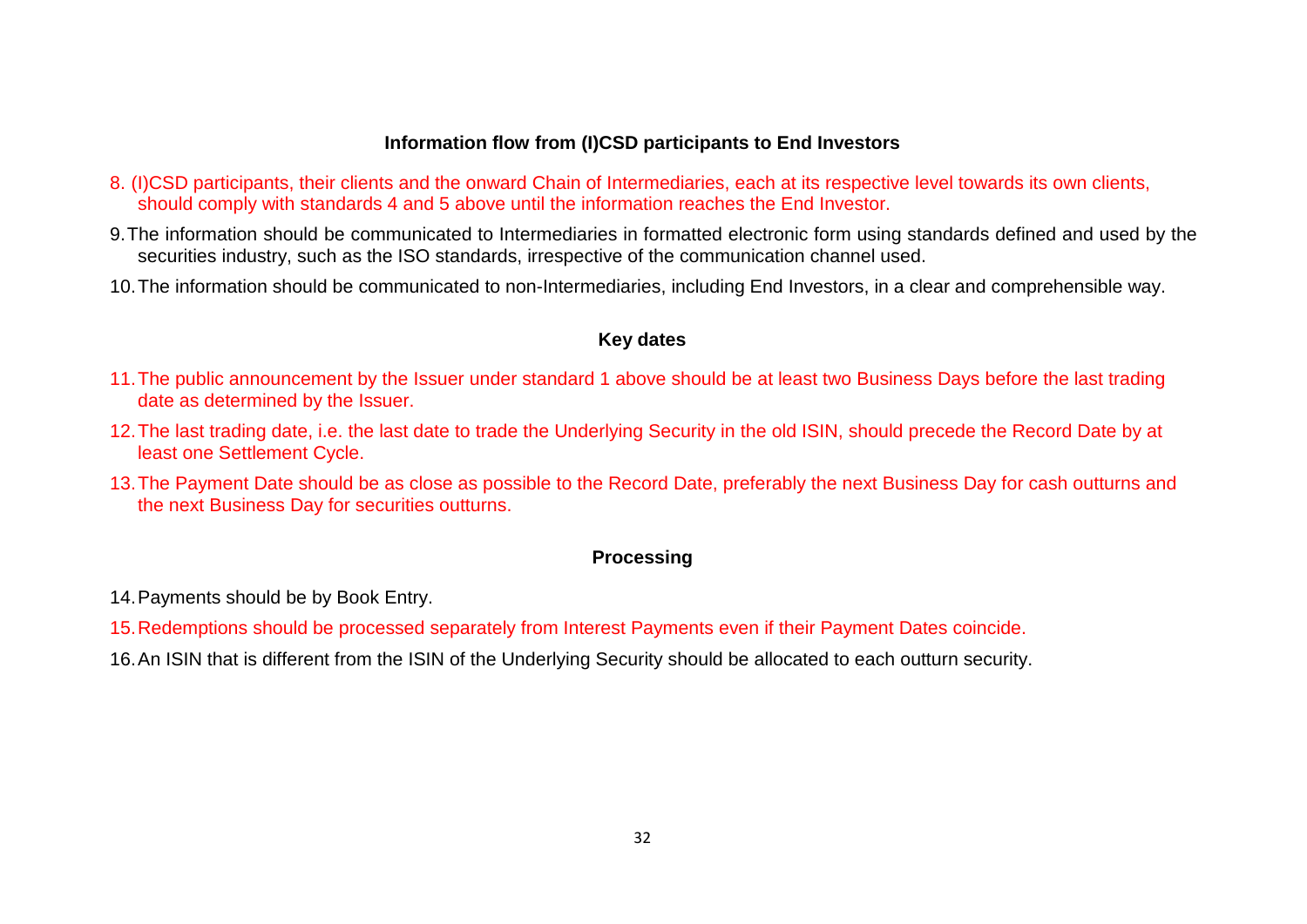17.For Payments in cash, the following should apply:

a) From Issuers to (I)CSD participants, Payments should be made through the Issuer (I)CSD, using the same Payment mechanism as for other cash transactions through the Issuer (I)CSD.

b) Payments by Issuers and Issuer (I)CSDs should be in the original currency as per the announcement under standard 1 above.

c) The Issuer should make Payments as early as possible after opening of the Payment system and no later than 12:00 noon, Issuer (I)CSD local time.

d) If a correction of the Payment is necessary, it should take the form of a complete reversal of the Payment followed by a new correct Payment.

18. For Payments in securities, the following should apply:

a) The Issuer should make Payments to the (I)CSD as early as possible and no later than the opening of the settlement system for settlement on the relevant Payment Date.

b) The Payments should be processed by rounding down to the nearest whole number (top-down method).

c) When Fractions occur and the Issuer compensates them in cash at the level of the Issuer (I)CSD, the Issuer (I)CSD participants and all the Intermediaries down the chain should on their turn, each at its respective level, also compensate any Fractions in cash.

d) If a reference price is announced by the Issuer, the Payment Date for Fractions should be the Payment Date for Reorganisation. If Fractions are compensated by the Issuer but no reference price is announced, the Payment Date should preferably be one Settlement Cycle after the Payment Date for Reorganisation.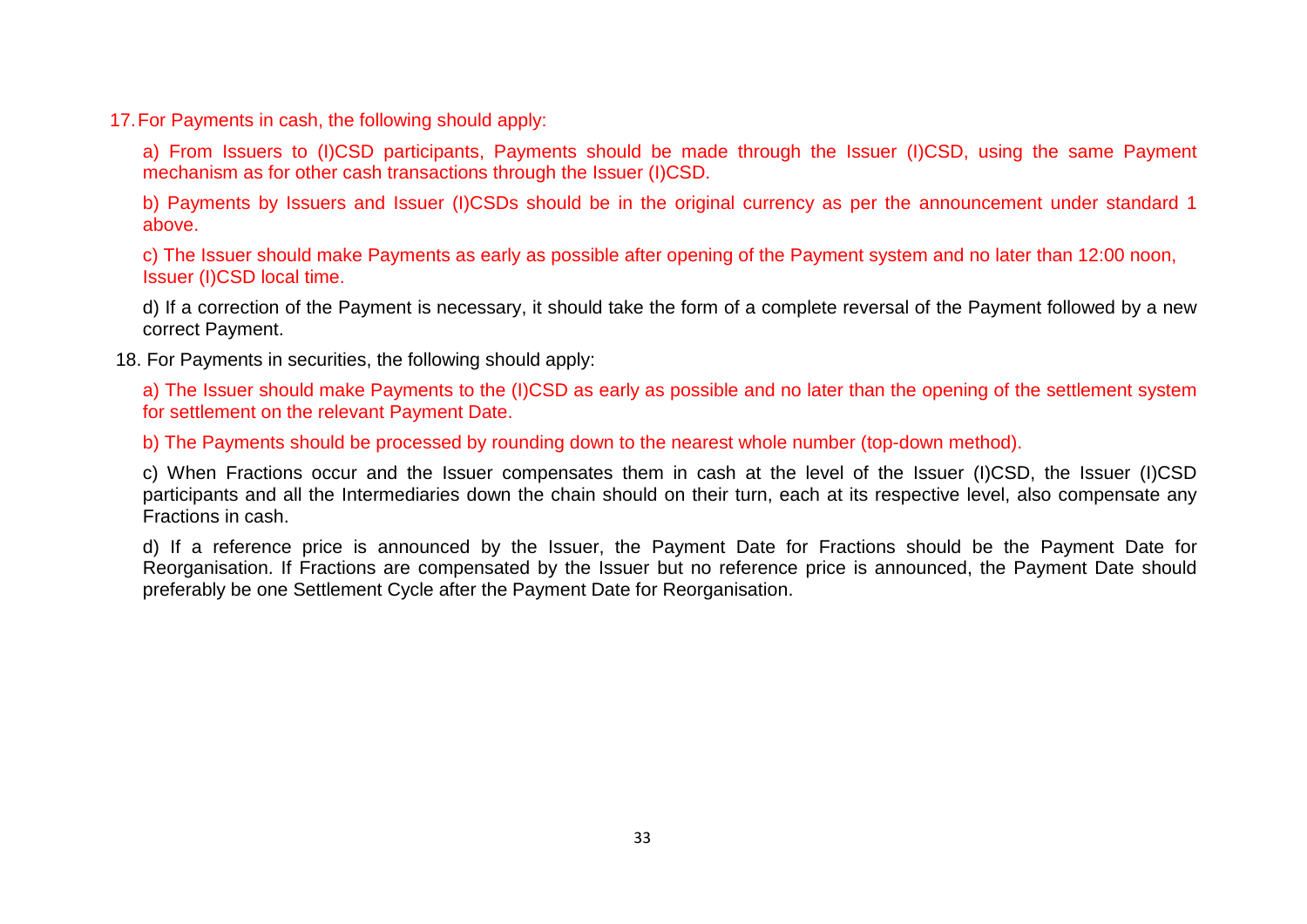<span id="page-33-0"></span>**Voluntary Reorganisations**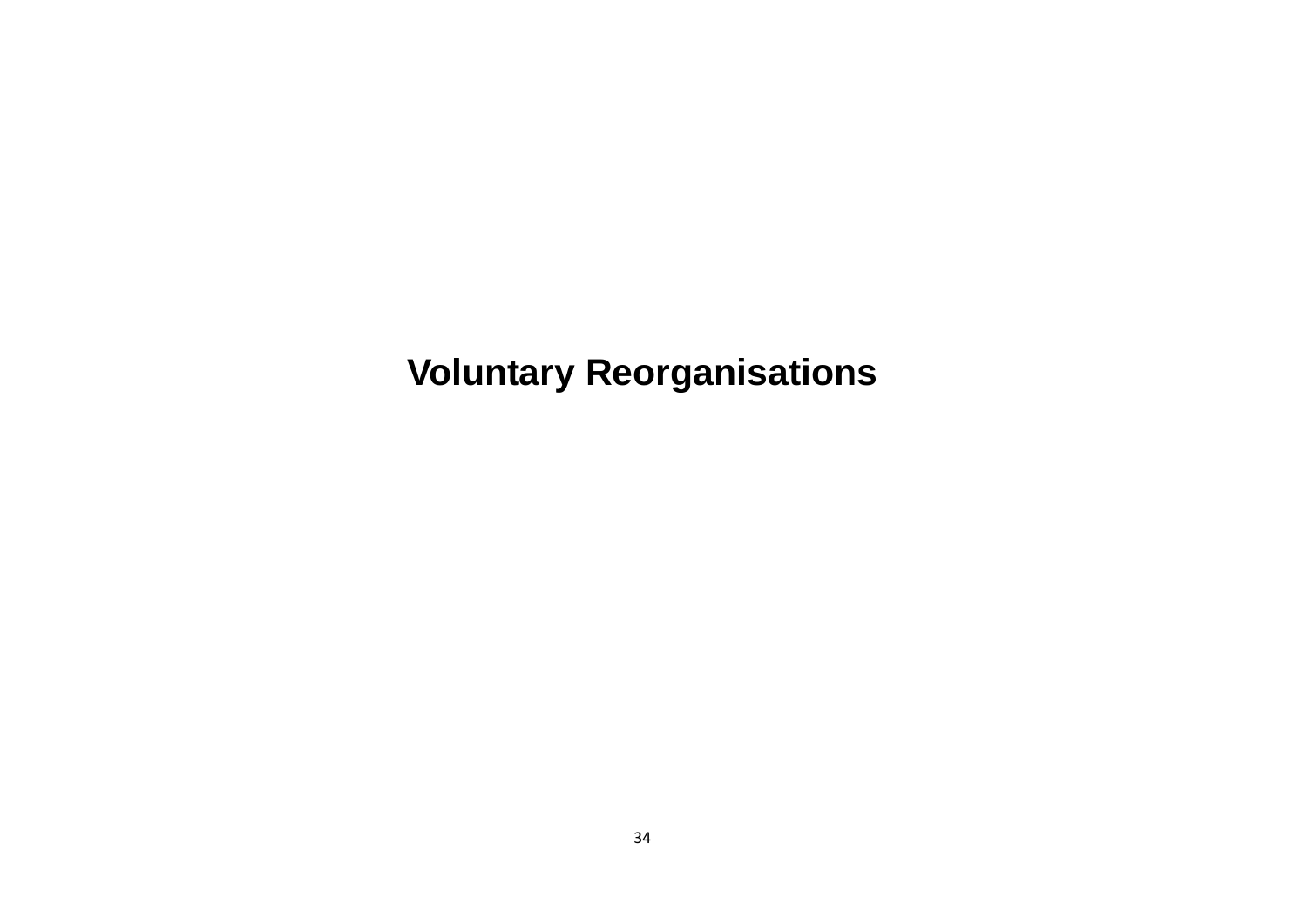# **Voluntary Reorganisations**

Sequence of dates

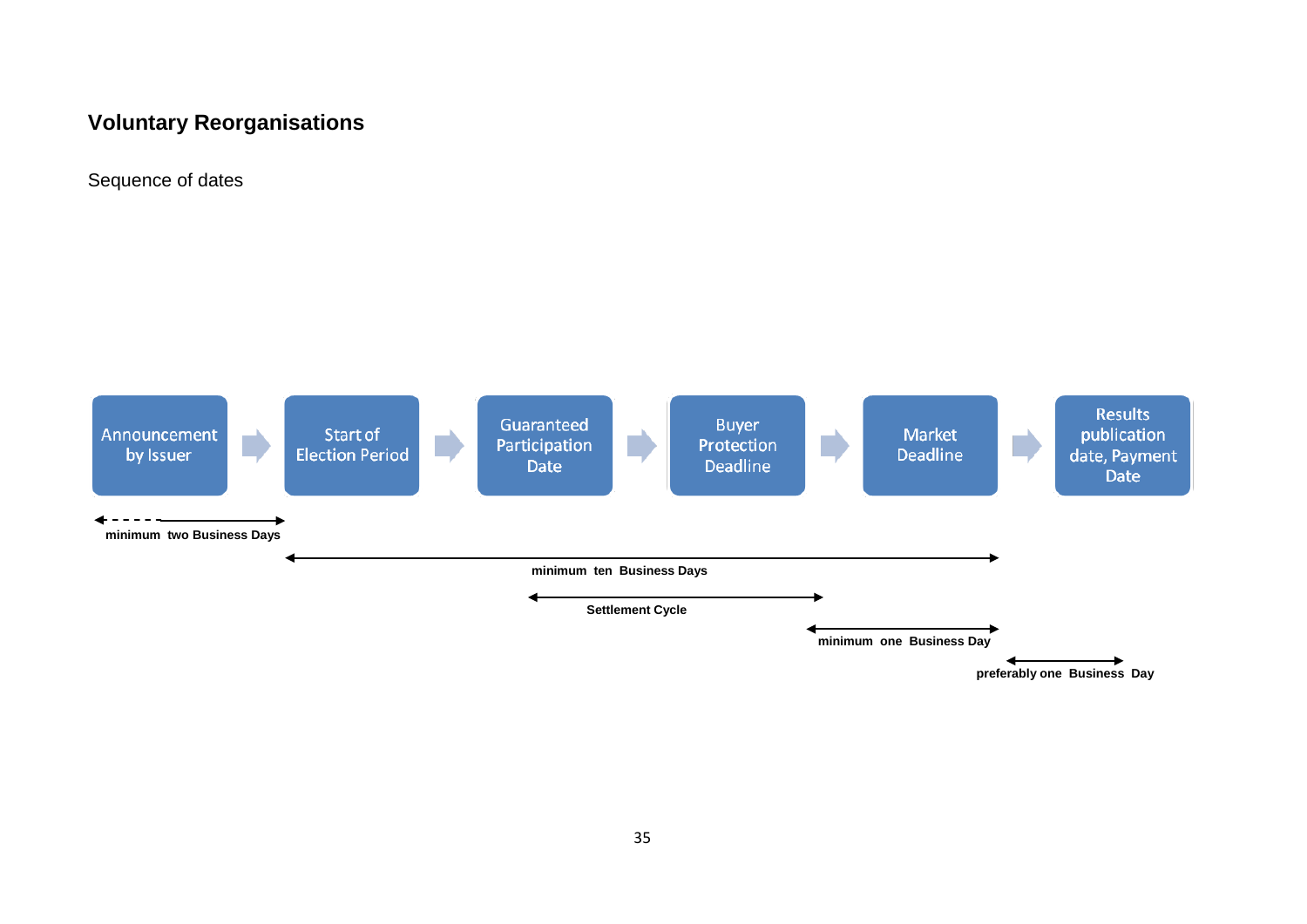# **Market Standards for Voluntary Reorganisations**

## <span id="page-35-0"></span>**Information from Issuer/Offeror to Issuer (I)CSD**

- 1.The Issuer or the Offeror, as the case may be, should inform the Issuer (I)CSD of the details of a Voluntary Reorganisation, including the key dates, as soon as the Issuer, or the Offeror, has publicly announced the Corporate Action according to applicable law. The Issuer or the Offeror, as the case may be, should also inform the Issuer (I)CSD of any change or confirmation of the Corporate Action.
- 2. The information should be communicated in formatted electronic form using standards defined and used by the securities industry, such as the ISO standards, irrespective of the communication channel used.
- 3.For narrative text in the information, Issuers with an international shareholder base should use at least a language customary in the sphere of international finance, currently English.

#### **Information from Issuer (I)CSD to its participants**

- 4.The Issuer (I)CSD should communicate the information, and any subsequent information, without undue delay of receipt from the Issuer or the Offeror, as the case may be, to all its participants<sup>[1](#page-35-0)</sup> who, at the time of the announcement, have a direct holding or Pending Transaction in the Underlying Security with the Issuer (I)CSD.
- 5.The Issuer (I)CSD should also inform, without undue delay, any participant who obtains a holding or is subject to a new Transaction on the Underlying Security after the announcement until the Market Deadline.
- 6. The information should be communicated in formatted electronic form using standards defined and used by the securities industry, such as the ISO standards, irrespective of the communication channel used.
- 7.If a Payment needs to be reversed, an announcement, including the reason for such reversal, should be made by the Issuer (I)CSD to all affected parties prior to processing the reversal.

<sup>&</sup>lt;sup>1</sup> Including Investor (I)CSDs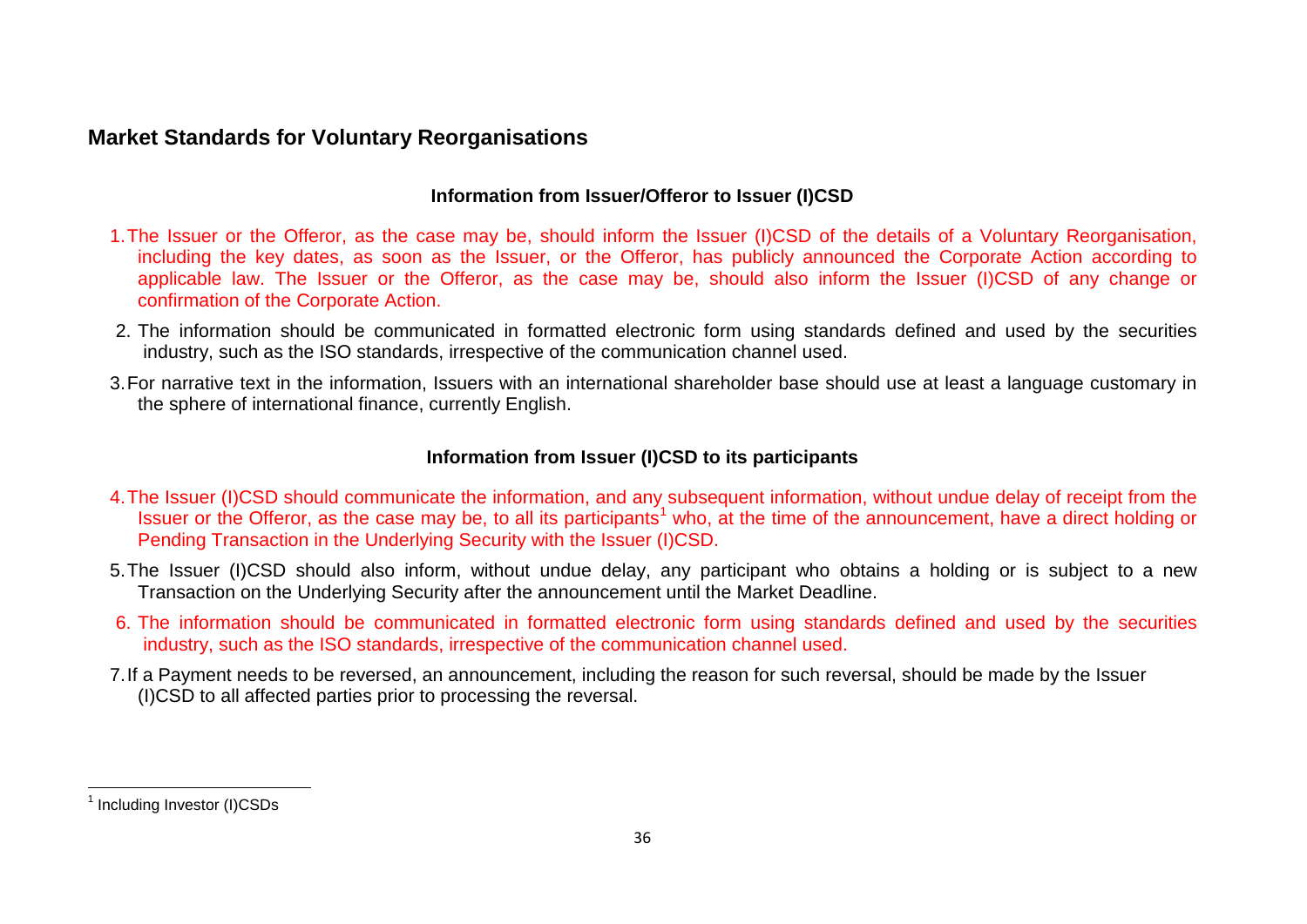## <span id="page-36-0"></span>**Information flow from (I)CSD participants to End Investors**

- 8. (I)CSD participants, their clients and the onward Chain of Intermediaries, each at its respective level towards its own clients, should comply with standards 4 and 5 above until the information reaches the End Investor.
- 9. The information should be communicated to Intermediaries in formatted electronic form using standards defined and used by the securities industry, such as the ISO standards, irrespective from the communication channel used.
- 10.The information should be communicated to non-Intermediaries, including End Investors, in a clear and comprehensible way.

## **Key dates**

- 11.The public announcement by the Issuer or the Offeror, as the case may be, under standard 1 above should be made at least two Business Days before the start of the Election Period as determined by the Issuer or the Offeror respectively.
- 12.The start of the Election Period as determined by the Issuer or the Offeror, as the case may be, should be at least ten Business Days before the Market Deadline<sup>[1](#page-36-0)</sup>.
- 13.The Guaranteed Participation Date should precede the Buyer Protection Deadline by one Settlement Cycle .
- 14.The Buyer Protection Deadline should be at least one Business Day before the Market Deadline.
- 15.The Payment Date should be as close as possible to the Market Deadline, preferably the next Business Day.
- 16.When the Voluntary Reorganisation is conditional, the Issuer or the Offeror, as the case may be, should publish the result of the elections. The results publication date should follow the Market Deadline as soon as possible, preferably the next Business Day, but before the Payment is made. Payment Date should preferably be one Business Day after results publication date.

 $<sup>1</sup>$  In case of multiple deadlines, the earliest deadline is meant here.</sup>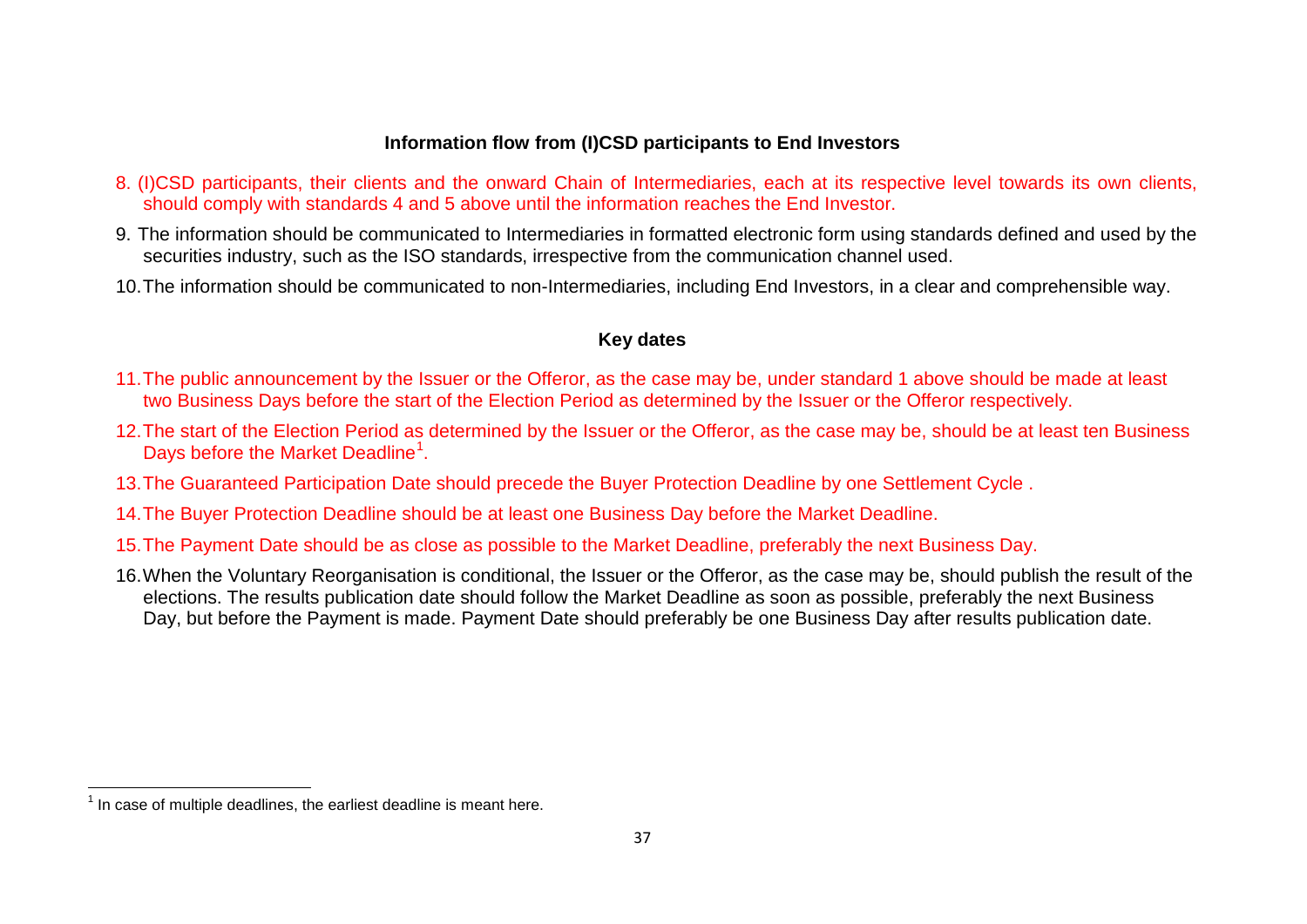#### **Processing**

17.Payments should be by Book Entry.

18.An ISIN that is different from the ISIN of the Underlying Security should be allocated to each outturn security.

- 19.Each Option should have a unique identifier provided by the Issuer or the Offeror, as the case may be, that will be maintained by the Issuer (I)CSD and all Intermediaries.
- 20. Elections should be communicated from the last intermediary in the Chain of Intermediaries up to the Issuer\* or the Offeror\*, as the case may be, in formatted electronic form using standards defined and used by the securities industry such as the ISO standards, irrespective of the communication channel used. *(\* prioritised up to the Issuer (I)CSD only)*
- 21.Securities on which an election is made should be separated accounting-wise by the (I)CSD and all Intermediaries from nonelected securities.
- 22.For Payments in cash, the following should apply:

a) From Issuers or Offerors to (I)CSD participants, Payments should be made through the Issuer (I)CSD using the same Payment mechanism as for other cash transactions through the Issuer (I)CSD.

b) Payments by Issuers, Offerors and Issuer (I)CSDs should be in the original currency as per the announcement under standard 1 above.

c) The Issuer or the Offeror, as the case may be, should make Payments as early as possible after opening of the Payment system and no later than 12:00 noon Issuer (I)CSD local time.

d) If a correction of the Payment is necessary, it should take the form of a complete reversal of the Payment followed by a new, correct Payment.

23.For Payments in securities the Issuer or the Offeror, as the case may be, should make Payments to the Issuer (I)CSD as early as possible and no later than the opening of the settlement system for settlements on the relevant Payment Date.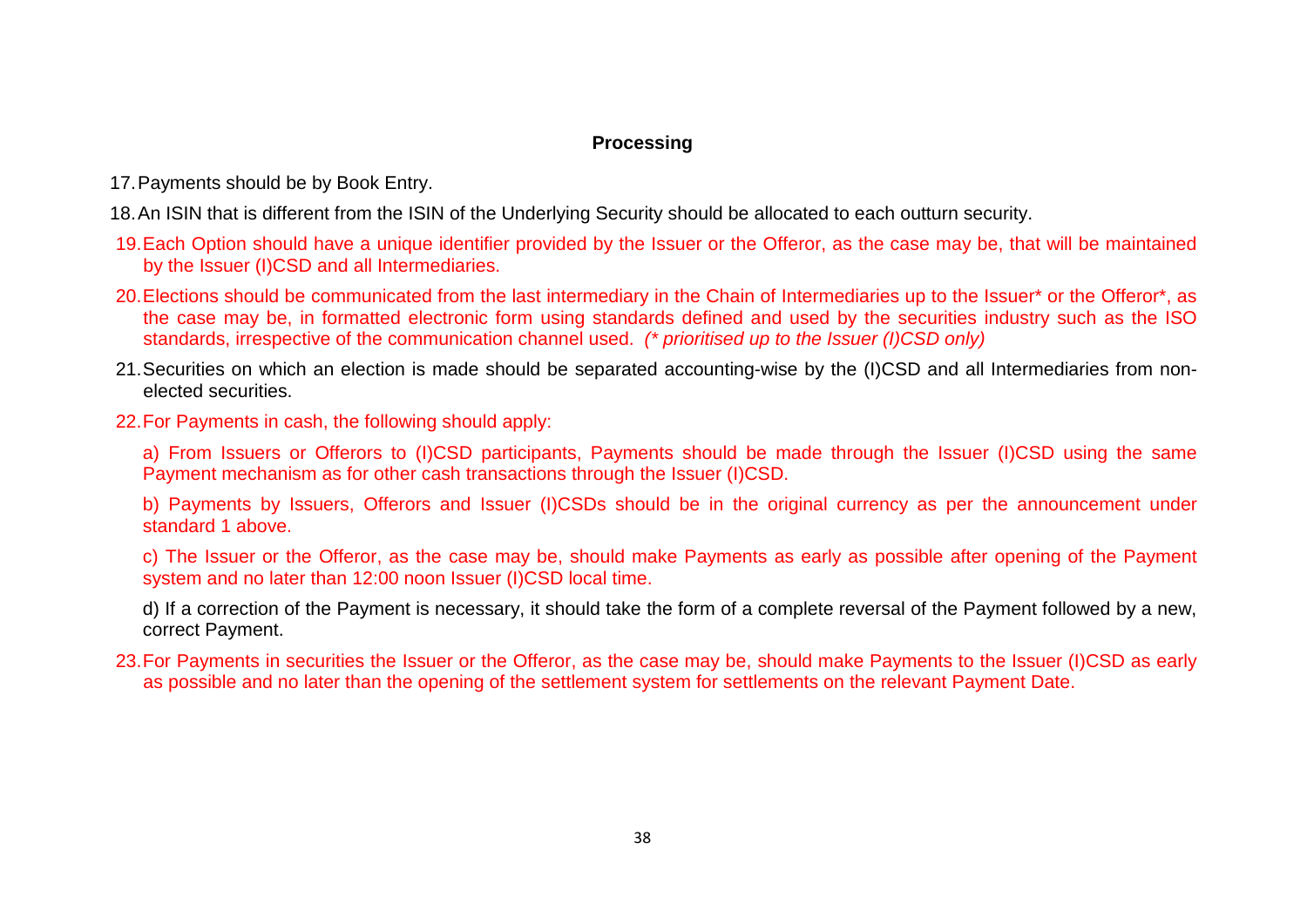# <span id="page-38-1"></span><span id="page-38-0"></span>**Transaction Management**

Transaction management provides market standards for Market Claims, Transformations and Buyer Protections $^{\rm 1}.$  $^{\rm 1}.$  $^{\rm 1}.$ 

The standards on transaction management should apply to all types of Transactions unless agreed otherwise by the parties to it.

They rely on the application of and compliance with the agreed ECSDA/ESF Matching Standards.<sup>[2](#page-38-1)</sup>

The standards aim at: a) enabling the automation of the transaction management processes to ensure their timely and efficient settlement; b) protecting the right of both the buyer and the seller; c) limiting the intervention of each party involved; and d) reducing the number of Transactions to be managed considering that such process requires a reconciliation effort.

This chapter is split into 3 parts in accordance with the category of the Corporate Action:

- Market claim resulting from a Distribution
- Transformation resulting from a Reorganisation
- Buyer Protection for an Elective Corporate Action that a buyer can use if the Transaction is still unsettled whilst the Market Deadline is approaching.

<sup>&</sup>lt;sup>1</sup> For Target2-Securities more detailed processes have been developed by the T2S Corporate Actions Sub Group (CASG)<br><sup>2</sup> https://www.ecsda.com/attachments/media\_centre/press\_releases/ESF%20ECSDA%20Matching%20Standards%20Oc <http://essf.sifma.org/publications/documents/ESF-ECSDAMatchingStandardsOct06.pdf>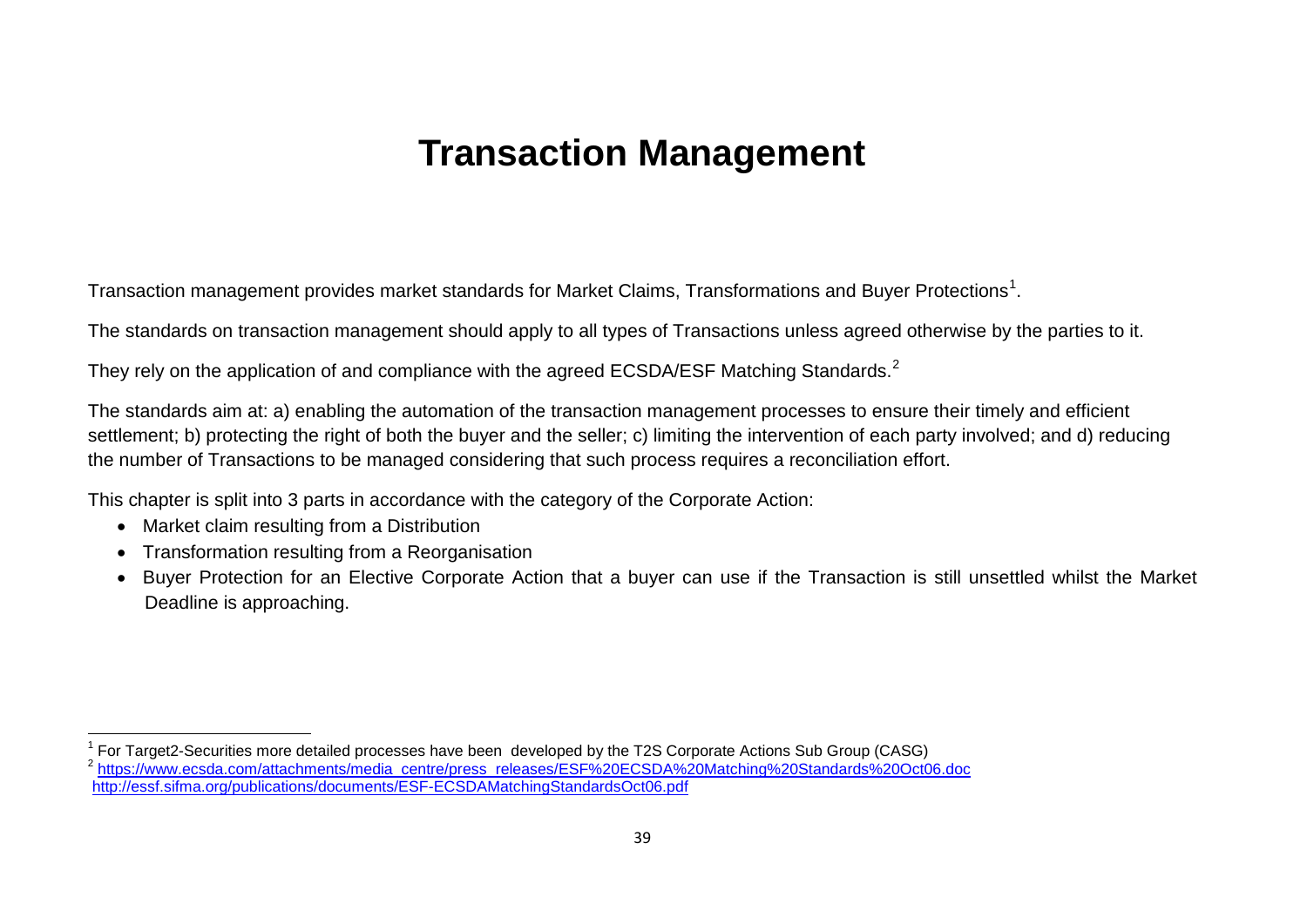<span id="page-39-0"></span>The CAJWG examined the question of the **fiscal status of the cash Market Claim** of a Pending Transaction impacted by a Cash Distribution and consequently the exact cash amount applicable for the Market Claim. Uncertainty remains regarding the exact moment of transfer of ownership from a fiscal point of view and different approaches co-exist in Europe. The CAJWG has identified this fiscal issue but acknowledges its limitation of competence and would recommend referring it to the FISCO group (Giovannini Barrier 11). The CAJWG believes that efforts to improve consistency and common fiscal treatment across markets and countries are essential to reap the full benefit of the EU financial market integration. The preferred solution of the CAJWG is that the default withholding rate applied to Market Claims should be determined by the Issuer (I)CSD.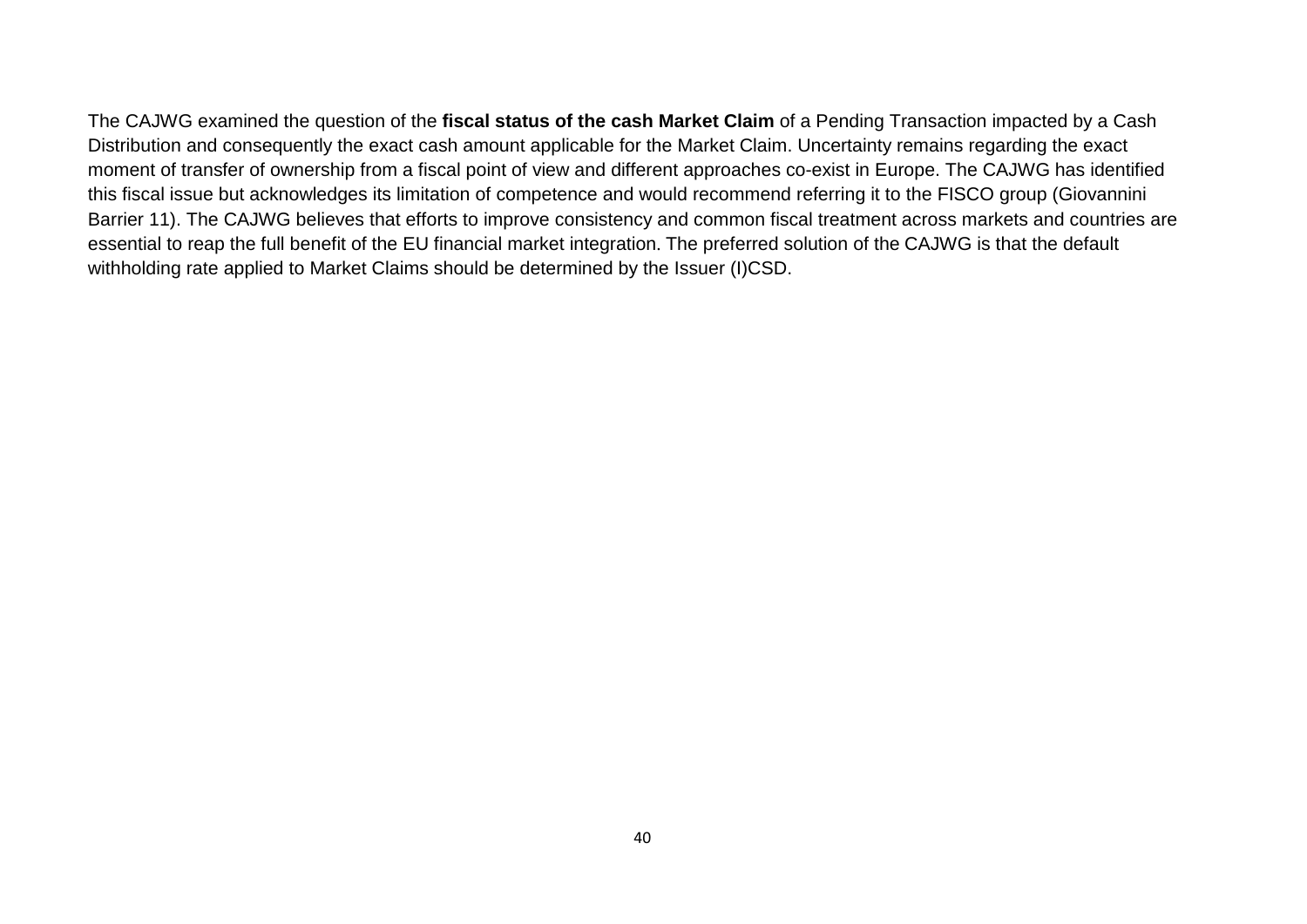# **Market Standards for Market Claims**

#### **Creation**

1. Market Claims should be created, as a separate Transaction without changing the Underlying Transaction, by the (I)CSD or the CCP for all irrevocable settlement transactions (as defined in each market) as follows:

a) For securities in units (e.g. shares);

From the seller to the buyer, when trade date is before Ex Date and there is a Pending Transaction at close of business of Record Date; or

From the buyer to the seller, when trade date is on or after Ex Date and Actual Settlement Date is on or before Record Date.

b) For securities in nominal (e.g. bonds): from the seller to the buyer, if the Intended Settlement Date is on or before the Record Date but there is a Pending Transaction at close of business on Record Date.

2. Concurring Bilateral Input should allow to determine whether the underlying trade is "ex" or "cum" and the (I)CSD or CCP should take this into account for the creation of a Market Claim, irrespective of the actual Ex Date.

#### **Processing**

- 3. The (I)CSD or the CCP should create the Market Claims by end of Record Date or, for Transactions that become eligible for a Market Claim after Record Date, as soon as possible and not later than twenty Business Days thereafter.
- 4. All Market Claims should be in the outturn of the Distribution to which they relate.
- 5. The Intended Settlement Date of the Market Claim should be on the Payment Date. If it is created after the Payment Date, it should be on the earliest settlement date.
- 6. The settlement of the Market Claim should be independent from the settlement of the Underlying Transaction to which the Market Claim relates. However, (I)CSDs should provide a user friendly tool to manage the interdependency between the Market Claim and the Underlying Transaction.
- 7. The withholding rate applied to the Distribution by the Issuer (I)CSD should also apply to the Market Claim.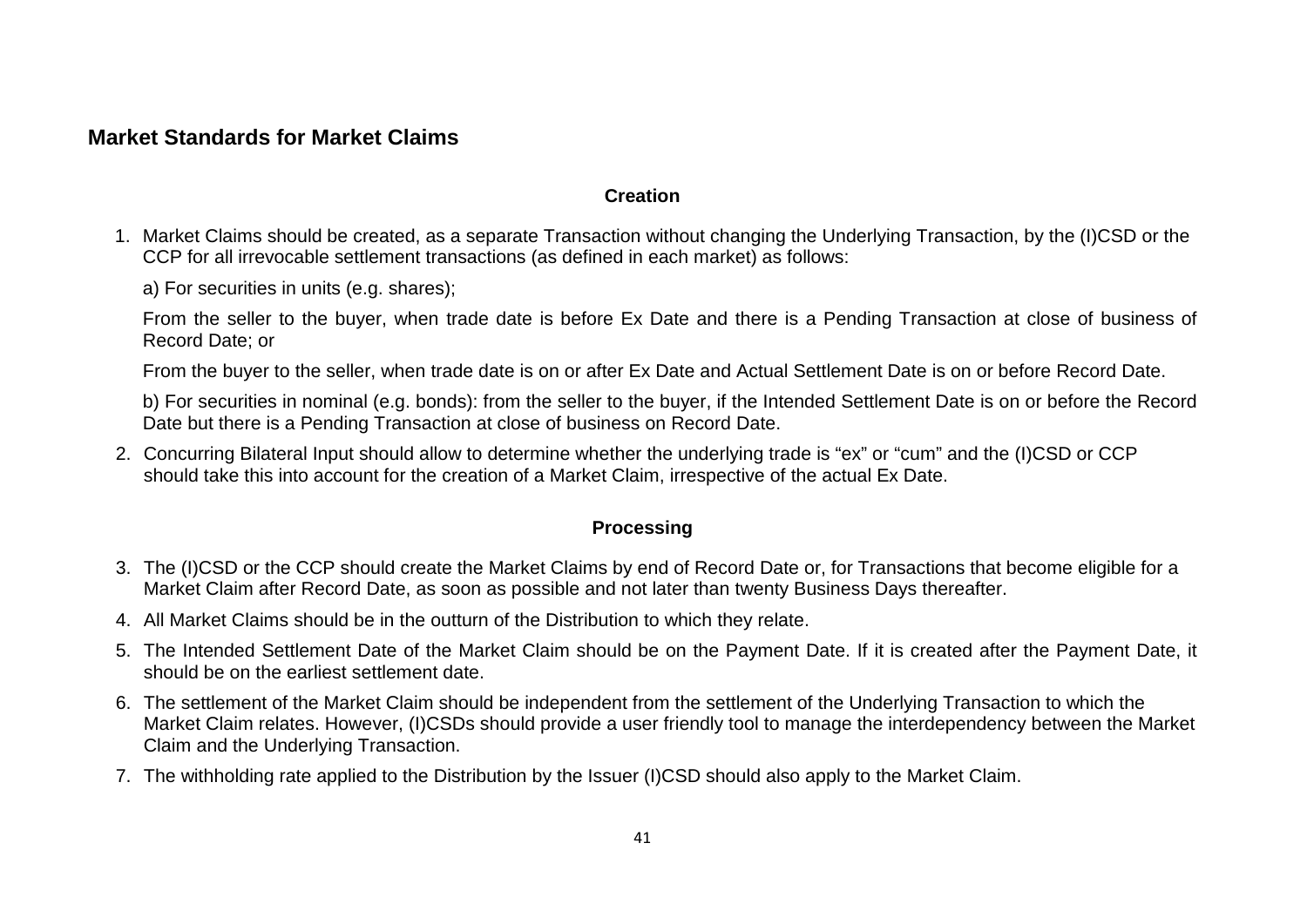# **Reporting**

- 8. Market Claims should be reported as such by the (I)CSD or the CCP and any other participant down the Chain of Intermediaries, at both the time of the creation and the settlement of the Market Claim, referencing both the Distribution and the Underlying Transaction that gave rise to the Market Claim.
- <span id="page-41-0"></span>9. The reporting should be done in formatted electronic form using standards defined and used by the industry, such as the ISO standards, irrespective of the communication channel used.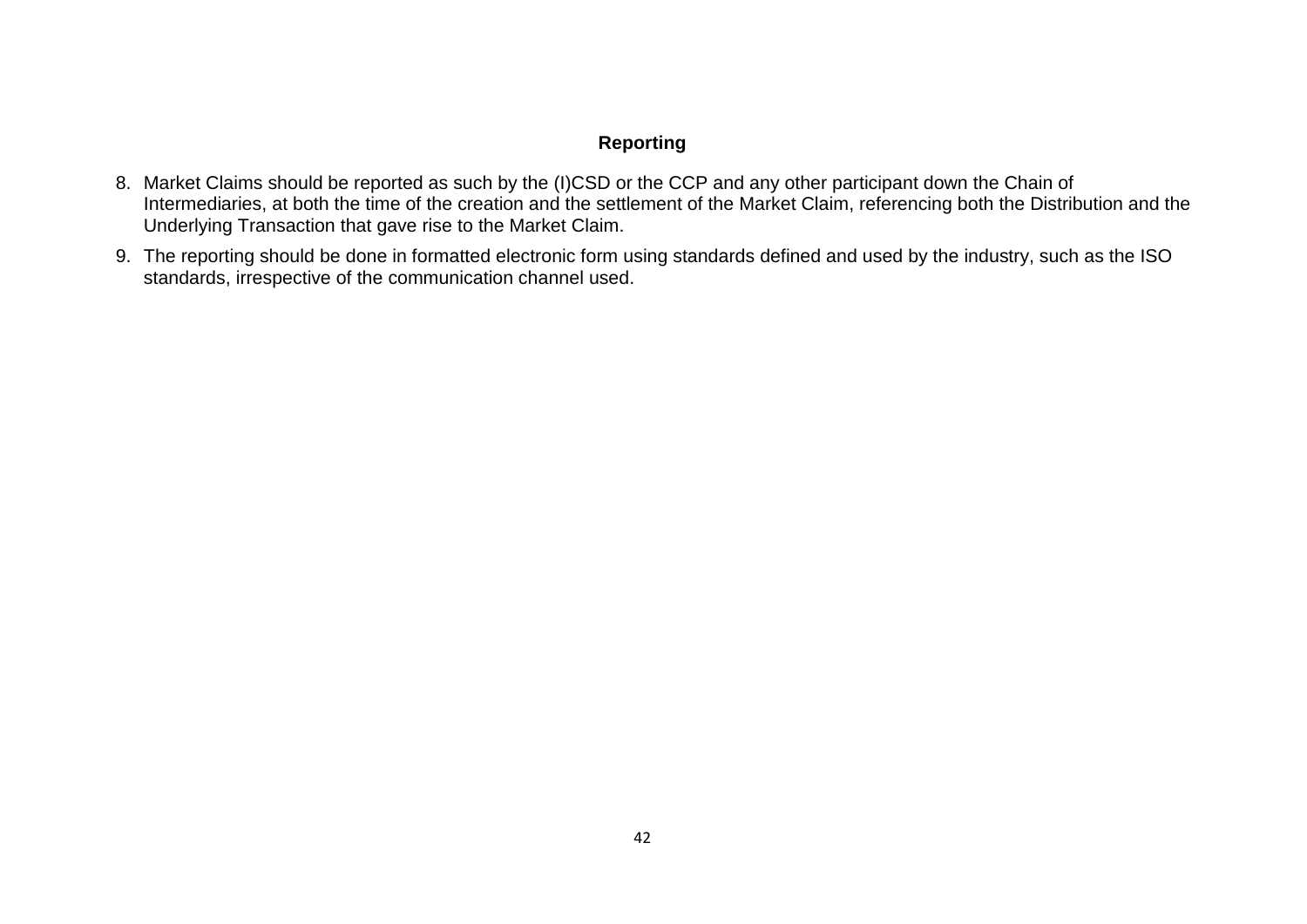# **Market Standards for Transformations**

- 1. A Transformation should be processed for Pending Transactions on Record Date in the event of a Mandatory Reorganisation and, when a Buyer Protection has been agreed, a Voluntary Reorganisation.
- 2. The (I)CSD or the CCP should process the Transformation, cancelling matched instructions still pending by the end of Record Date ("Original Transaction") and replacing them by new matched instructions in the outturn ISIN and/or cash ("Replacement Transaction") in accordance with the terms of the Reorganisation. The old trade date should remain unchanged in the Transformation.
- 3. Opt-out facilities should be allowed for Bilateral Input if both parties agree. In case of an opt-out the Original Transaction is cancelled but no new Transaction generated.

#### **Processing**

- 4. The Transformation should be carried out by the (I)CSD or the CCP between end of Record Date for Mandatory Reorganisations or end of Market Deadline for Voluntary Reorganisations and the opening of the securities settlement system for value next Business Day.
- 5. For Mandatory Reorganisations settlement in the old ISIN should be discontinued after the Record Date or the Market Deadline, as applicable. Input of instruction in the old ISIN should still be possible after the Guaranteed Participation Date / last trading date for instruction with trade date before or on the Guaranteed Participation Date / last trading date. If such instructions match, they will automatically be transformed. Instruction with trade date after Guaranteed Participation Date / last trading date should always be in the new ISIN.
- 6. The Replacement Transaction should neither settle before the Payment Date nor before the Intended Settlement Date of the Underlying Transaction.
- 7. In case of multiple outturns, each Replacement Transaction should be allowed to settle irrespective of the others.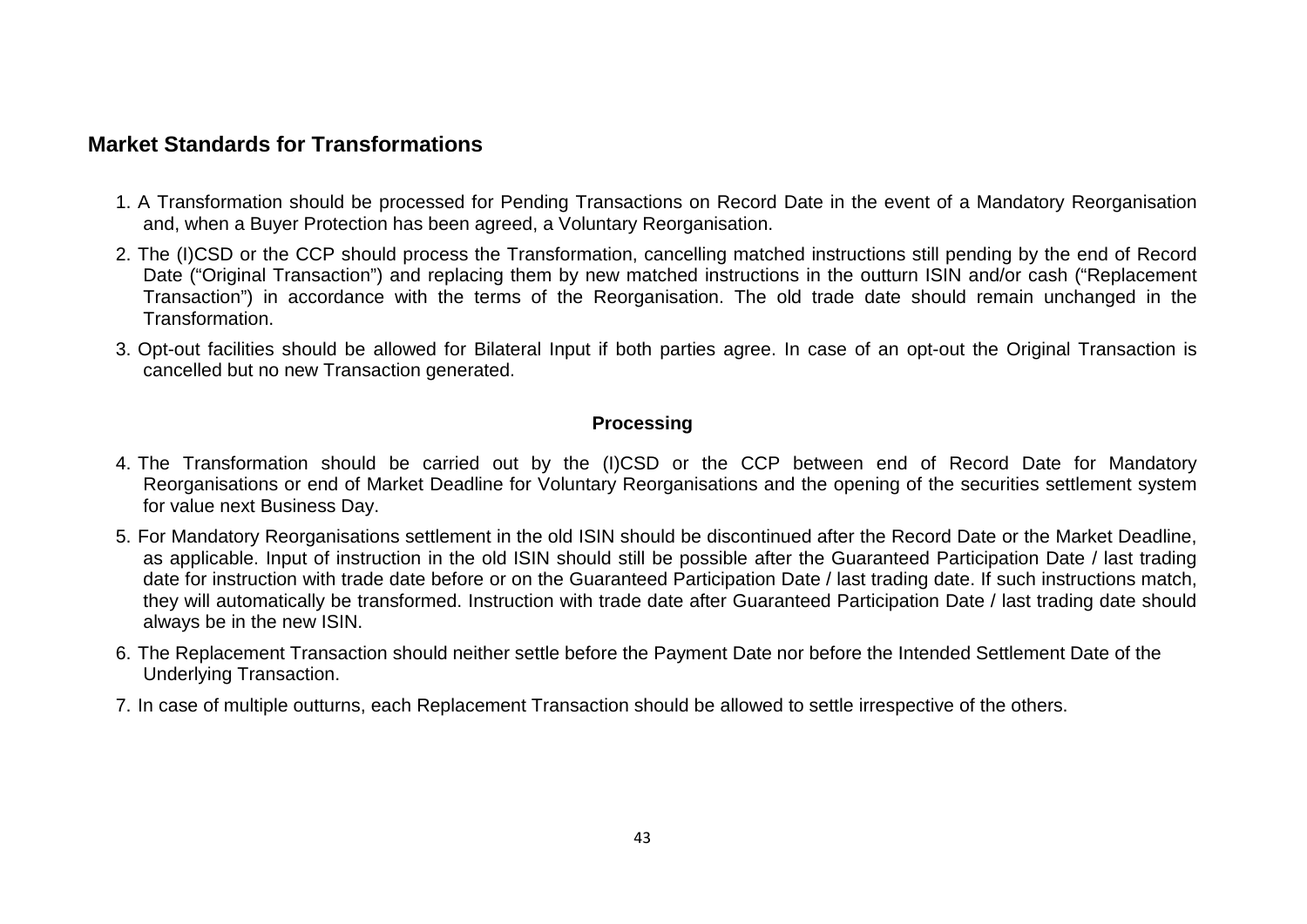- 8. When the Reorganisation consists of the replacement of an Underlying Security by cash (typically a final redemption), the Transformation will result in exchanging cash against cash. To ease the reconciliation process (or for fiscal reasons), two new Transactions<sup>[1](#page-43-1)</sup> should be created, one for the original cash amount and the other one for the cash benefit of the Reorganisation.
- 9. When the outturns generate Fractions the number of outturn shares should be rounded down to the nearest whole number.

a) When the Issuer compensates the Fractions in cash, an additional cash Transaction should be created with a cash amount equal to the number of residual Fractions multiplied by the applicable price, and credited to the buyer<sup>[2](#page-43-2)</sup>.

b) When net CCP transactions are involved in a Transformation process with Fractions, the CCP could adjust (when necessarily required) the number of new shares and Fractions to maintain a balance between net buyers and net sellers. The price of each Fraction should be the Issuer' price and the impacted net Transaction(s) should be reduced to their minimum.

#### <span id="page-43-2"></span><span id="page-43-1"></span>**Reporting**

- 10.Transformations should be reported as such by the (I)CSD and the CCP and any other participant down the Chain of Intermediaries, referencing both the Original Transaction and the Replacement Transaction as well as the Reorganisation reference number of the concerned Corporate Action.
- <span id="page-43-0"></span>11.The reporting should be done in formatted electronic form using standards defined and used by the industry such as the ISO standards, irrespective of the communication channel used.

 $1$  E.g.: ISIN A is replaced by 10 euro. Before Transformation, a DVP Transaction "X has to deliver 10 ISIN A to Y against 90 euro would become "X has to deliver (10X10) euro to Y against 90 euro." 2 new transactions should be created: "X has to pay 100 euro to Y " and "Y has to pay 90 euro to X". The reference of the underlying ISIN (nihil Quantity) could facilitate the reconciliation.

 $^{2}$  E.g.: 1 ISIN A is replaced by 1/3 ISIN B, and each fraction B is compensated at 1.7 euro. Before Transformation a DVP Transaction "X has to deliver 11 ISIN A to Y against 60 euro." The top down method rounded down to the nearest whole number allows to transform 11 ISIN A x 1/3 resulting in 3,666 ISIN B, with 0,666 B transformed in cash (0,666 x 1,7 euro) . 2 new transactions should be created: "X has to deliver 3 ISIN B to Y against 60 euro" and "X has to pay 1,13 euro to Y".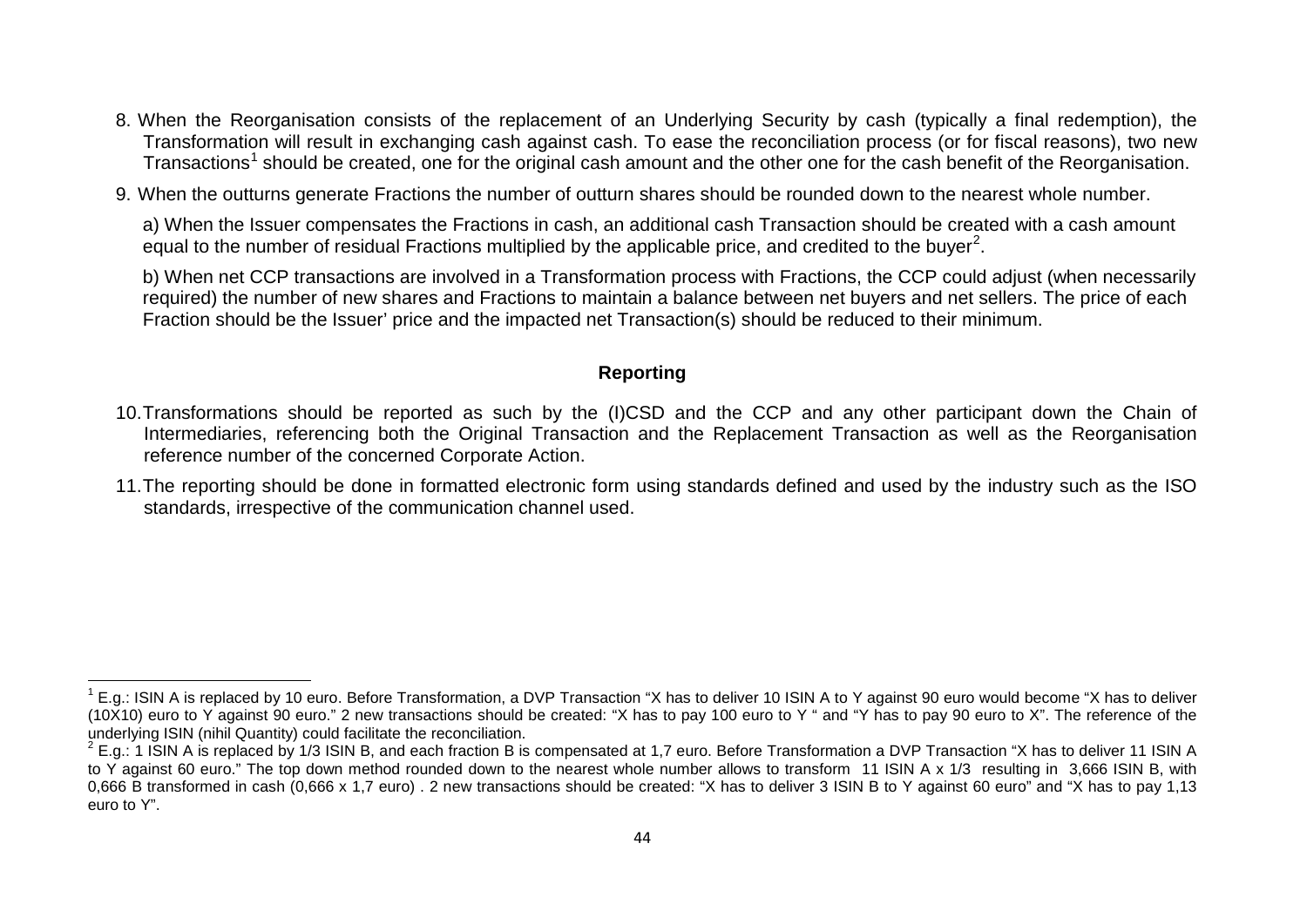# **Market Standards for Buyer Protection**

The CAJWG acknowledges that there are other means of warranting buyer protection than an institutionalised and automated service provided by market infrastructure organisations, e.g. bi-lateral agreement between the respective trading parties by means of a manual process. Therefore there are two different sets of standards, one for automated Buyer Protection and one for manual Buyer Protection.

#### **Automated Buyer Protection**

#### **Creation**

- 1. A Buyer Protection instruction should be created by the buyer, referencing the Corporate Action, the chosen option(s), the quantity of securities and the Underlying Transaction.
- 2. The Buyer Protection instruction should be communicated from the buyer to the seller without undue delay via the Chain of Intermediaries and the (I)CSDs in formatted electronic form using standards defined and used by the securities industry such as the ISO standards, irrespective of the communication channel used.

# **Processing**

- 3. The Buyer Protection Deadline should follow the Guaranteed Participation Date by a Settlement Cycle .
- 4. The Buyer Protection Deadline should be at least one Business Day before the Market Deadline.
- 5. Any Buyer Protection instruction by the buyer prior to the Buyer Protection Deadline and related to a Transaction for which the trade date is on or before the Guaranteed Participation Date, with intended settlement date no later than the Buyer Protection Deadline, is a binding instruction and should be accepted without requiring Matching, irrespective of the CSD rules for Transformation.
- 6. Standard 5 above should apply also in case of Buyer Protection instructions being raised against CCPs.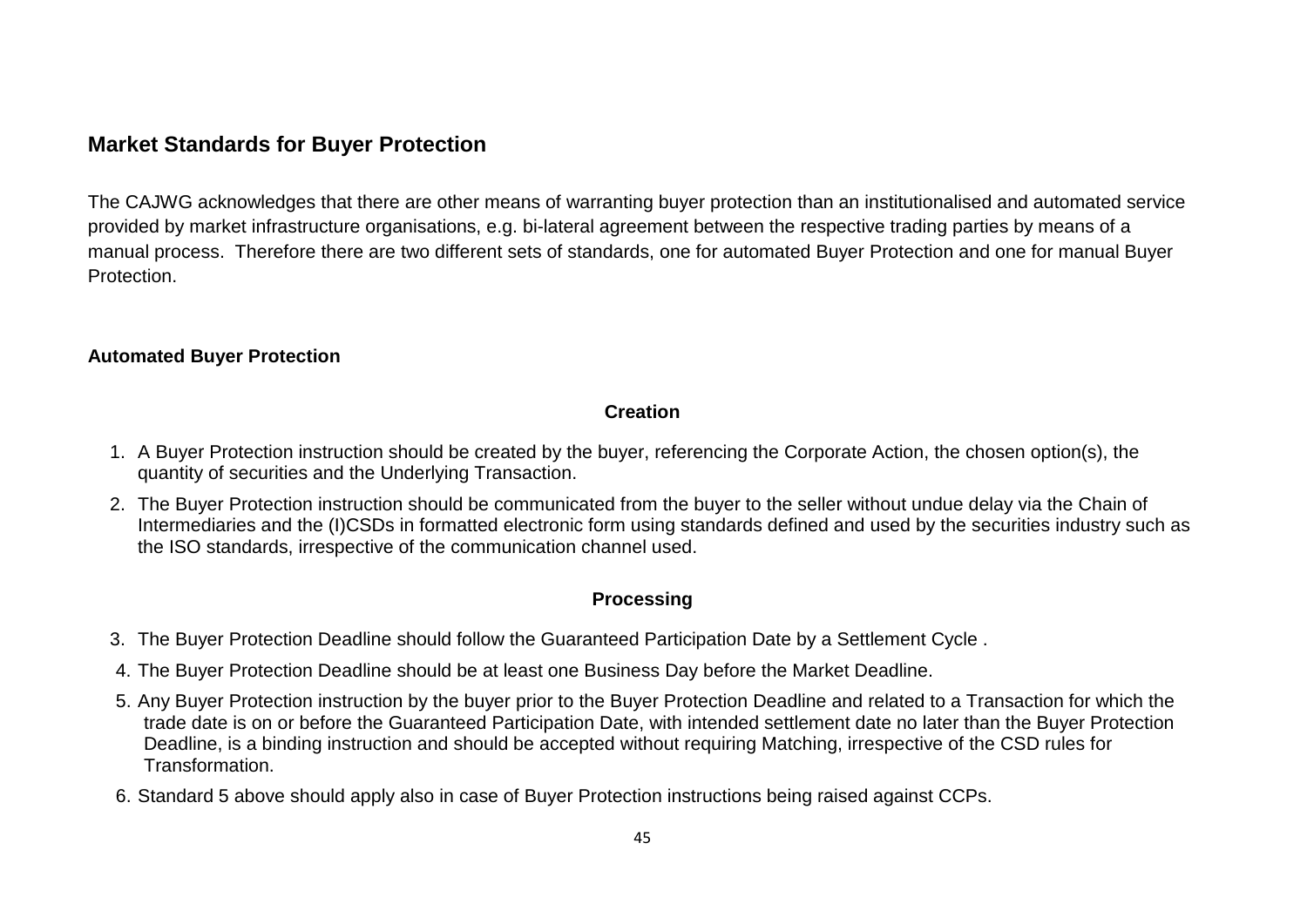- 7. Buyer Protection Deadlines should be identical across (I)CSDs in Europe.
- 8. In regard of any Buyer Protection instruction by the buyer prior to the Buyer Protection Deadline, settlement of the Underlying Transaction should be allowed until the Buyer Protection Deadline.
- 9. A Buyer Protection instruction issued on a Pending Transaction that finally settles on or before the Buyer Protection Deadline (end of settlement process) should be void.
- 10.Transactions attached with a valid Buyer Protection that are still pending on the Buyer Protection Deadline should be frozen until their Transformation. This should ensure that the seller executes the buyer's Buyer Protection instruction.
- 11.The Transformation of the Underlying Transaction should be carried out, in accordance with the Buyer Protection instruction, on the Market Deadline/ Record Date of the concerned Elective Corporate Action.
- 12.For Mandatory Reorganisations with Options, non elected Transactions should transform into the default option set by the Issuer (I)CSD.

# **Manual Buyer Protection**

# **Creation**

- 13.A Buyer Protection instruction should be created by the buyer if the requested option is not the default option, referencing the Corporate Action, the chosen option(s), the quantity of securities and the Underlying Transaction in line with the template attached hereto.
- 14.The Buyer Protection instruction should be communicated from the buyer to the seller electronically using the template attached hereto or an ISO message once available.

# **Processing**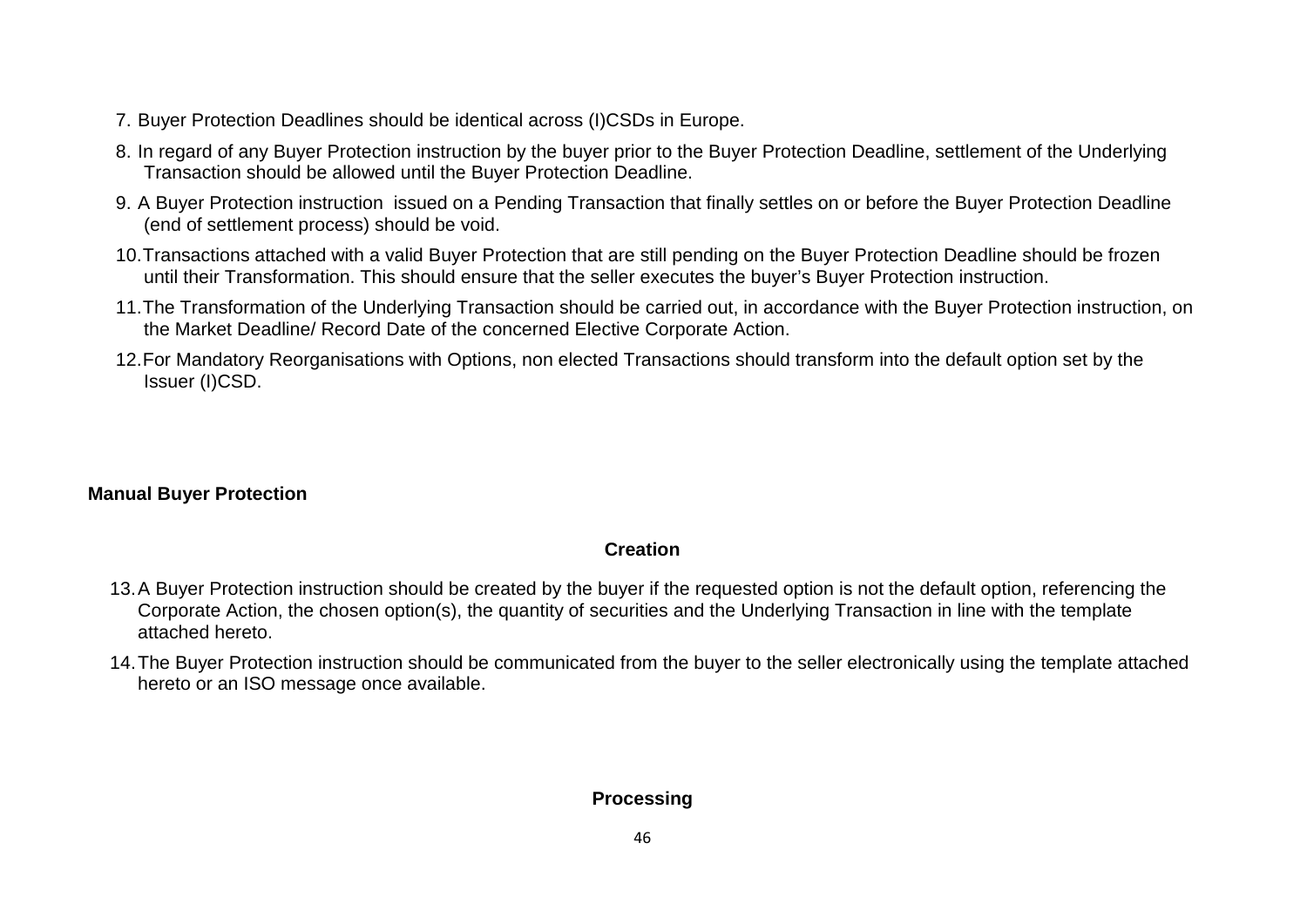15.The Buyer Protection Deadline should follow the Guaranteed Participation Date by a Settlement Cycle. The creation of a Buyer Protection instruction is possible until close of settlement of the date of the Buyer Protection Deadline. Buyer Protection instructions allocated by a CCP against a seller are allowed until close of settlement of the date of the Buyer Protection Deadline plus one hour.

Each market should issue Buyer Protection Guidelines that include the settlement schedule of the respective (I)CSD and related Buyer Protection Deadlines and Market Deadlines.

- 16.The Buyer Protection Deadline should be at least one Business Day before the Market Deadline.
- 17.Any Buyer Protection instruction by the buyer prior to the Buyer Protection Deadline and related to a Transaction for which the trade date is on or before the Guaranteed Participation Date, with intended settlement date no later than the Buyer Protection Deadline, should be accepted.
- 18.Standard 17 above should apply also in case of Buyer Protection instructions against CCPs.
- 19.Buyer Protection Deadlines for the same event should be identical across (I)CSDs in Europe.
- 20.In regard of any Buyer Protection instruction by the buyer prior to the Buyer Protection Deadline, settlement of the Underlying Transaction should be allowed until the Buyer Protection Deadline.
- 21.A Buyer Protection instruction issued on a Pending Transaction that finally settles on or before the Buyer Protection Deadline (end of settlement process) should be void.
- 22.Transactions attached with a valid Buyer Protection that are still pending on the Buyer Protection Deadline should be cancelled by both the buyer and the seller and reinstructed according to the choice of the buyer to prevent settlement after the Buyer Protection Deadline or their Transformation into the default option.
- 23.The Transformation of the Underlying Transaction should be carried out, in accordance with the Buyer Protection instruction, on the Market Deadline/ Record Date of the concerned Elective Corporate Action.
- 24.For Mandatory Reorganisations with Options, non-elected Transactions should transform into the default option set by the Issuer (I)CSD.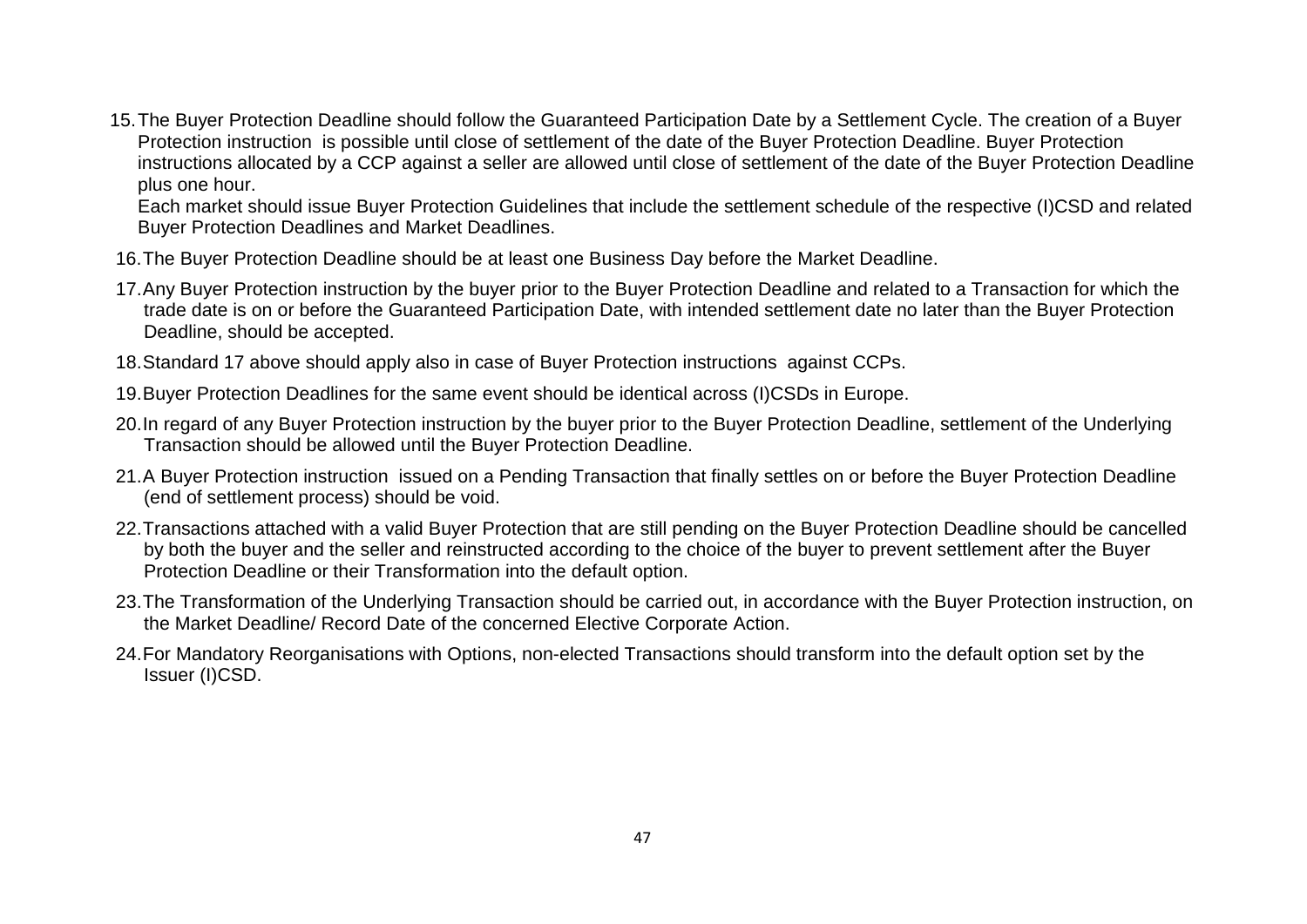#### **BUYER PROTECTION INSTRUCTION**

| To           | ٠<br>٠ |                           |
|--------------|--------|---------------------------|
| Attention of |        | : *** / Corporate Actions |
| From         |        | ٠<br>٠                    |
| Date         |        | ٠<br>٠                    |

#### **Re:** *Name of Security – ISIN – Type of Event*

We are issuing this Buyer Protection Notice in relation to the following trade(s):

| RvP / FoP | <u>ISIN</u> | Quantity of securities to | <b>Trade Date</b>  | Settlement                | Settlement                      |
|-----------|-------------|---------------------------|--------------------|---------------------------|---------------------------------|
|           |             | be delivered to us        | dd-mm- <u>yyyy</u> | <u>date</u><br>dd-mm-yyyy | amount<br>including<br>currency |
|           |             |                           |                    |                           |                                 |

Please be advised that there is a \*\*\*\*\* [Corporate Action] occurring with a Buyer Protection Deadline of *xx xxx 20\*\**. As the settlement of the trade is currently pending we ask you to protect our securities with the following instruction: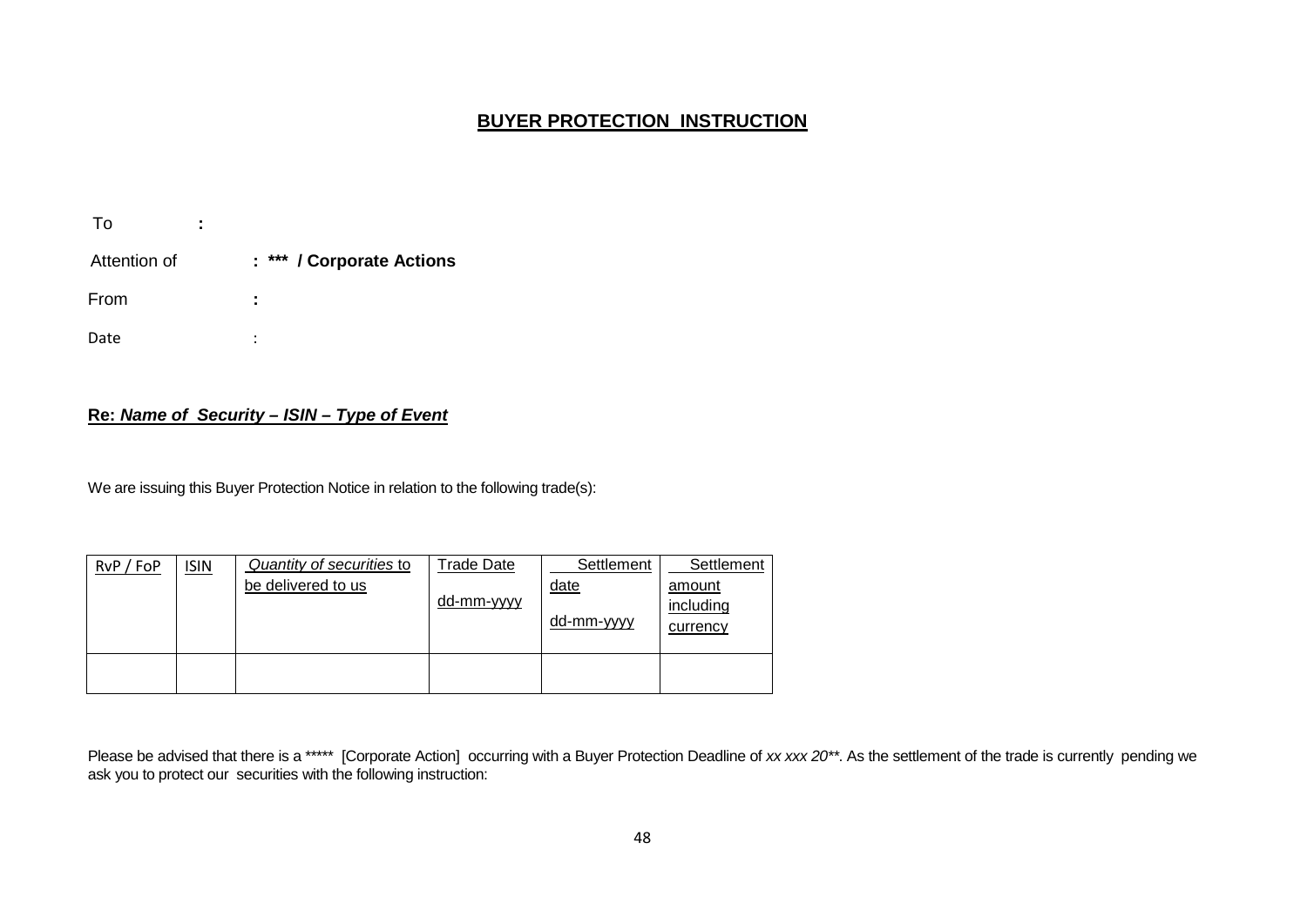#### *Elect to \*\*\*\*\* on xx Rights/* **Securities of \*\*Name of Security\*\* in order to receive xx cash/ securities of \*\****Name of new securities\*\** **(***ISIN of new securities***).**

Should the trade(s) **partially settle**, then the Buyer Protection will be applied to the **remaining pending quantity.**

As per standards 20 to 22 of the Market Standards for Buyer Protection being part of the Market Standards for Corporate Actions Processing, version 2012,:

- We shall **allow settlement** until end of settlement on the date of the Buyer Protection Deadline.
- Should the trade(s) **settle** on or before the Buyer Protection Deadline, this instruction **is void**.
- Should the trade(s) **remain unsettled** on the Buyer Protection Deadline, we shall **cancel and reinstruct** according to the option chosen. The trade(s) shall not be allowed to settle after the Buyer Protection Deadline.

Please confirm receipt and agreement of the above protection by return mail. Please do not hesitate to contact us should you have any questions.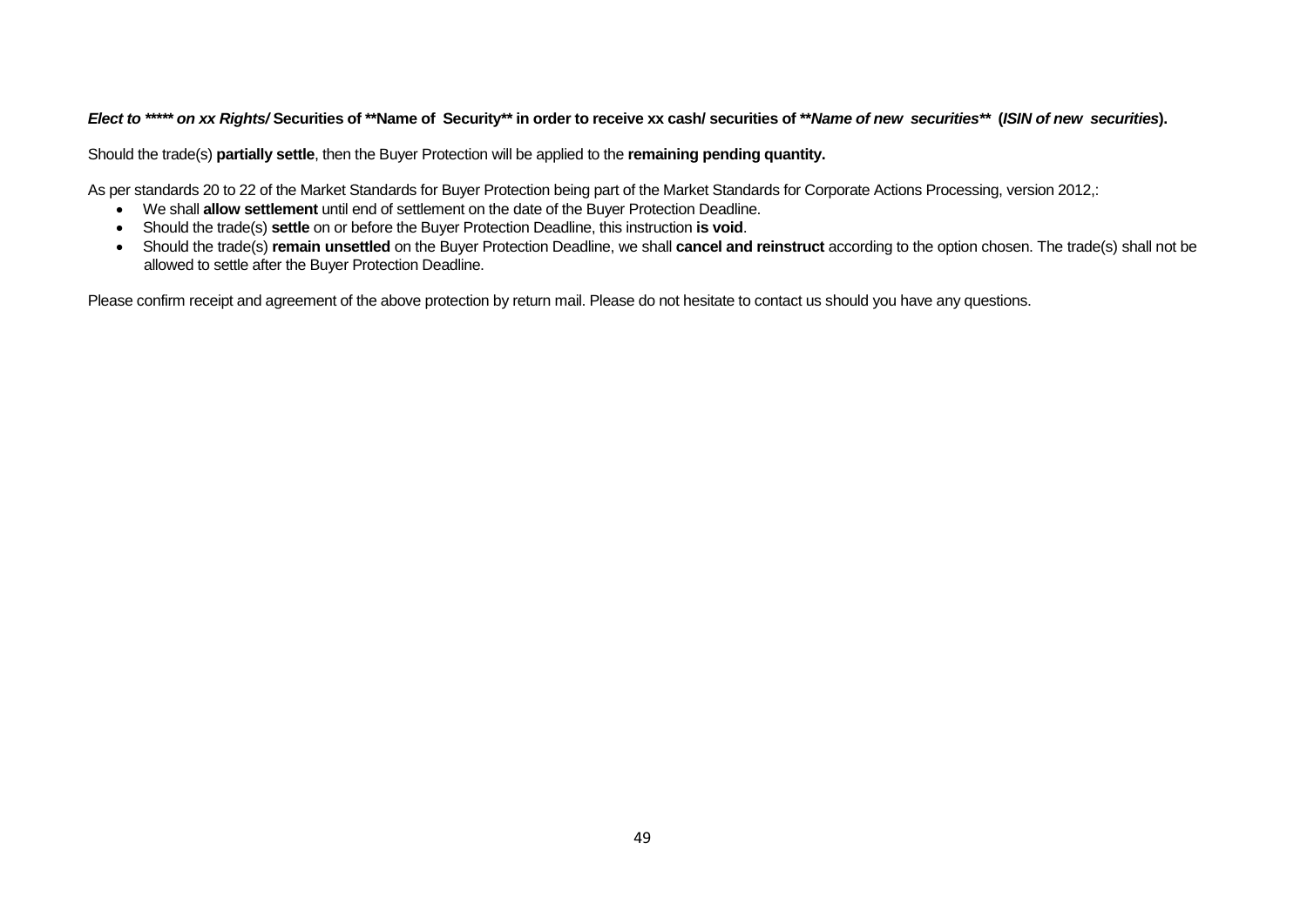# **Annex 1: Members of the Corporate Actions Joint Working Group (updated January 2012)**

Wilfried Blaschke, Commerzbank Christophe Bonte, EBF Pierre Colladon, Société Générale Mike Collier, Deutsche Bank Edwin De Pauw / Frank Slagmolen, Euroclear Werner Frey, AFME (Chair) Susannah Haan, EuropeanIssuers Dagmar Habersack, Deutsche Bank Markus Kaum, Munich Re Anne Mairesse, LCH.Clearnet Mathias Papenfuss / Thomas Rockstroh, Clearstream Heather Payne, Goldman Sachs Véronique Peeters, BNYMellon Rafael Plata, FESE Luca Silano, Monte Titoli Florentin Soliva, UBS Christine Strandberg, SEB Mark Tarran, Citi Hanna Vainio, Euroclear Finland Ben van der Velpen, ING